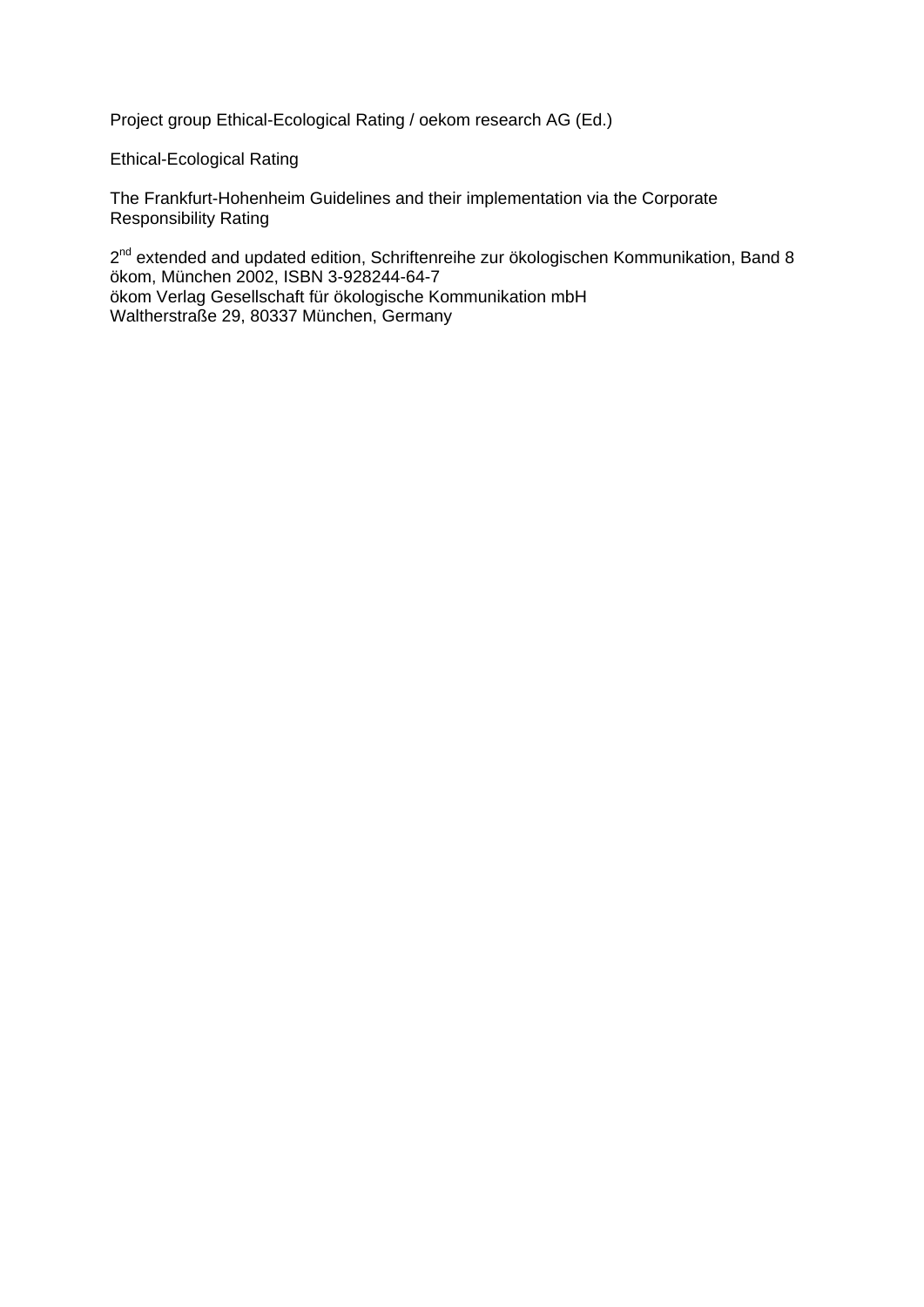## **Content**

Preface

Chapter 1 Formation and development of the project group 'Ethical-Ecological Rating' Claudia Döpfner and Johannes Hoffmann

Chapter 2 The Frankfurt-Hohenheim Guidelines Project group 'Ethical-Ecological Rating'

Chapter 3 The implementation of the Frankfurt-Hohenheim Guidelines: The Corporate Responsibility Rating as a tool for ethical investment oekom research AG

Service

Addresses / contacts / websites Publications of the members of the project group 'Ethical-Ecological Rating'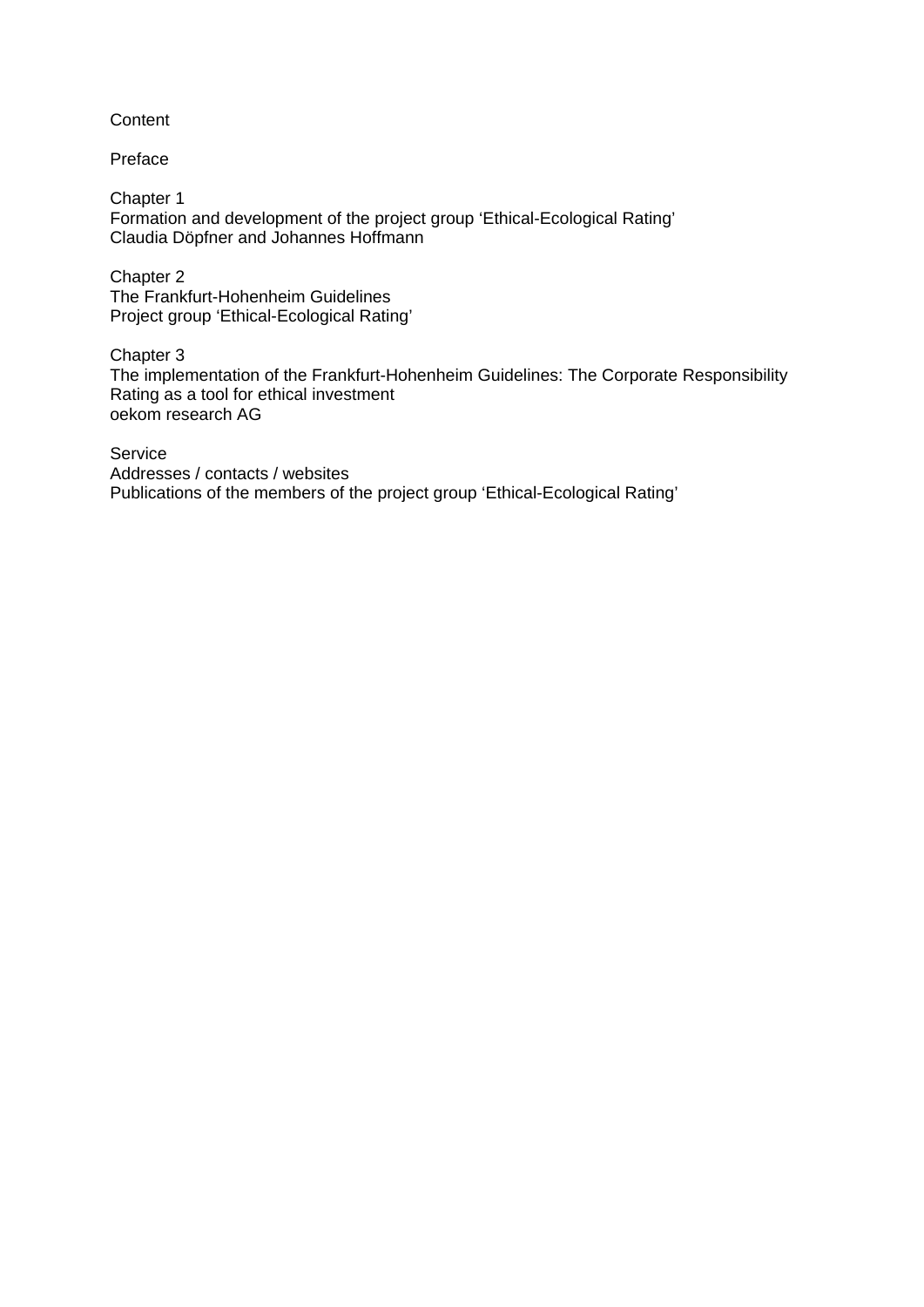### Preface

The project team 'Ethical-Ecological Rating' has developed a set of criteria for the ethical assessment of enterprises, the 'Frankfurt-Hohenheim Guidelines' (FHG). The criteria aim to analyse the dimensions of environmental, social and cultural sustainability of companies and products. The FHG is often referred to as the world's most comprehensive set of criteria for the ethical assessment of companies.

In order to transfer the FHG into an applicable system, the project team and oekom research AG, a well-established and recognised Munich-based rating agency, entered into a cooperation and developed the so-called 'Corporate Responsibility Rating'. Until now, 1,000 enterprises from over 25 sectors have been assessed. Apart from that, oekom research has converted the criteria of the FHG into a 'Country Rating" and has analysed all countries of the OECD and Russia so far.

The Corporate Responsibility Rating represents the first rating that implements the criteria of the FHG in a very comprehensive way. It parallels traditional financial rating and allows institutional and private investors to align their asset management with ethical criteria.

With the FHG and the Corporate Responsibility Rating we wish to make a contribution to the idea of ethical-ecological investment. It seems as if our activities sink in already: September 2000 saw the foundation of the 'Corporate Responsibility Interface Centre' (CRIC e.V.), an association for ethical-orientated investors. On the one hand, this association represents a platform to support ethical investment in general and, on the other hand, to offer specific support to investors who wish to integrate ethical criteria in their capital investment.

The first edition of this book was published in September 2000. Dynamic developments in the market, the implementation of the Corporate Responsibility Rating, as well as intercultural research linked to the FHG and the rating system resulted in changes that seemed to make a new edition of the publication in hand inevitable.

Frankfurt am Main, Germany, December 2002 Johannes Hoffmann and Gerhard Scherhorn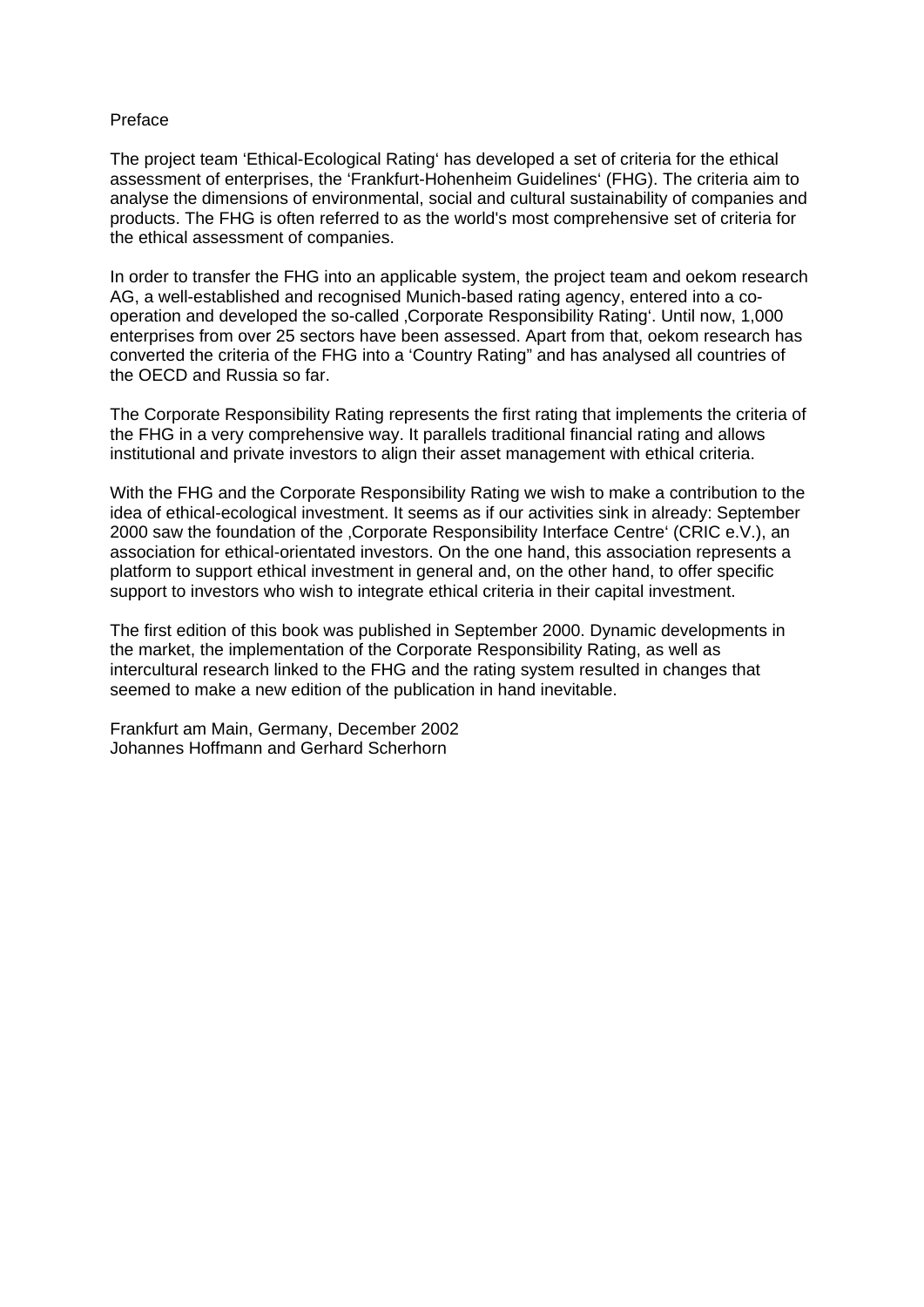Formation and development of the project team 'Ethical-Ecological Rating' Claudia Döpfner and Johannes Hoffmann

## 1. Previous history

Back in 1991, three bank managers approached social-ethics professor Dr. Johannes Hoffmann of the Catholic Theology department at Johann Wolfgang Goethe University in Frankfurt. They inquired about a possible conference dealing with the issue if and how it would be possible to make profits on the money market while having a 'clear conscience'; i.e. decisions should be made on the basis of ethical criteria. These considerations based upon the fact that, on the one hand, ethically motivated investors faced these issues. While on the other hand institutional investors such as dioceses and holy orders invested their money via commercial banks without having a clue what happened with it, e.g. were profits generated from the armaments industry or from, hopefully, social institutions?

The conference took place from the  $22^{nd}$  to the  $24^{th}$  March 1991 in the Evangelische Akademie Bad Boll (Protestant Academy in Bad Boll) under the headline 'Clean profits. Ethical investments in dialogue.' 84 participants representing the most different areas attended the conference, yet they shared their interest in the topic. Representatives of regional banks, commercial banks, alternative credit institutions, ecclesiastical banks, financial advisors, journalists, political representatives, ecclesiastical and development-aid basis groups. Aside from the exchange of experiences, fundamental questions concerning ethical-ecological investments were put up for discussion. The development of a subtly differentiated ethical-ecological set of criteria was considered the central challenge for a faster and at the same time reputable accomplishment of ethical-ecological aspects on the capital market. This opinion was shared by all participants; since, for the 'nation of poets and philosophers' influenced by the Kantian way of thinking, it seems inappropriate to apply the so-called knockout criteria only, which have actually been used effectively on the American market since the Vietnam war.

Against this background, Johannes Hoffmann was asked to form a project team performing the task of working out a subtly differentiated set of criteria, based on theory and method, in order to assess enterprises and capital investments.

## 2. Formation of the project group 'Ethical-Ecological Rating'

Right after the conference in Bad Boll, Prof. Dr. Johannes Hoffmann and Prof. Dr. Gerhard Scherhorn held their first exchange of views. It became clear that a co-operation was in mutual interest. This became possible when the formation of the project team 'Ethical-Ecological Rating' came in sight.

Within the framework of the interdisciplinary project 'technical research', Johannes Hoffmann applied for a research sponsorship in 1992 by the State of Hesse for the formation of the project group on 10<sup>th</sup> September 1991.

### In his application he set forth:

'... In a pluralistic society we encounter quite a number of different ethical objectives, basically as many objectives as there are investors who want to invest ethically. Consequently, it must be possible to identify ethical investments as such. Therefore, we have to set up criteria that are applicable.

So far, there are no ethical rating agencies in Germany, only some in England and the USA. On the one hand, the existing American and British rating agencies should therefore be checked for the valency and safety of their ethical criteria, on the other hand, we have to develop our own criteria that fit the European market. Finally it remains to be analysed whether the introduction of ethical investments can only be realised via rating agencies or if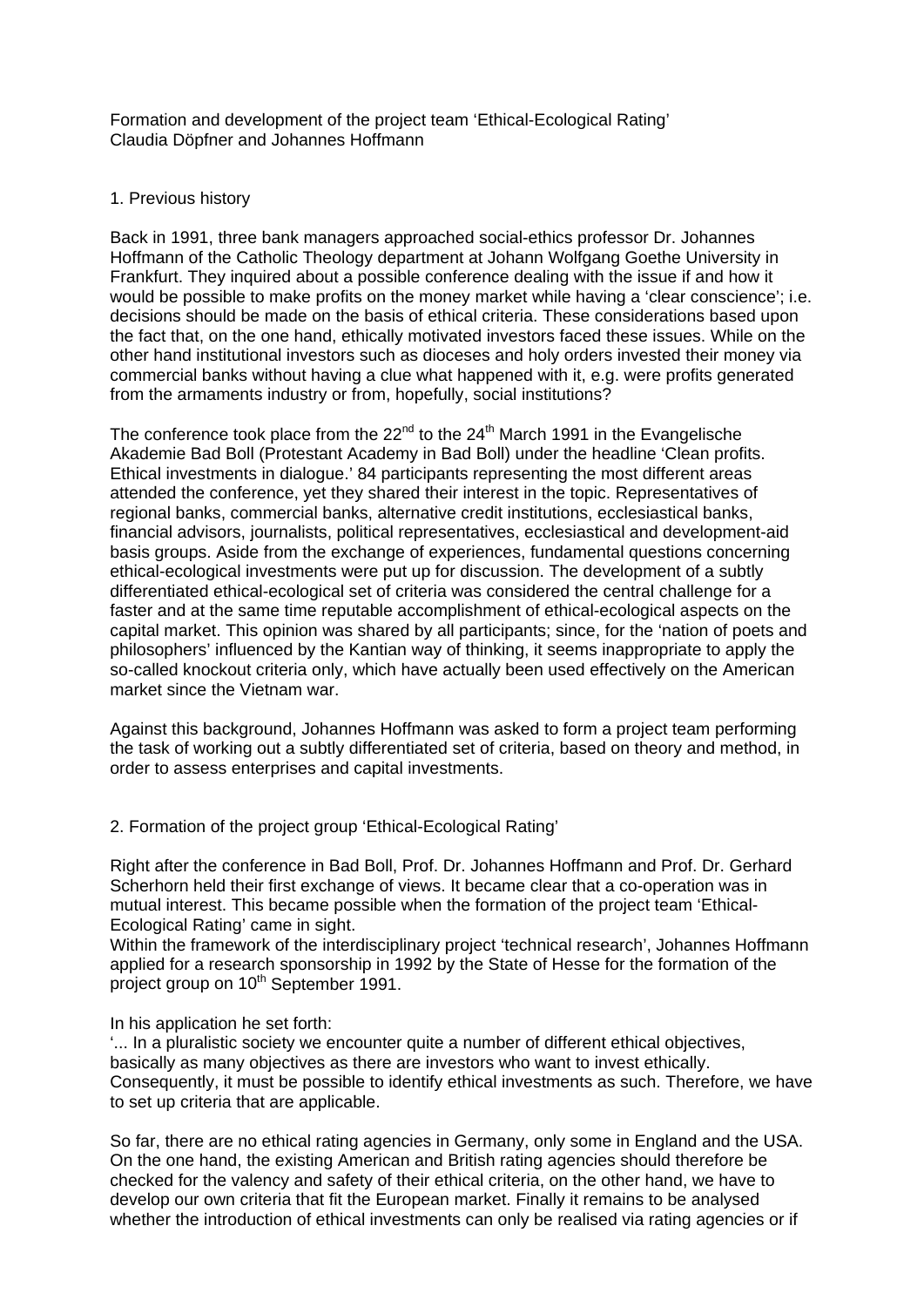ethical assessment criteria could also be integrated in the ratings of traditional agencies. The answer to this question is of vital importance in view of the acceptance of technologies in industry and commerce.'

The application was granted; it was the starting point for the formation of the interdisciplinary project team 'Ethical-Ecological Rating', brought into being by Prof. Dr. Gerhard Scherhorn, consumer-affairs economist at the Hohenheim University, and Prof. Dr. Johannes Hoffmann, and also supported by private donations. Apart from the two professors Johannes Hoffmann and Gerhard Scherhorn the following contributors participated in the project group: Dr. Bernd-Christian Balz, Bielefeld, investment advisor for the Deutsche Bank; Claudia Döpfner (since 1997), M.A., Frankfurt, assistant at the field of social and economic ethics; Dr. Peter Grieble, Stuttgart, referee for financial services for the consumer advice centre Baden-Württemberg e.V.; Dr. Claus F. Lücker, Krefeld, priest; Prof. Dr. Konrad Ott, Professor of environmental ethics at the University of Greifswald; Dr. Lucia A. Reisch, Stuttgart, consumer-affairs economist at the Hohenheim University and Dipl. Hdl. Dr. Hans-Albert Schneider, Frankfurt. Today, also the following contributors are part of our project group: Klaus Rainer Forthmann, München, NABU Bayern (since 1999), Robert Haßler, München, oekom research AG (since 1999), Thomas Schardt, Frankfurt, OFM (since 1999); Franziska Jahn, Frankfurt, Student; and Simeon Ries, MBA, studying for a doctorate with Prof. Hoffmann.

### 3. Public colloquiums

In order to get into touch with potential interested parties and also to check the validity of our theoretical reflections with economic experts, we regularly held public colloquiums with lectures and discussions. On these occasions we asked experts from the investment sector, from enterprises, banks, research institutes and rating agencies to report from their working fields, so we could learn from their experiences. We also presented our progressing knowledge and held discussions with our guests from banks, enterprises, ecclesiastical organisations, environmental institutions, citizens' initiatives, universities and colleges.

Approximately 70 – 100 interested persons took part in each of our colloquiums which proves that our events met with wide acclaim.

4. Meetings of the project team and the presentation of the first version of the Frankfurt-Hohenheim Guidelines (FHG)

After six all-day meetings that took place from 1994 until the end of 1995, we worked out the concept for a set of criteria to assess enterprises, capital investments and financial products. Many attendants witnessed our presentation of the first version of the guidelines on February  $23<sup>rd</sup>$ , 1996 at the Johann Wolfgang Goethe University in Frankfurt. Among the visitors were representatives from banks, credit institutions, employers' associations, rating agencies, environmental institutions, from churches and ecclesiastical institutions such as Caritas and Misereor.

### We identified the following results to work on:

The basic concept of the guidelines with the three dimensions environmental, social and cultural sustainability proves right. The explicit inclusion of the dimension 'cultural sustainability' is vitally important for the transference to different social and economical contexts. It emphasises the fact that technical and economical processes and innovations are social processes; they are controllable by the arrangements that a culture developed. These facts remain widely unknown so far; in the interests of the ethical penetration of economic processes, 'culture' and its potential of cultural arrangement should be emphasised and mobilised. We are not at the mercy of the normative power of factual, economic, financial or technical developments. There is indeed also a normative power of a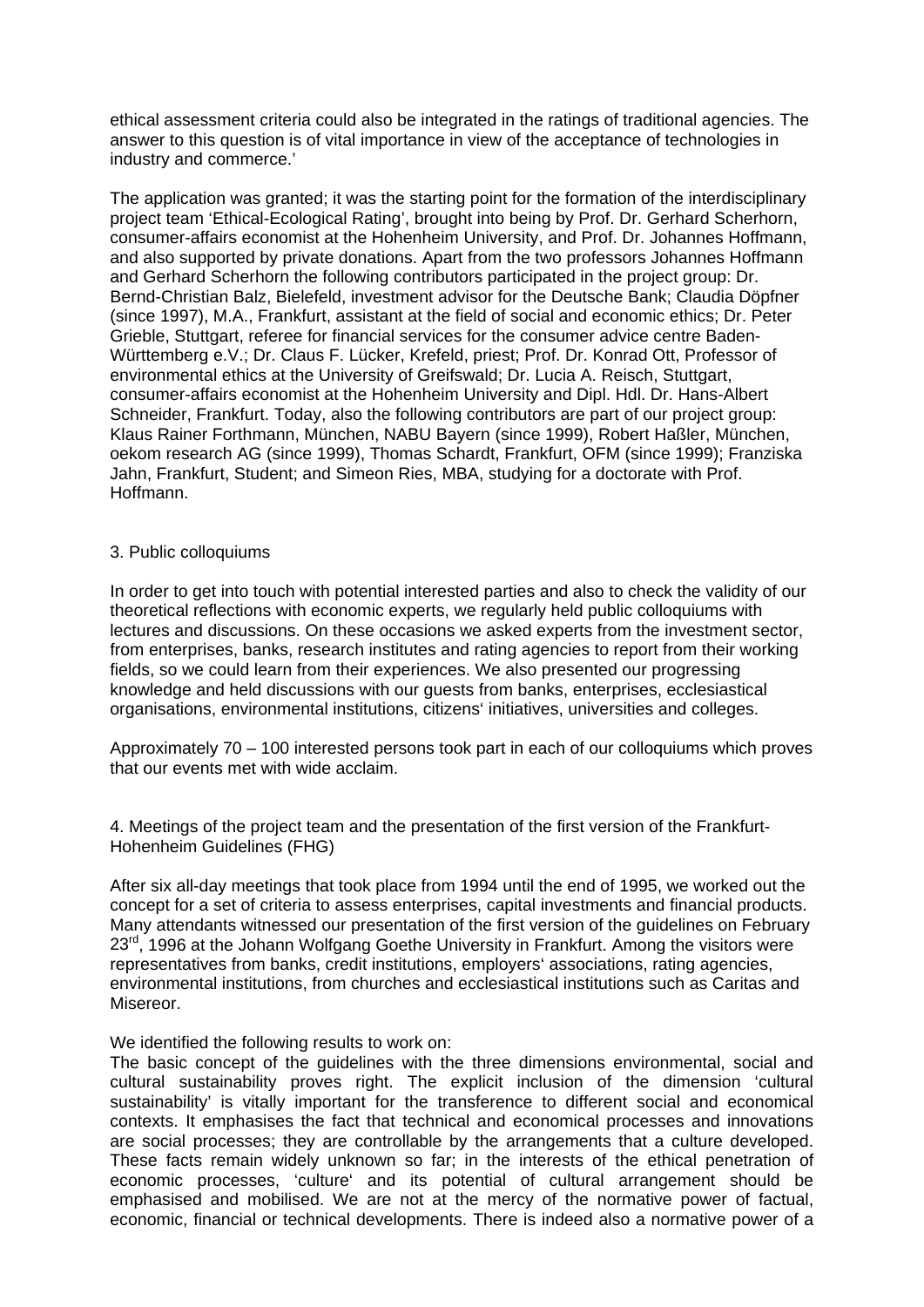culture's normative knowledge, which enables us to control economic processes that achieve and guarantee ecological and social acceptability.

The criteria are still incomplete and unfinished but already rather complex, which raises the question of manageability and user friendliness. Despite this fact the project team believes in its workability due to the following reasons: First, the set of criteria aims at the negotiation with ethically orientated investors on the one hand and ethically orientated enterprises on the other hand. Although both groups share a similar fundamental philosophy, they differ in view of their individual concrete preference of values. This is exactly where the guideline serves as instrument of negotiation e.g. for the investment advisor. The guidelines and its range of possible value preferences help him to make the process of negotiation more transparent. Finally, the investor will come to a decision on the basis of a few criteria, maybe 5 – 10, only. However, he gets to know the whole range of criteria in the course of the negotiation process. He develops an attitude towards them, thinks about them and therefore also changes his own set of values. Transferred to society as a whole this leads to a gradual, step-by-step change in the prevailing value preferences. Thereby, economic processes will be increasingly penetrated by ethical decisions. Eventually this is also for the benefit of the economy, as its acceptance is then based on an ethical consensus.

Even if the investor's evaluation process is finally reduced to a few criteria that lead to his decision, the process helps to avoid decisions based on knockout criteria only. The negotiating partners will achieve a high standard of ethical transparency as well as a higher degree of mutual respect, fairness and moral responsibility.

5. Revised version and public presentation of the guidelines

In September 1996, the 'Deutsche Bundesstiftung Umwelt' (German Federal Foundation for the Environment) granted an application for sponsorship. In line with the suggestions from the presentation we first of all revised our set of criteria in three successive conferences. The next three conferences were dedicated to a vade-mecum to the guidelines. Besides we dealt with further contributions that were to be published in one edition together with the set of criteria. These comprised articles about:

Cultural sustainability Theory and method of the value-tree analysis Requirements for the organisation of a rating agency Questions of assessment How to translate it into action

We were finally able to present the final version of the guidelines at the symposium on September  $10^{th}$ , 1997. Soon after the presentation we realised that we did not want to cease after having set up a theoretical set of criteria, but wanted to proceed to make the guidelines applicable for the market. Primarily we dealt with the question of converting the dimension 'cultural sustainability'.

6. The implementation of the Frankfurt-Hohenheim Guidelines

The considerations and discussions emphasised that the project team also would have to take care of the transference of the Frankfurt-Hohenheimer Guidelines, if the guidelines were to be used for implementing sustainability in everyday economic life. In view of this goal, two preconditions gradually took shape during our discussions in 1997 and 1998:

On the one hand, the co-operation with a rating agency operating on the market seemed essential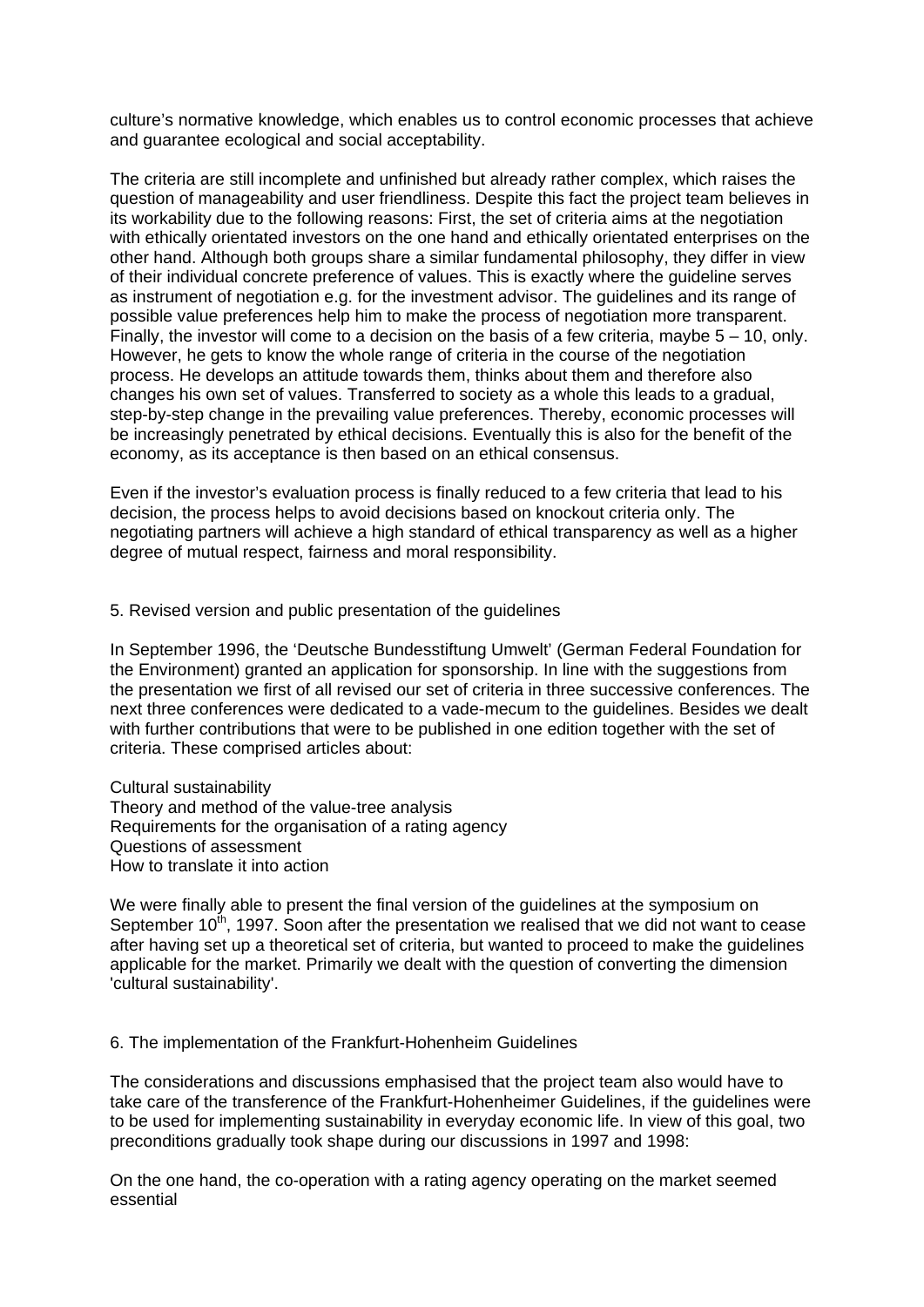On the other hand we became increasingly aware of the necessity to convince ethically motivated institutional investors to use ethical-ecological ratings, in order to gain their cooperation concerning the transference of the guideline.

For various reasons the project team came to a co-operation with the oekom research AG during the pilot phase. The necessary knock-on financing was provided by the Franciscan order, some participants of the conference 'Alternative Investment', and the German Catholic Council of Mission. Some holy orders were ready to open up their portfolios, on the basis of which the pilot study could be realised. On December  $10<sup>th</sup>$ , 1999, a contract between the project team and the rating agency oekom research AG was concluded and signed.

After some preparatory work the concept of the 'Corporate Responsibility Rating' passed the meeting of January 14<sup>th</sup>, 2000, and the questionnaire of oekom research with nearly 30 pages was set up. The results of the pilot study, including the CRR of 200 international enterprises from the industries retail, automobile, banking and finance, media, food and beverages as well as oil and gas were presented to the public in September 2000.

The FHG and the Corporate Responsibility Rating were customised for a specific cultural background. At first, the criteria of the FHG referred only to the German-speaking countries, and therefore to a specific socio-economical and cultural context.

But, since international enterprises need to consider indigenous cultural values when doing business in other countries, it became clear that a dialogue with representatives of other cultures was necessary, if the FHG should be applicable on an international basis. Which, in the light of globalisation and internationalisation of the financial markets, seemed inevitable. The dialogue aimed to seek out different understandings of the term 'Sustainability' and to identify possible ways of putting sustainability into practice in different societal contexts and markets.

To start the discourse the project team organised a symposium under the headline: 'Intercultural comparability of the ethical assessment of enterprises to criteria of cultural, social and environmental responsibility.' (1) The symposium was held from  $23<sup>rd</sup>$  to  $25<sup>th</sup>$ November 2000 at the German Development Bank in Frankfurt. 17 experts from different cultures were asked for a statement (2) on the FHG and on the CRR concept in order to get first opinions on the intercultural applicability of the FHG and CRR. The results of the symposium were published in September 2001:

Lucia A. Reisch (Ed.), Ethical-Ecological Investment: Towards Global Sustainable Development, Frankfurt a.M. / London 2001: Reihe Ethik – Gesellschaft – Wirtschaft, Band 12, Band 12, Frankfurt: IKO Verlag für Interkulturelle Kommunikation.

Apart from that, the project team is busy with collecting, analysing and assessing different ecological and ethical rating concepts (rating of the ratings), since the ever increasing number of rating providers lowers the level of transparency in the market.

In consequence of the dynamic market development, oekom research and the project team are permanently working on advancing the FHG and the CRR. When doing this, the cooperating partners have to ensure that the criteria do not lose any of its basic contents. In fact, the adaptation has to focus on streamlining the basic principles of the FHG and CRR.

In addition, the project team initiated the foundation of the 'Corporate Responsibility Interface Center' (CRIC e.V.), an association for ethical orientated private and institutional investors. CRIC was founded in September 2000 and serves as a catalyst for ethical investment in general and as a forum for investors that wish to integrate ethical criteria in their asset management. The association's goal is to build up cultural pressure that enforces a shift of investments towards ethical ecological innovations. If single investors bundle their demands for ethical ecological ratings and perform in conjunction with a rating agency as a qualified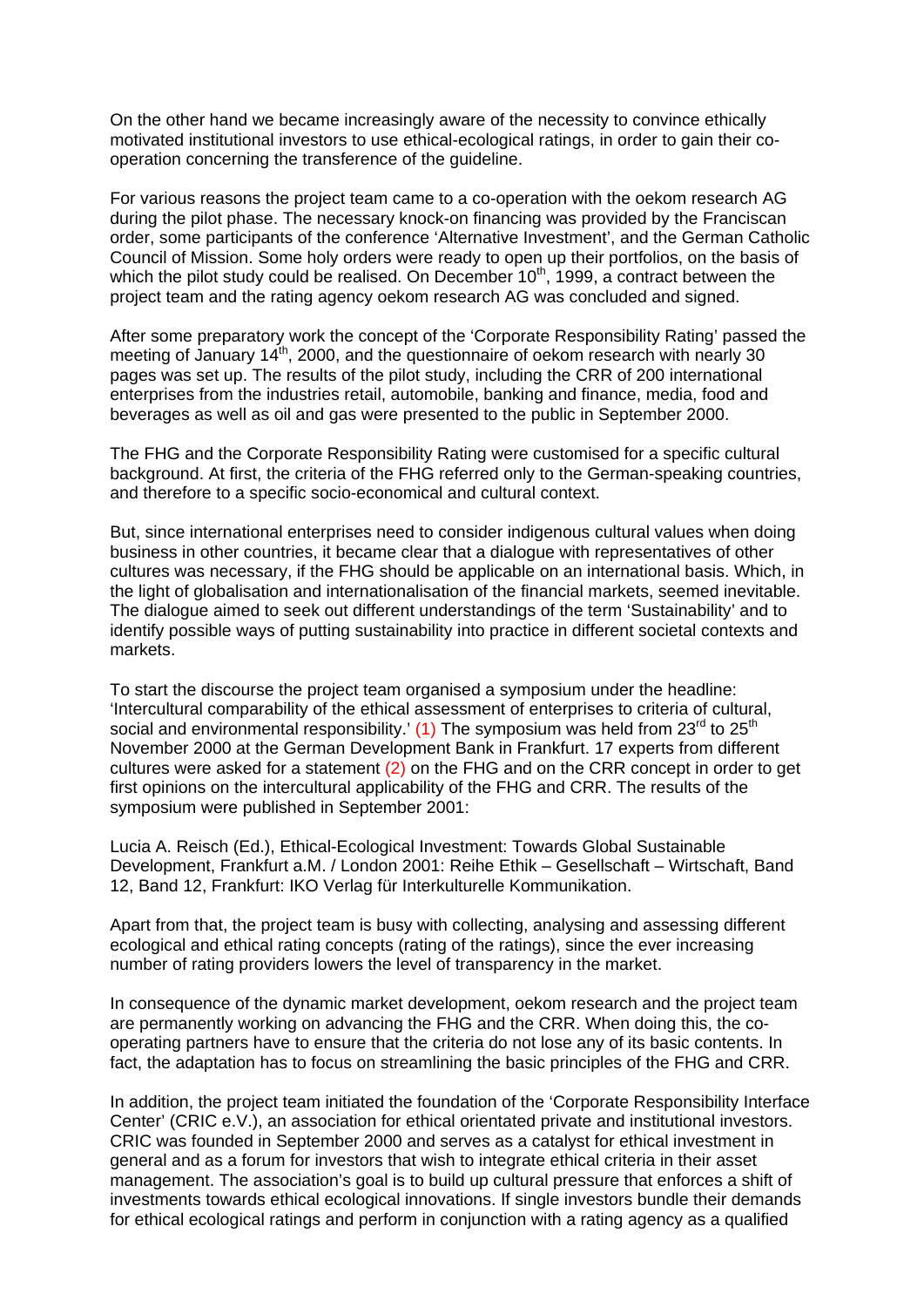institution ensuring continuous transparency with regard to the ethical dimension of financial products, then ethical investment will have a tremendous effect on the conventional financial market. Ethical investment will longer represent an alternative niche market, but will result in a shift of capital on the basis of moral motivations by means of intrinsic economic instruments.

The efforts yield fruit already: Numerous investment companies wish to launch financial products that are based on the FHG and the Corporate Responsibility Rating. A couple of segregated accounts and mutual funds exist already.

Furthermore, January 2001 saw the foundation of a forum for sustainable investment (FNG – Forum Nachhaltige Geldanlagen) in Berlin, as follow-on to the similar initiatives in the USA, Great Britain and some other countries. The FNG is an association of financial service providers supporting the improvement of the general conditions for ethical investment. As a partner of the European Social Investment Forum (EuroSIF) the FNG is active on a European level: Associations like CRIC, FNG and EuroSIF produce an enormous thrust and can create a step-by-step changing in the economical and monetary structures on the capital market.

#### Annotations:

1 The symposium has been carried out in co-operation with Bundesministerium für wirtschaftliche Zusammenarbeit und Entwicklung (Federal Ministry for Economic Cooperation and Development), Theologie Interkulturell am Fachbereich Kath. Theologie der Universität Frankfurt (Intercultural Theology at the Department of Catholic Theology, University of Frankfurt), Kreditanstalt für Wiederaufbau (Reconstruction Loan Corporation), Kath. Akademie Rabanus Maurus (Catholic Academy Rabanus Maurus), Missio and **Misereor** 

2 See publication: Project team 'Ethical-Ecological Rating' (Ed.), Intercultural comparability of the ethical assessment of enterprises according to criteria of cultural, social and environmental responsibility. Essays presented to the symposium: 23th-25<sup>th</sup> November 2000. Schriftenreihe zur ökologischen Kommunikation, Band 8, ökom Verlag, Munich 2000.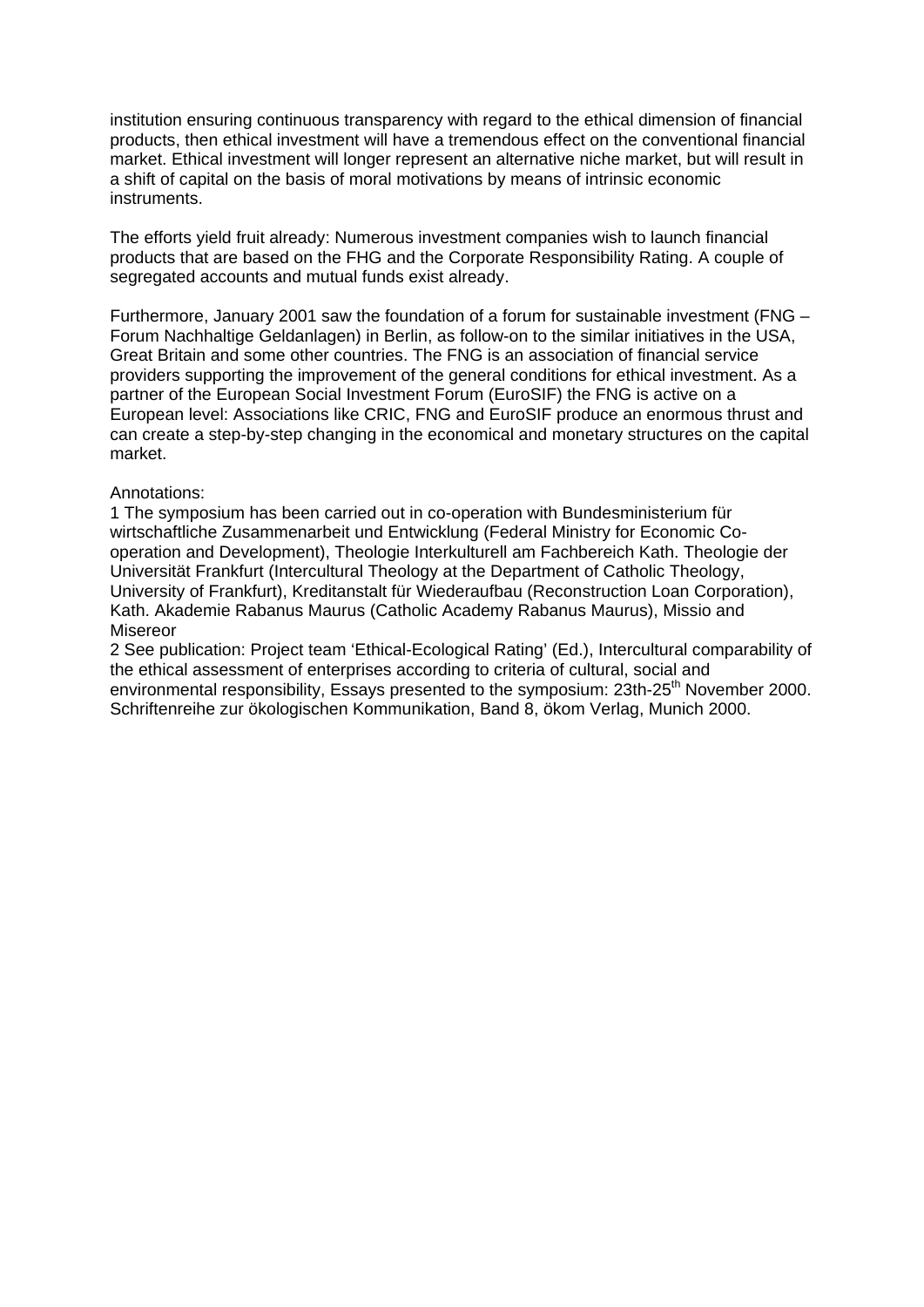## The Frankfurt-Hohenheim Guidelines (3)

Bernd-Christian Balz, Claudia Döpfner, Klaus Rainer Forthmann, Peter Grieble, Johannes Hoffmann, Claus F. Lücker, Konrad Ott, Lucia A. Reisch, Thomas Schardt, Gerhard Scherhorn, Hans-Albert Schneider

## 1. Introduction

The Frankfurt-Hohenheim Guidelines for the ethical assessment of companies have been developed within the framework of an interdisciplinary project. The project was conducted under the supervision of Prof. Dr. Johannes Hoffmann, former Professor of social ethics at the department of Roman Catholic theology at the Johann Wolfgang Goethe University in Frankfurt; Prof. Dr. Konrad Ott, Professor of environmental ethics at the University of Greifswald; and Prof. Dr. Gerhard Scherhorn, consumer-affairs economist at the Hohenheim University in Stuttgart. Permanent members were Pfr. Dipl.-Theol. Claus F. Lücker (Frankfurt); Dr. oec. Lucia Reisch (Stuttgart); as well as three additional economists, all of whom have written their theses specifically on the subject of the ethical foundations of investments: Dipl.-Kfm. Bernd-Chr. Balz (Frankfurt); Dipl. oec. Peter Grieble (Stuttgart); and Dipl.-Hdl. Hans-Albert Schneider (Frankfurt); and Claudia Döpfner, MA., Assistant to the field of social and economic ethics (Frankfurt). The criteria presented here are still somewhat of an outline. It has not been elaborated completely in every respect, but rather to different degrees at various levels. Some overlapping and repetitions also remain. Experience will have to show whether or not these can be entirely eliminated. We have attempted to develop the outline to the point where its practical applicability for ethical-ecological rating is discernible. Further testing and advancing will have to take place in practice. The concrete application will always be selective, for it is never the case that more than a selection of the assessment criteria is relevant for any given evaluator and the company under consideration.

## 2. The initial thesis

Technological developments, economic systems, and monetary structures do not drop down from heaven. They are neither perfect nor incapable of being influenced but are rather results of social processes within a culture. Culture is indeed changed by them and yet at the same time the respective culture has the capability, by virtue of the moral understanding inherent in it, to change the present state of economic and technological developments, if this state of affairs is experienced as destructive and if the natural and social foundations of life appear to be endangered by it.

There is increasing cognisance of the fact that the current form of economic growth is no longer of service to the public welfare or to the preservation of the natural environment, but has become an end in itself - one that primarily serves the purpose of increasing monetary wealth, tending at the same time - properly calculated - to reduce prosperity rather than to raise it (Scherhorn et. al. 1997). This is true on a national, a European, as well as on a global scale. Hence there is a growing awareness that all the powers in society will have to be mobilised in order to produce the cultural pressure necessary to enable the social market economy to mediate between liberalism and socialism, competition and solidarity, and between economy and ecology.

It is certainly not possible to bring about a fundamental change in our economic system overnight. But funds could be directed into channels that lead to gradual changes in the everyday world in the direction of encouraging innovations that are socially, environmentally and culturally compatible, thus helping to curb the destructive potentials of our economic system. Up to now the major rating agencies - e.g. Standard & Poor's, Moody, Euro-Ratings - have based their assessments of companies and company stocks on criteria such as 'financial standing', 'profitability', 'transaction costs', 'validity periods', and 'tax considerations'. In the meantime,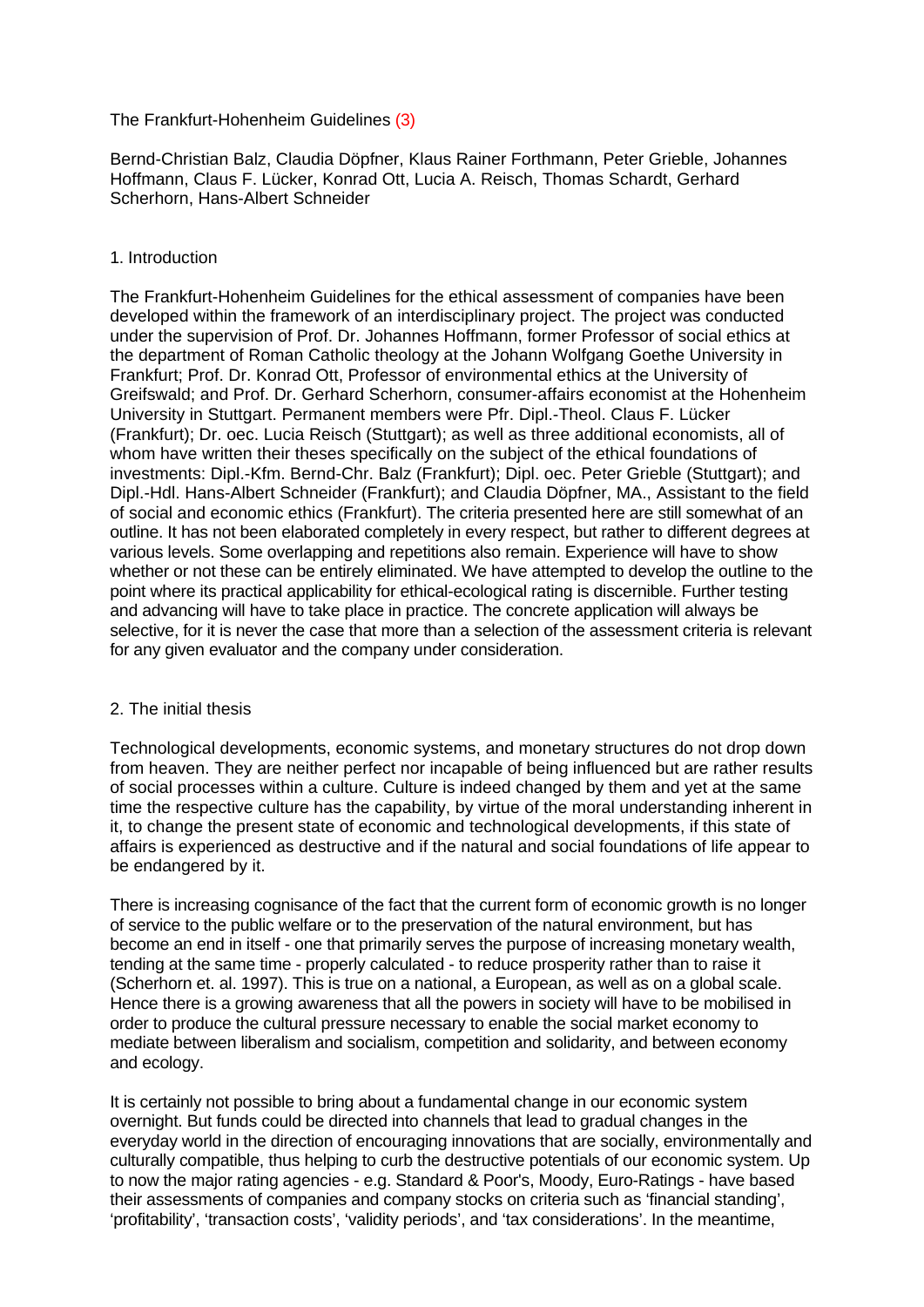however, interest - resulting from cultural pressure and social movements - in investing money in accordance with ethical criteria has grown. A growing number of investors are adopting the viewpoint that property entails responsibility (Roche, Hoffmann, Homolka 1992).

This tendency has received additional impetus from the growing conviction that in the long run only ethically 'clean' companies will be able to succeed on the market, and will also yield higher returns than other investments - if for no other reason than the anticipation by these companies of future regulations. Sufficient reason is provided for this supposition alone by the fact that future statutory regulations will not affect these companies. Investors who so think are supported by studies that have been able to show that on average ethical investments have led to higher yields than the usual type of investments. This was already shown to be the case for the U.S. market in the context of the stock market crash of 1987; in contrast to all conventional investment funds, none of the ethical investment funds suffered any losses.

Studies of the capital market in Germany have shown that the financial results of ethical or ecological investment funds are completely on a par with those of their competitors. For the time period from April 1997 to April 1998, for example, it could be shown that the NAI-Index (which consists of 20 ecological rated stocks) could compete with the development of the MSCI (an Index, which reflects the growth of the world wide stock index). This is as valid to US stock market. The examination of individual ethical or ecological investment funds showed results that in some cases were better than traditional investment funds. 'The results of a large-scale study conducted by the (American) Social Investment Forum have far exceeded all expectations. Ethical investments experienced their big upswing in the 1980s, with the world wide observance of the boycott of South Africa on the part of both consumers and investors. Over 90 percent of the funds managed in accordance with ethical criteria made use of three or more criteria. Thus positive criteria, which provide companies with a greater motivation to make improvements, are rapidly increasing nowadays in ethically managed portfolios' (Centre-Info News, Nov. 1995, p. 2) (4).

Opting in favour of such criteria can have considerable consequences. With the help of an ethical rating, for example, small and medium-size companies in particular can be provided with an incentive to develop and implement technological innovations that on the basis of short-term economic criteria would be doomed from the start. This would provide considerable impetus for the movement of entrepreneurial development in an ecologically oriented direction, as well as for the safeguarding of the environment. Given the necessary investment capital smaller and medium-sized companies in particular possess both the requisite creative potential and the flexibility to blaze new trails for a lasting change of direction in the development of products, production methods, and services. It can be expected that in the future they also will be more strongly represented on the stock market in Germany. In general we anticipate a development on the capital markets in which investment decisions will be subjected more strongly to ethical criteria than has previously been the case. We presume further that for investments of this kind there is a market segment with a growing demand to which the supplier side (banks, investment companies) has so far reacted inadequately. And we for our part want to contribute to the realisation of this prognosis. For it is a primary interest of ours to bring the influence of moral reasoning to bear on the movements of capital in order to focus normative moral understanding, such as that reflected in the ecological movement, and make it fruitful for the structuring of socio-economic life and for cultural development. Greater significance must accrue to moral communication within the context of the economic system.

Business ethics is one of the areas in which strategic rationality crosses paths with ethical reason (Kersting 1994). For this reason companies can be expected to develop strategies by means of which they attempt to make themselves attractive for ethical-ecological investments. But the moral pressure on companies to conduct themselves in accordance with moral considerations for strategic reasons, or to at least maintain the appearance of morality, does not have to be seen in a negative light, for whoever starts to become involved in ethics cannot remain unaffected by such involvement.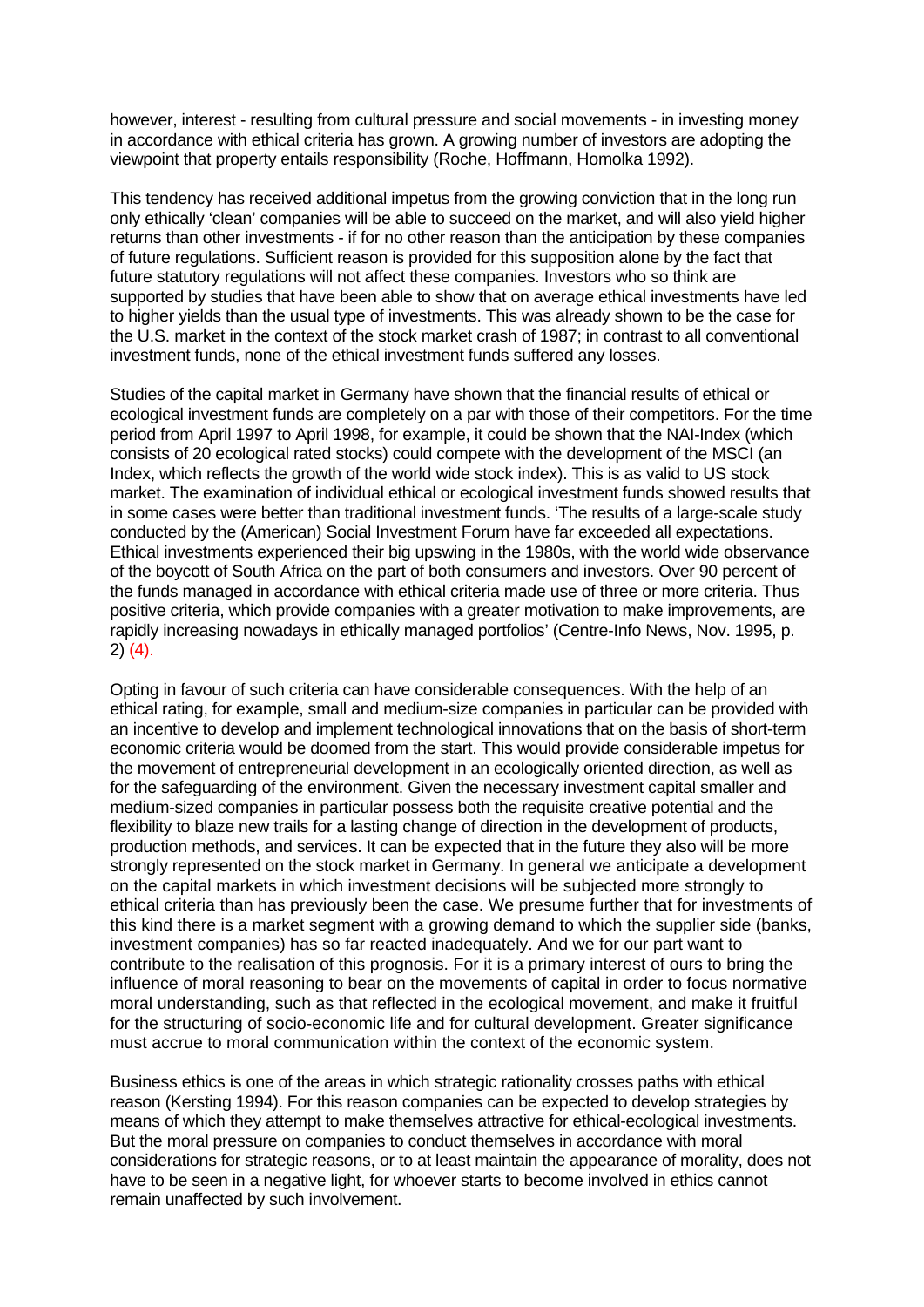From the standpoint of moral philosophy, ethical investments are actions that are not strictly obligatory, nor are they supererogatory. They can perhaps best be characterised as incomplete duties in Kant's sense, i.e. duties that allow for a certain amount of latitude with respect to their observance. The practice of 'adding in' ethical investments to the total amount of capital invested is an indication of the fact that ethical investments are viewed by many as an incomplete moral duty. Most people will no doubt hardly have any conscience pangs about not investing all their monetary assets 'ethically'.

It is therefore a question of providing the project of ethical investments with an appropriate theoretical foundation without thereby introducing ethical or economic premises that are debated even among adherents of ethical-ecological ratings. Guidelines for the ethical evaluation of companies do indeed give rise to challenging moral philosophical questions, but they should not be burdened with unnecessary theoretical ballast.

### 3. The value tree

For the elaboration of our criteria we have adopted the value-tree analysis  $(= VTA)$  developed by Ortwin Renn. The objective of this method is to provide a stronger emphasis of moral or evaluative (axiological) components against the predominance of technical or economic criteria (efficiency, profitability). The VTA method originated from the rational-choice theory with respect to collective decision making; it goes quite a bit further than conventional cost-benefit analysis (CBA), however. 'Value pluralism' is presupposed as a given social reality. All social groups are intended to be included in the VTA. The VTA defines values as preferences or 'concepts of what is desirable'. They can also be understood as 'criteria' or as 'thematic perspectives'. This is not a mutually exclusive alternative. Values are relevant decision-making factors. 'Values are the dimensions for judging (...) the degree of desirability of particular alternative courses of action' (Keeney, et al. 1984, p. 19). Criteria are the parameters of judgement that are intended to make possible an evaluative choice from a number of options. The options are realisable but mutually exclusive. There are any number of ethically defensible investments, but money cannot be invested everywhere at the same time.

Our value tree for the ethical evaluation of companies comprises three main criteria, or dimensions, which constitute the three main branches of the value tree. These are:

- 1. Cultural sustainability
- 2. Social sustainability
- 3. Environmental sustainability

We have included the dimension 'Cultural Sustainability' because the moral understanding inherent in cultures plays an important role in the development and realisation of environmentally and socially compatible products and methods of production, as well as innovations and technological developments. The capacity of a society for solving the social and economic problems that emerge in it depends to a decisive degree on the moral understanding at its disposal, i.e. on the basic stock of its tradition and conscience, as it were, which can be mobilised for problem solving. The factual power of the normative wisdom possessed by the various cultures can be put to conscious use for the regulation of the normative power in existing processes in science, economic life and technology, for interactions take place between all three dimensions. For this reason the dimension of cultural sustainability seems essential to a set of criteria, even though the explication of this dimension creates certain difficulties for the elaboration of a value-tree analysis.

The logical construction of the value tree for ethical-ecological rating is arranged as follows: the first three levels contain the normative structuring concepts, whereas the subsequent levels lead to the corresponding evaluations. This arrangement ensures that all items conceivably relevant for one seeking advice, i.e. a financier or investor, are included in the evaluation. What items actually become objects of evaluation depends on the information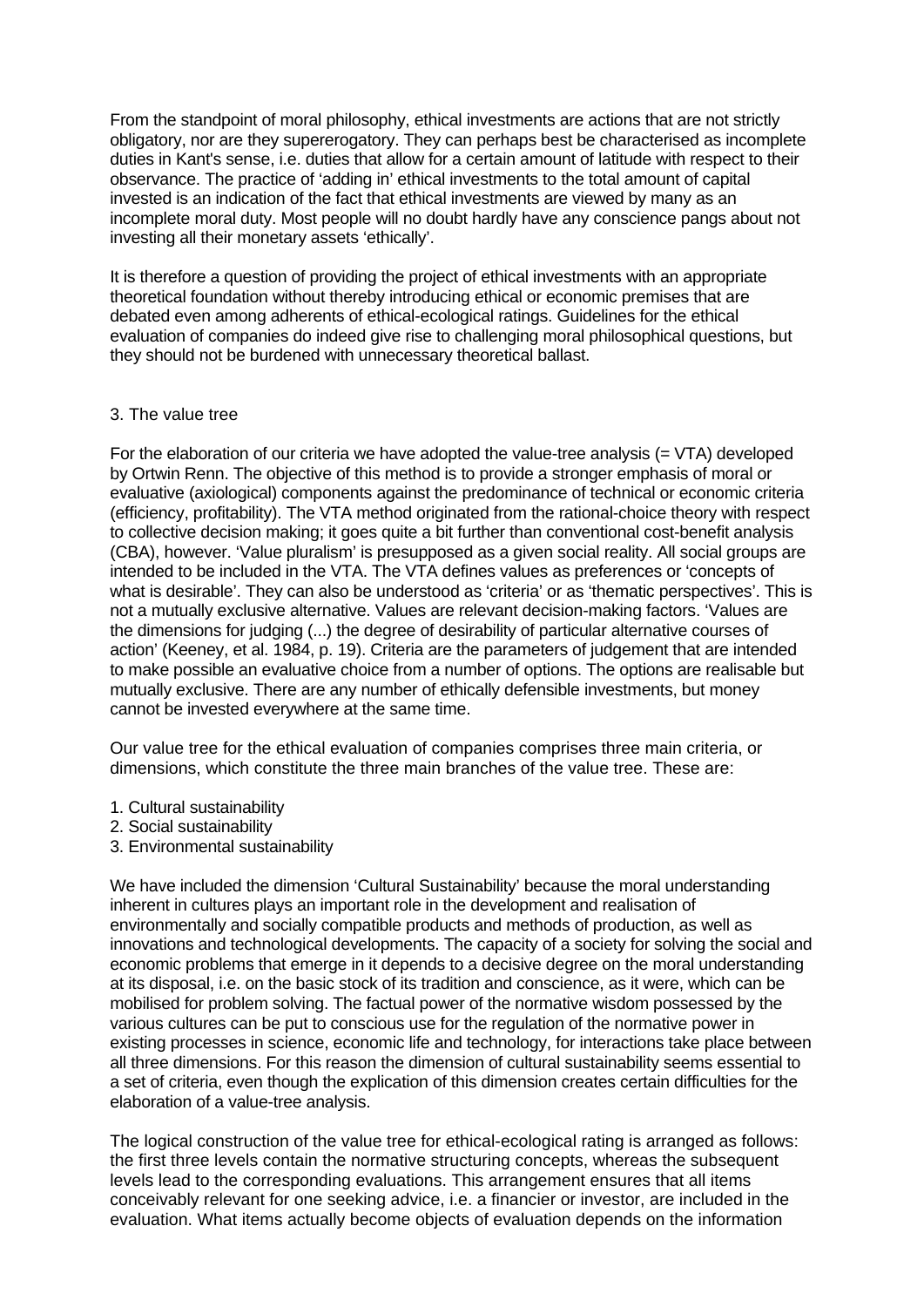requirements of the party that either carries out or commissions the evaluation. The first three levels are as follows:

First level: the fundamental evaluative dimensions (cultural, social, and environmental sustainability) Second level: the spheres of action within a dimension Third level: the various objects for evaluation within a sphere of action

Hereupon follow the levels, which lead to the corresponding evaluation of individual actions. Evaluative statements first occur at the respectively last level. The following is an example from the dimension of social compatibility taken from the sphere of action 'Internal interest groups with special interests', and within this sphere of action the evaluation object 'Women'. One of the actions that can be evaluated here is the proportion of women in leading positions. In order to evaluate this, the size of the proportion has to be determined, and whether or not appropriate measures have been taken in order to enlarge it. This necessitates a considerable number of queries about individual measures.

The various individual queries concerning a single specific action - in this case the intensity of the effort to optimise the proportion of women in leading positions - have to be compiled in one evaluation. This requires decisions on the relative importance accorded to each action, which in the last analysis can only be made by the party for whom the evaluation is being carried out. 'K.O.-criteria' can be laid down, for example, i.e. ones that must be complied with by a company in order for it to be taken into consideration for a morally defensible investment, and whose noncompliance entails exclusion from consideration. The party commissioning the study can stipulate which areas and actions are of greater importance for it and which are of less importance.

This does not mean that within the framework of an ethical-ecological evaluation the criteria applied can be chosen entirely at will. The decision, for example, to consider the proportion of women in leading positions as irrelevant and to exclude this item from the evaluation would have to be justifiable in ethical terms. If in some particular case it is not, then the pretension to an ethical-ecological rating cannot be substantiated. Hence the rating agency bears a joint responsibility for the determination of the relative importance of the various items. Competition among the agencies for reputation and credibility should lead in practice to a convergence of emphasis on the various points in question.

In the outline presented here the attempt has been made to elaborate a catalogue of criteria that meets the requirements for an ethical-ecological rating scheme. This means first of all defining the questions to be put to companies from an ethical-ecological standpoint. Of course this does not mean that this is the only perspective for the evaluation of a company by a potential investor. Profit and risks do not become negligible considerations with the addition of ethical criteria. Hence in rating praxis a solution has to be found not only to the problem of how the various individual evaluations are to be integrated into an overall judgement on the ethicalecological quality of a company. Ways will also have to be found for weighing this conclusion over against the composite result of the economic rating and, where possible, for combining the two into a single evaluative figure.

The guidelines are directed at various user groups:

Private and institutional investors, who can identify and select from the guidelines the items that in the course of the ethical-ecological examination of a company are to be looked into either by themselves or by a rating agency;

Rating agencies that evaluate a company for an investor, for other types of clients, or for their own purposes;

Financiers and financial brokers;

Banks, investment consultancies, insurance companies;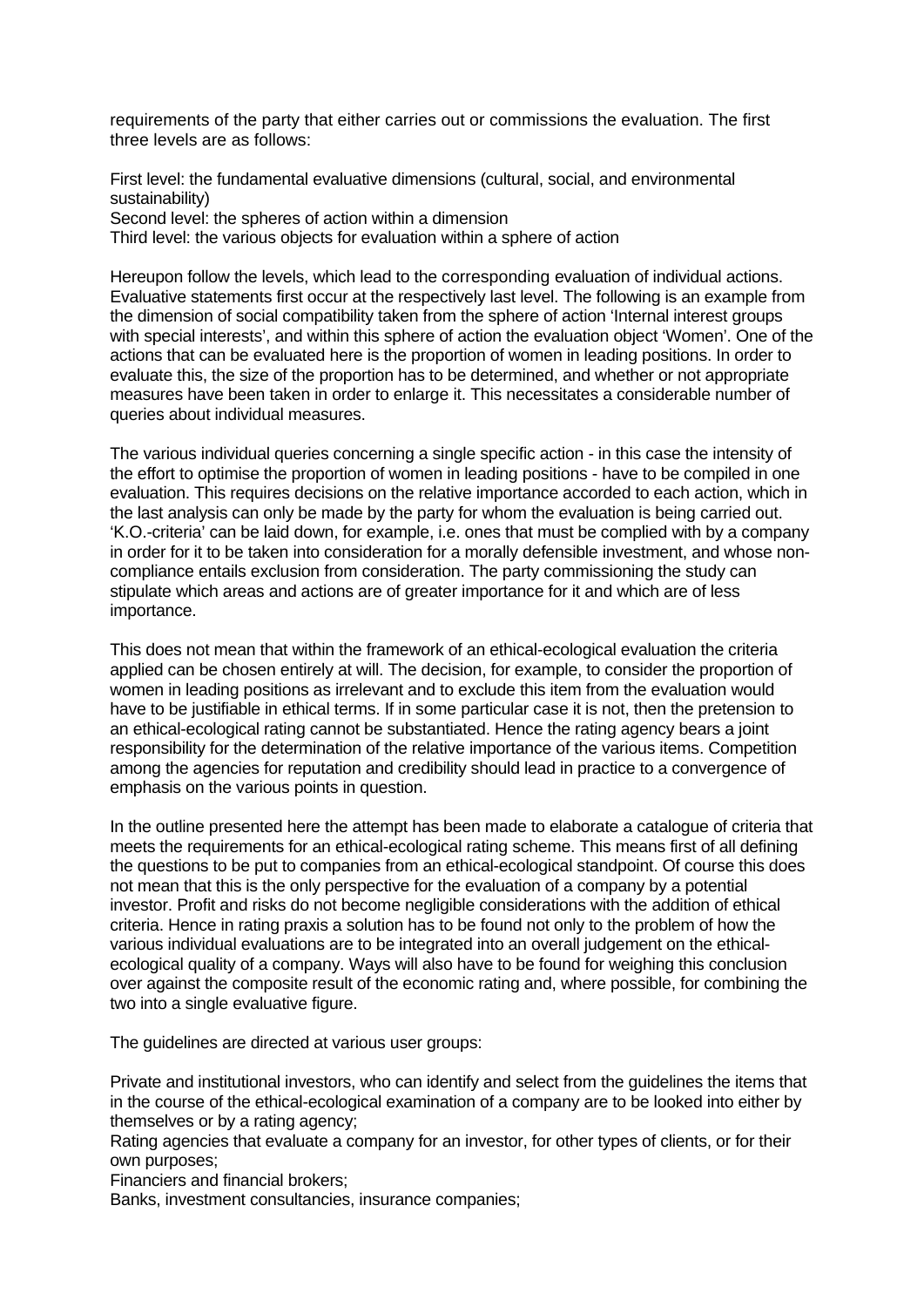Companies and business consultancies which, by means of these guidelines, are enabled to undertake a (self-) examination on an ethical-ecological basis; Interest groups (e.g. employees of a company, unions, citizens' action committees).

### 4. The set-up of the Guidelines

Neither the set-up of the Guidelines nor the specification of individual criteria has been inspired by any particular ideology. On the contrary: the catalogue of criteria presented here constitutes the most comprehensive enumeration possible of potential factors and questions for the examination of a company from ethical-ecological perspectives. In compiling this list of criteria it was left out of consideration whether - and if so, how easily - information and data on any given point could be obtained. It is therefore quite possible that collecting data for certain criteria could involve an elaborate search.

The sequence of the criteria is value-free. Furthermore neither the number of subordinate points under a criterion nor the extent of the respective elaborations constitutes a valuation of any criterion in question. Conversely, subordinate points are not therefore of less significance for reason of being subsumed under higher levels.

The inclusion of any item as a criterion simply means that, from the point of view of the authors, it could be of relevance for a company examination. Thus the criteria are to be understood as pointers and not as mandatory factors.

### 4.1 An example of application

In order to illustrate the application of the guidelines, a fictitious example has been chosen. In this example a female investor makes use of the guidelines presented here in order to select the criteria that have relevance for her. By means of these criteria a company examination is to be carried out by a rating agency. It should be noted that this example serves solely as an application aid and that in the last analysis each user has to decide independently on the criteria to be used in an examination.

For the imaginary female investor in our example the following factors are of primary importance:

- 1. Treatment of minorities in the company;
- 2. Relations of the company with foreign countries;
- 3. Production of goods with the highest possible degree of environmental compatibility

In order to concretise these points and view them in a more differentiated manner this investor can find potential examination items in the appropriate places in the guidelines. The point to be examined must first of all be subsumed under a main category, i.e. either '1. Environmental sustainability' or '2. Social sustainability'.

Concerning 1.: The item 'minorities in the company' belongs under area 'Social sustainability'. Here, under 'Internal interest groups', various subsets of the concept 'minorities' can be found, with corresponding points of inquiry. Given a broad interpretation of 'minorities', all the criteria from connected with individual interest groups could be relevant. Our fictitious investor can of course concentrate on just the criteria for the treatment of certain minorities, e.g. 'Foreign employees', or 'Handicapped employees'. Thus the user must select for herself which of these factors she considers relevant, whereby the set of criteria serves as a list of pointers. By means of cross-references such as those in 'Temporary employees' the list of possible criteria can be expanded.

Concerning 2.: With respect to the factor 'relations of the company with foreign countries', the major category 'Social sustainability' again comes into play. In this area the investor finds under 'External interest groups' a subordinate item designated 'Foreign countries'. Under this heading various criteria and questions are subsumed which belong to the area selected by her and constitute pointers for examination criteria.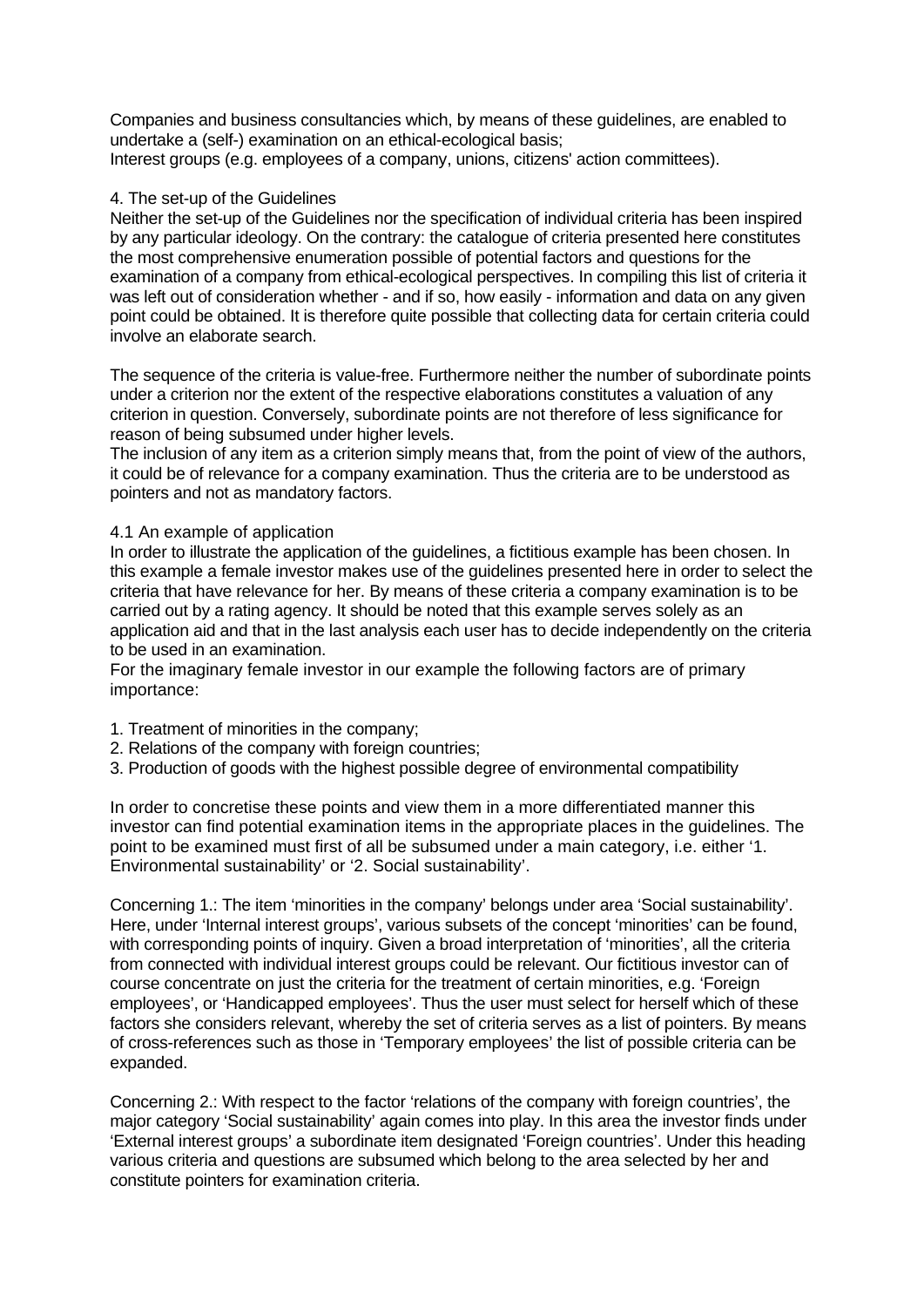Concerning 3.: With respect to the third major concern of the investor, viz. 'environmentally compatible production of goods', all factors addressed in the area 'Environmental sustainability' could play a role. If she so chooses, however, this investor is free to select as relevant examination points from this spectrum just the items comprised in the group: 'Energy' to 'Environmental technology'. Here as well the investor in our example selects on an independent basis the items that are of importance for her.

In the present example the work with the guidelines would now be finished for the investor. The next step would be for the investor to pass on her 'personal catalogue of criteria' to a rating agency with the request to carry out an examination of a company or companies on the basis of the criteria selected. The results of this examination, together with its subjective evaluation, would then constitute the basis for the investment decision on the part of the investor.

### 4.2 Overview of the criteria

We are proceeding on the basis of the conviction that economic activity is functionally dependent on the general recognition of moral standards. Such standards are therefore prerequisites of economic activity that are not brought into being by the economic system itself, but which can indeed be undermined, impaired, or (in the extreme case) destroyed by this system. Thus indispensable prerequisites of economic activity lie outside of the economic system or, more precisely, in the moral understanding embodied in the social culture and its normative contents. For example in the following ten commandments:

You shall comply with the bio-cultural standards in every respect (survival safeguarding) Do they produce military goods?

Does the company profit from executions (e.g. Shell in Nigeria)?

Is the decimation or extermination of ethnic communities generally accepted?

Do they pursue marketing strategies that include the acceptance of death risks?

## You shall not cause pain!

Are girls and women forced to take abortions or sterilisations?

Does the company sell products whose sale has been banned or been rated risky in one country on the grounds of health issues, to other countries which consider these products as not harmful?

Does the company support authoritarian leaders of a country in which people are tortured in any way?

Does the company tolerate child labour (modern slavery)? Does the company support measures to eliminate the necessity of child labour?

You shall not render anyone incapable!

Are local products being replaced by export or sale of corporate products (e.g. synthetic sponges for lufa-cucumbers)?

Are local craftsmanship and agricultural abilities being replaced (discarded clothes from Europe instead of local textile industries)?

Does the company exploit countries (e.g. natural resources) or individuals (working power) in such a manner that they won't be able to regenerate themselves?

Are traditional skills and manners, as well as the informal sector, being eradicated, because the company supports and demands different rules of conduct?

No one should be deprived of freedom and opportunities!

Does the company co-operate with countries or their governing elite that systematically oppress or discriminate against ethnical, political or religious minorities?

Does the company co-operate with countries or their governing elite which systematically oppress or discriminate against women (e.g. Islamic countries that deny women the participation in public life)?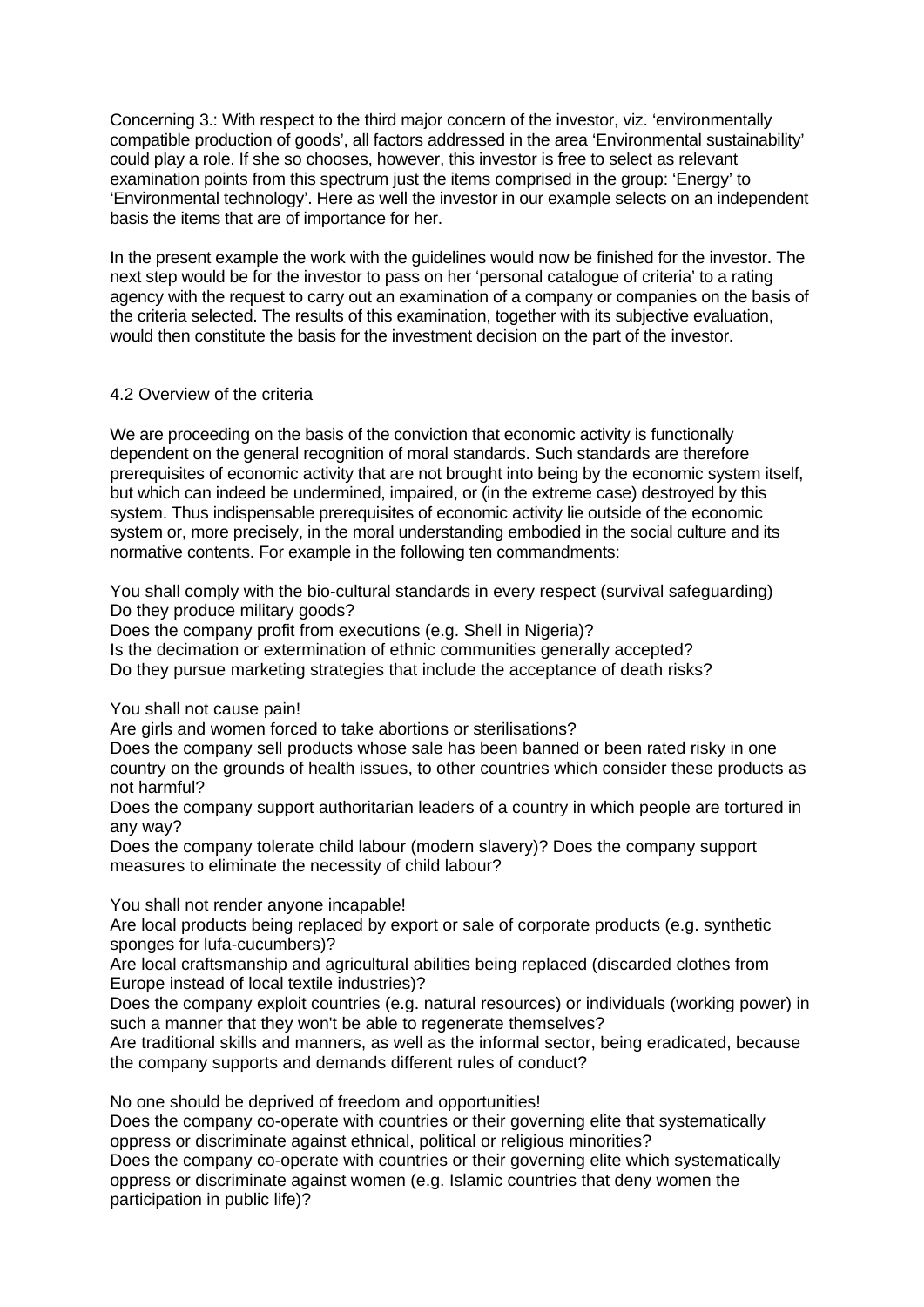Does the company aggressively attempt to impose its own values and views on life upon other people and countries?

Does the company support in any way the authoritarian leaders of countries in which people are sentenced to long term imprisonment for minor crimes or for political reasons? Does the company try to establish monopolies in particular countries?

Does the company claim exclusive rights for the use of resources or the sale of particular products?

Does the company buy patents or trade marks not for using them, but in order to keep competitors and competitive products from the market?

Let everybody enjoy themselves!

Does the company use aggressive marketing methods to show their contempt of traditional structures and existing products, make them look 'old-fashioned'?

Does the company respect local traditions, rituals, festivities?

Does the company try to introduce the efficiency factor in an aggressive manner to both its domestic and foreign branches, regardless of their employees' objections or suffering (disciplinary strategies)?

You shall not deceive and cheat!

Do the products display a seemingly higher quality than they actually have (e.g. planned obsolescence for goods of 'credence quality', cheating)?

Does the company bribe politicians or other high-ranking persons?

Are the advertising campaigns restricted to providing product information or do they use psychological means and tricks to attract potential consumers?

You shall keep your promises!

Does the company consequently pursue envisioned goals (e.g. programs such as 'promotion of women' or 'humanitarian labour)?

Does the company adhere to contracts and promises even when the countries concerned are economically dependent on the company?

You shall respect the property of others!

Are local products deliberately being replaced?

Is toxic garbage exported?

Is the biological diversity protected (e.g. no clearing of the rain forest)?

Is the country's natural heritage appreciated and respected (e.g. patent on a certain Indian tree as pesticide)?

Do you accept land property rights by common law (e.g. Indians in the Brazilian rain forest)? Are ethnic groups evicted from their traditional territories?

How does the company act in view of expropriated persons, if either the company itself or its predecessor was responsible for the annexation?

How does the company act in view of expropriated persons whose property was annexed by a country and then passed on to the company?

Is a person's intellectual and spiritual property respected (e.g. by patents)? When acquiring a person's intellectual or spiritual property, do they pay market value?

You shall obey the law!

Is the individual's personal sphere respected (e.g. data protection)?

Does the company adhere to the respective trade's 'codes of ethic' (e.g. Manifest of Davos)? How often has the company been subject to investigations arising from the violation of the law, either in the home country or abroad? How often was the company prosecuted? How often was the company found guilty?

How serious were the accusations or charges, especially those arising from offences against human rights?

Did the company co-operate in the investigations? Did it agree with the verdicts? Did the company's policy change as result of these verdicts?

How did the company treat guilty employees?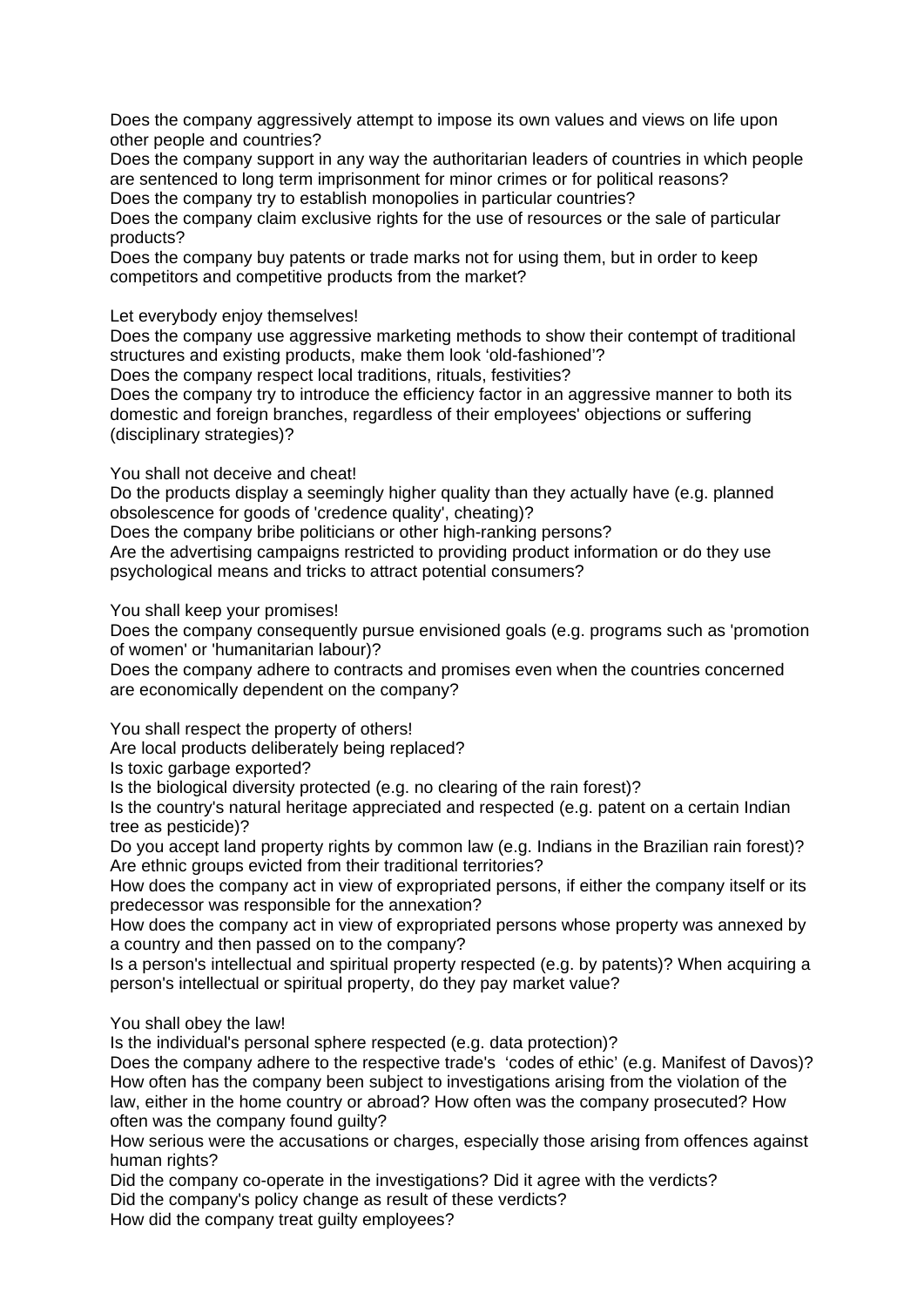Never ask for abilities exceeding the individual's capacity!

Does the company cater to the special needs of social groups such as handicapped persons, sick persons, children, adolescents, women, also in countries lacking appropriate laws (European standard as voluntary world standard)?

Are the corporate employees expected to act according to certain codes of conduct, even if they cannot justify them morally (e.g. to other members of the staff)?

Does the company expect their employees to take on workloads that eventually keep them from attending to the needs of their family and friends or prevents them from participating in social and cultural events?

Are employees required to suppress corporate-internal facts that burden their conscience and keep them from performing their responsibility for the staff, society, nature, environment etc.?

Are employees of corporate research divisions, university or federal research facilities expected to suppress research results that burden their conscience and keep them from performing their responsibility for the staff, society, nature, environment etc.?

Economic activity is dependent on this moral understanding and poses a threat to it at the same time. E.g. in the event that commercial thought patterns (e.g. maximisation of individual advantage) are extended to non-commercial spheres of life (e.g. the family) and find corresponding expression in widely accepted value concepts (e.g. 'Time is money'). Theoretical support for this view is provided by the premise of 'colonising the cultural world' imposed by the dictates of necessity created by the economic subsystem (Habermas 1981). To this premise we would add the conjecture that (in the long run) this colonising manifests itself in efficiency loss within the economic system itself (increase in transaction costs as a result of anomie and loss of trust).

The ensuring of the bindingness of moral standards becomes all the more important the more complex the organisation of companies and their environment becomes (Wieland 1993, pp. 7-31). Our premise that every economic order is dependent on the efficacy of normative standards that cannot be generated within the economic system itself implies more than just the necessity of government or statutory regulation of economic activity. It implies further a responsibility on the part of every company for the continued existence, as well as for the discursive development, of the normative moral understanding inherent in society and culture. This responsibility is not exhausted by the observation of existing laws (legalism), but rather includes the 'moral culture' of a company as well. An incipient acknowledgement of this is already manifested in some codifications of company principles.

The dimension of Cultural Sustainability fundamentally denotes corporate ethical responsibility in a specific society and in a specific culture. If we deal with the issue of ethical responsibility on the level of a culture, 'culture' then is focussed on both the social existence or human companionship and the dealings with the environment. A company is cultural sustainable, when it takes up the manifest ideas, institutions, rules, rituals, symbols and myths on whose grounds a culture and tackles its problems.

In other words: the normative moral understanding within a culture has to be incorporated into the company culture. Thus the criterion of 'cultural compatibility' refers to the issue of whether and in what manner a company discharges this responsibility, i.e. of the extent to which it views social and cultural norms as having binding character.

## 5. Cultural Sustainability

Cultural Sustainability is conceived as the compatibility of economic activities with the progressing cultivation of society's potential for social change with respect to The individual's chance of development and self-realisation The community's integrating abilities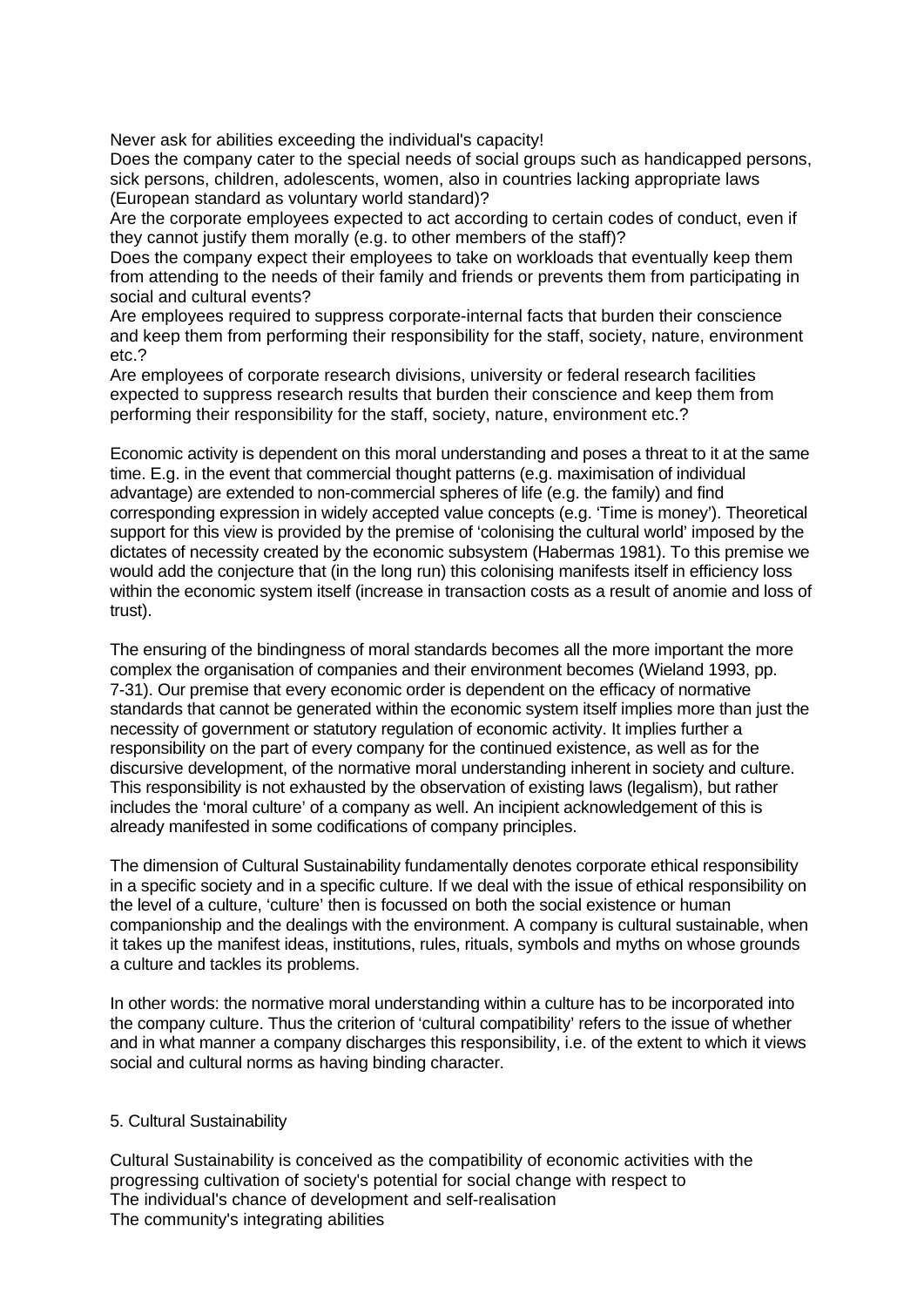The natural environment's and the future generations' abilities to survive and The chances of indigenous cultural development

Cultivation is conceived as continual acquisition and sophisticated interpretation of basic human values.

The potential of change refers to the general consensus on the culture-specific outlooks on life, the cultural arrangements, and the way societies symbolise their view on time, experience their visions and forward their perspectives for human development in the community.

Cultural arrangement not only consists of manifest perspectives, institutions and rules, but also deals with symbols, rituals, myths that give orientation for interpreting the world and shaping people's life in harmony with nature.

Corporate cultural sustainability comprises social and environmental sustainability in so far as they both are part of the ethical goals, which, taken together, amount to cultural sustainability. A company can only be rated as cultural sustainable if it pursues not only profit maximisation, but also ethical goals. The relation between the economical and the ethical goals leads to a compliance-rating of the cultural sustainability (the compliance with moral standards or human values). The questions concerning the actual responsibility in the community, in foreign enterprise for indigenous cultural development and the responsibility in the relationship with socially deprived groups lead to the system and performance-rating. In order to express explicitly the evaluation base of the three-dimensional compliance, system and performance-rating, we state the basic standards, from which the actual assessment criteria are derived, as follows. The derivations (questions) shall be considered as examples. In order to structure this, we distinguish anthropologically given motivational structures, general moral principles, and value concepts, which prevail in a given society.

5.1 The six basic human orientations (5,6) in combination with general moral standards

Our starting point here is the following trans-historical or anthropological constant: In order for human beings to control their behaviour rationally they require the challenge of respectively opposing motivations such as aggression vs. caring concern, competition vs. cooperation etc. With the help of their reason, human beings have to mediate - in ambiguous situations - between these motivational poles. In this process it is conceivable that they orient themselves in terms of principles such as: 'You shall kill no one!' Or 'You shall keep your promises!' etc. It is also possible, however, for human beings to orient themselves uncritically in terms of socially predominant behaviour patterns that run counter to fundamental principles. It is a central objective of the ethical evaluation of companies to bring this state of affairs to light and create an awareness of it. The following enumeration is provisional and requires further elaboration.

5.1.1 Consideration and fairness in spite of competition

Competition is not supposed to destroy, e.g. by usurpation of so far well-functioning company units and their successive destruction.

Does the corporate attitude pursue the ideal of fair competition?

Do the company's strategic activities follow the ideal of fair competition?

Does the company avoid usurpation?

Does the company avoid ruinous competition?

Does the company avoid unfair competition?

5.1.2 Ready for dialogue instead of taking positions

Readiness for dialogue means accepting controversial standpoints. Taking positions means insisting on one's own points of view and refusing to question one's interests. Are the company's conceptional and strategic activities aimed at a specific economical reasoning or imperialistic management strategy without ever giving them second thought?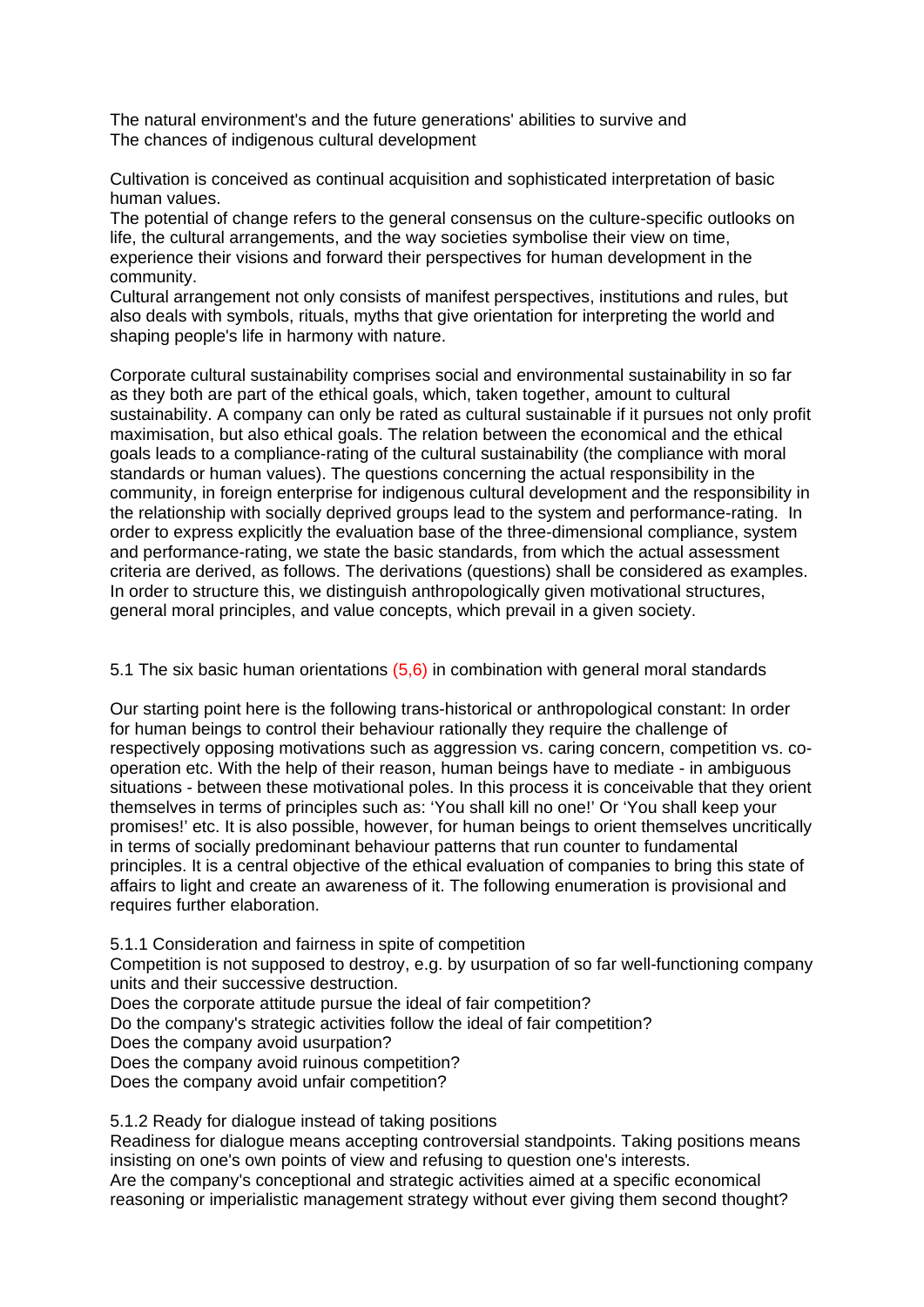Does the company recognise the necessity of rendering economic activities compatible with the environment, with the protection of resources and a fair distribution of social responsibilities?

Acknowledging the variety of economical courses of action and maxims, does the company consequently evaluates its own activities on a morally varying scale – depending on the maxims applied?

Does the company take notice of newer theories and dialogues (e.g. resources economics, welfare economics, distributional justice between the generations, humanistic economics, social economics, ecological economics)?

Is transparency prevailing in the corporate policy?

5.1.3 Limitation of partial interests due to respect for the common good

A company lacks respect for the common good if it threatens with relocation in order to extort subventions, or if it avoids fulfilling its communal duty by moving its tax-relevant location to a tax-paradise.

5.1.4 Self-limitation concerning expansion and growth

This means to limit expansion, for example in order not to lower quality standards. Limitation is important, as unlimited expansion destroys the necessary diversity that is elementary for the potential development of the community and the self-realisation of the individual. How does the company perceive its own expansion (expansion strategies)? Is the expansion aimed at a limited market?

Does the company accept limits for commercialising living standards?

Are decisions concerning innovations and allocations taken along the lines of limited commercialisation?

5.1.5 Creativity with responsibility

Responsible anticipation of risks, side effects external effects. Search for innovations to increase fault-friendly production sites. Search for innovations to replace end-of-pipetechnologies.

In which way does the company search for possible effects of its products and services, in order to spare consumers negative side effects, that may even emerge after a long term use of these products and services?

Does the company make sure that its staff preserves their so far existing knowledge and abilities?

Does the company offer family-friendly working conditions?

Does the company respect different attitudes towards time?

5.1.6 Renouncing the right of the powerful

Striving for expansion should not be enforced at the expense of the legitimate stakeholders' claims (customers, employees, neighbours, suppliers, communities, etc.)

Are phrases such as 'when the market is concerned, the manager must not hesitate to bite' accepted throughout the company?

Do they renounce

a) Paternalistic (controlling, patronising) ways of caring?

b) Overcharging demands in services?

Is the company's own history glorified?

Do they speak openly about past mistakes, shortcomings, omissions (e.g. the role of the company in the Third Reich)?

Does the company try to stylise or mysticize its rank by symbolic means such as snobbishly elegant, ostentatious architecture?

The respect of an enterprise facing external interest groups belongs to a cultural sustainable conduct, which can be tested by a system- and performance-rating. This may be demonstrated by the following examples: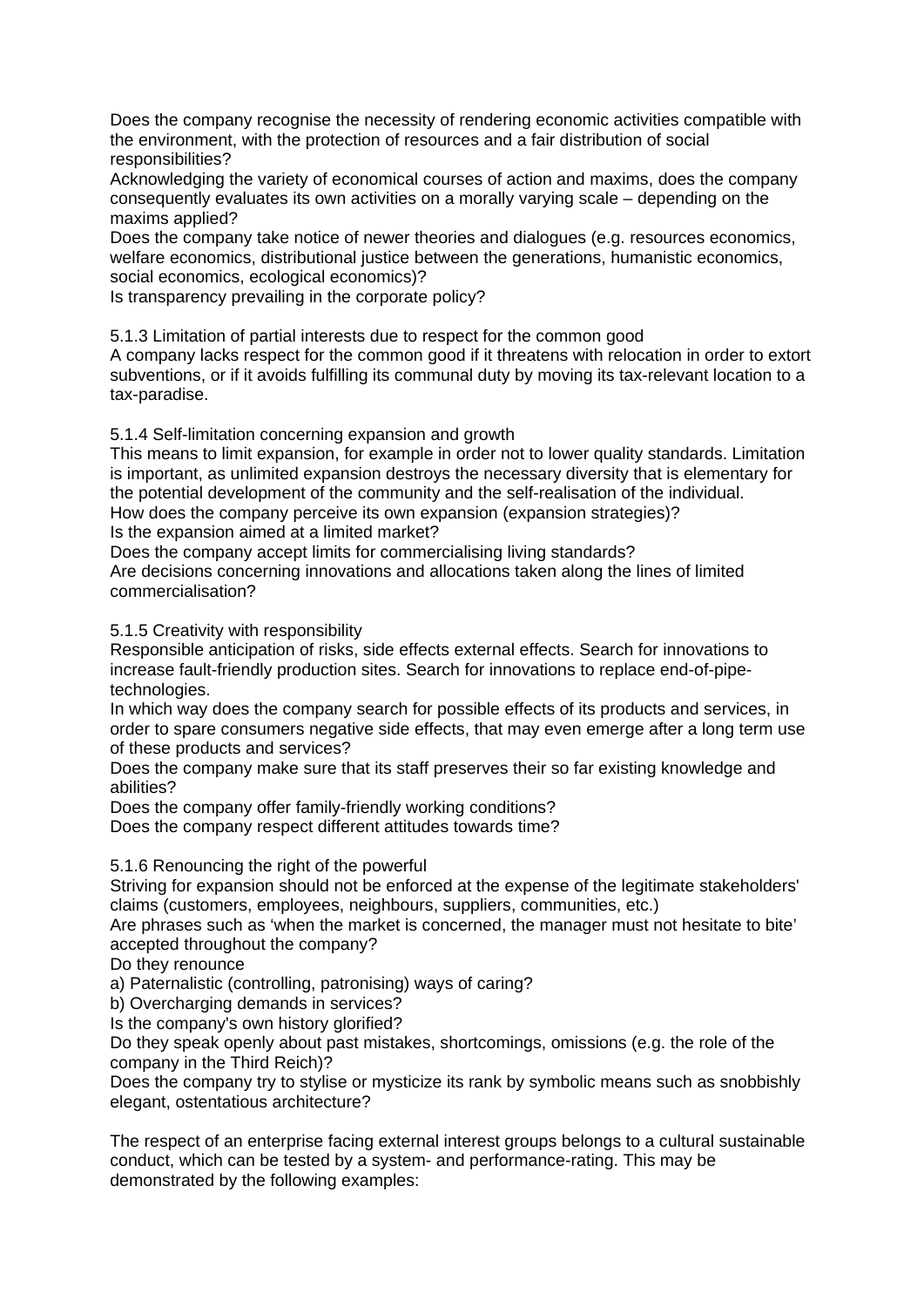### 5.2 External interest groups

#### **Customers**

Commercial buyers

# Consumers:

Products: Quality, value-for-money, and the external appearance of the products are oriented to the long-term needs and interests of the consumers / Examples of product quality / Noninjurious to health or health-promoting / Abstention from use of questionable additives and/or production methods (genetic technology, radiation treatment) / Low-risk design to the greatest extent possible (product safety) / Tolerance for incorrect use / Designed for easy repair (replacement parts, materials) / -material selection respecting ecological considerations / The entire product life cycle is taken into account / Ecologically packaging / No optically deceptive packaging / The company maintains an efficient system of quality control; it makes use of official seals of approval, etc.

Customer relations: Customer friendliness is a company strategy. Employees are trained, monitored, and evaluated in this respect / There is prompt and inexpensive customer service / The company provides comprehensive guarantee services and reacts obligingly to wishes concerning a change in, or a reduction of the purchase / Fair treatment of customer data (no unauthorised dissemination)

Advertising: is information-oriented and abstains from superficial campaigns ('light products') / abstains from the practice of 'attracting attention at all costs' (e.g. Benetton) / abstains from dishonest or misleading statements / abstains from sexist elements / abstains from advertising directed at children / abstains from comparative advertising / takes into consideration national, cultural, and religious values, taboos and sensitivities / is attuned to the respective local market (e.g. Nestlè baby milk)

Information: The company provides comprehensive information on product qualities and production procedures / Production materials and preservatives, as well as production methods (radiation treatment, genetic technology), are fully disclosed / Price comparisons are facilitated, not hampered (e.g. package sizes, unit pricing on the package)

Adjustment of complaints: The company provides a direct and uncomplicated (perhaps even free of charge) information and complaint channels for customers / There is a consumer affairs department, etc. / There is a telephone number under which the manufacturer can be contacted free of charge / The company reacts constructively to customer complaints (no brush-offs, no dodging of sensitive issues)

Foreign countries, particularly less and least developed countries (LDCs) Business contacts with LDCs:

Production: Does the company produce in LDCs or in China? / Are the same environmental standards observed abroad as 'at home'? (Eco-dumping?) / Are wages paid and employee benefits granted that are comparable with those 'at home'? (Social dumping?)

Exports: Does the company export to LDCs? / How suitable are the products for these markets (e.g. status goods for the upper class)? / Are marketing strategies pursued that accept the risk of fatalities (case of Nestlè)? / Does the company adhere to export prohibitions or trade embargoes?

Imports: What materials are imported from LDCs? / Are the suppliers selected purely in terms of economic criteria, or do social factors also play a role (e.g. Transfair products)?

Value increase: Where does the creation of value increase primarily take place? / How is net value increase/profit distributed?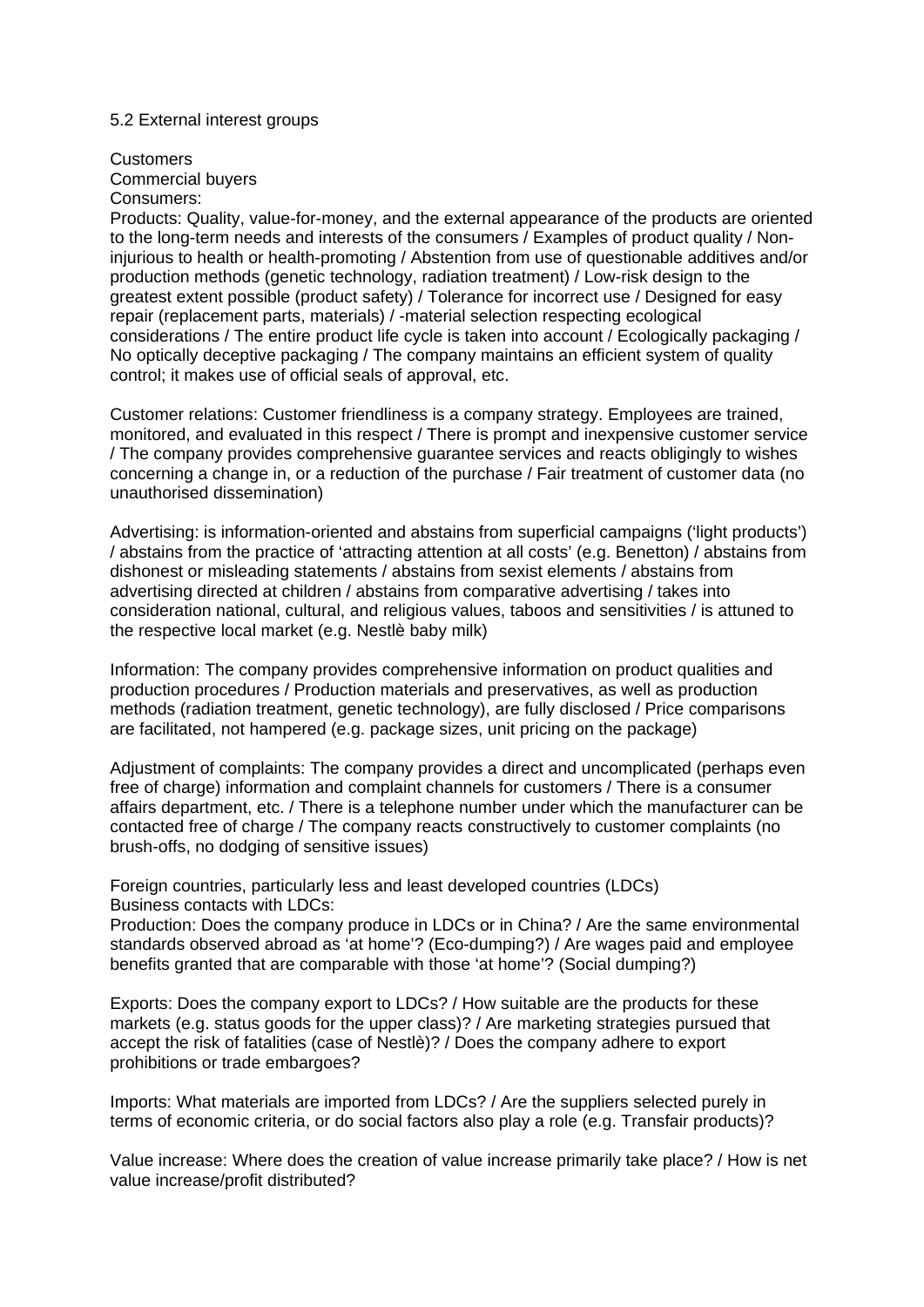Does the company lay claim in individual countries to exclusive rights to the exploitation of resources, distribution and sale of certain products, etc.?

Does the company take into consideration the (non-)observance of human rights in the cooperating country (in accordance with the UN-Charter: individual, social and cultural human rights): Child labour (age of the children, type, duration and arduousness of the work) / Work done by women / Support of or co-operation with countries (or their leadership elite) in which women are systematically discriminated against or disadvantaged / What is the policy with respect to the cultural role of women? / Is decimation or extermination of ethnic groups tolerated? / How does the company conduct itself in the respective political context, particularly in the case of political conflicts? / Does the attitude obtain that 'business takes precedence over politics' ('policy of non-interference')? / Does the company support, by any means of (active) co-operation whatsoever, the powers-that-be in a country in which human beings are tortured? / Does the company co-operate with countries (or the respective power structure), in which ethnic, political or religious minorities are systematically oppressed or discriminated against? / Does the company, through any kind of co-operation whatsoever, support the power structure in any country in which people are condemned to (disproportionately high) prison sentences, or even to death, for minor offences or for political reasons?

Displacement of local products: Production of 'cash crops' (e.g. flowers) / Mono-cultures, plantation economy / Fodder cultivation (e.g. soy beans, corn) / Displacement of local products by means of the export or sale of the company's own products (e.g. wheat instead of millet and cassava) / Is there deliberate displacement of local products by means of aggressive marketing methods? / Is there a conscious attempt to denigrate previous ways of life and traditional products and to render them 'out of fashion' (e.g. fast-food chains)? Policy of preserving traditional elements or 'modernisation at all costs': Is there displacement of local handicrafts (European second-hand clothes instead of domestic textile industry) and farming methods (e.g. in favour of mono-cultures)? / Are traditional practices and skills starting to disappear as a result of company support for, and promotion of, changes in behaviour? / Displacement of the informal sector

Compatibility with sustainable development: Ground and surface water / Soil / Biological diversity / Waste, toxic waste (retention within the country, export to LDCs) / Protection of species, biotopes and eco-systems

Contacts with environmental groups in the LDCs: Financial support / Other forms of support Does the company respect cultural traditions and contexts, or does it make an aggressive attempt to impose its own life styles and value concepts?: Acknowledgement of other attitudes towards time / Acknowledgement of other attitudes towards work (or contingency discipline strategies) / Respect for religious festivals, holidays, etc.

Respect for property rights, or defraudation and exploitation: Does the company attempt to obtain and make use of patents on the 'natural inheritance' of a country? / Is common-law land possession respected, or are ethnic groups driven out of their ancestral territories? / How does the company react to questions pertaining to property belonging to people that at one time was annexed by the company or by a predecessor company? / How does the company react to questions pertaining to property belonging to people that at some point in the past was annexed by a country and then passed on to the company? Does the company co-operate with development-aid organisations?: Active form of cooperation, self-initiated projects / Reactive form of co-operation (obligation)

### **Investors**

Investors in general: Process of raising capital / Statements made at the time of the stock issue have been borne out by events / The prognoses made at the time of stock issuance with respect to profits, sales figures, stock-quotation expectations etc. were realistic / The company deems it important that its investors understand the makeup of the capital investment and are aware of the nature of the potential profits and degree of risk involved. For this reason it informs potential investors and investment brokers to this effect / Conditions are the same for all investors, irrespective of the sum invested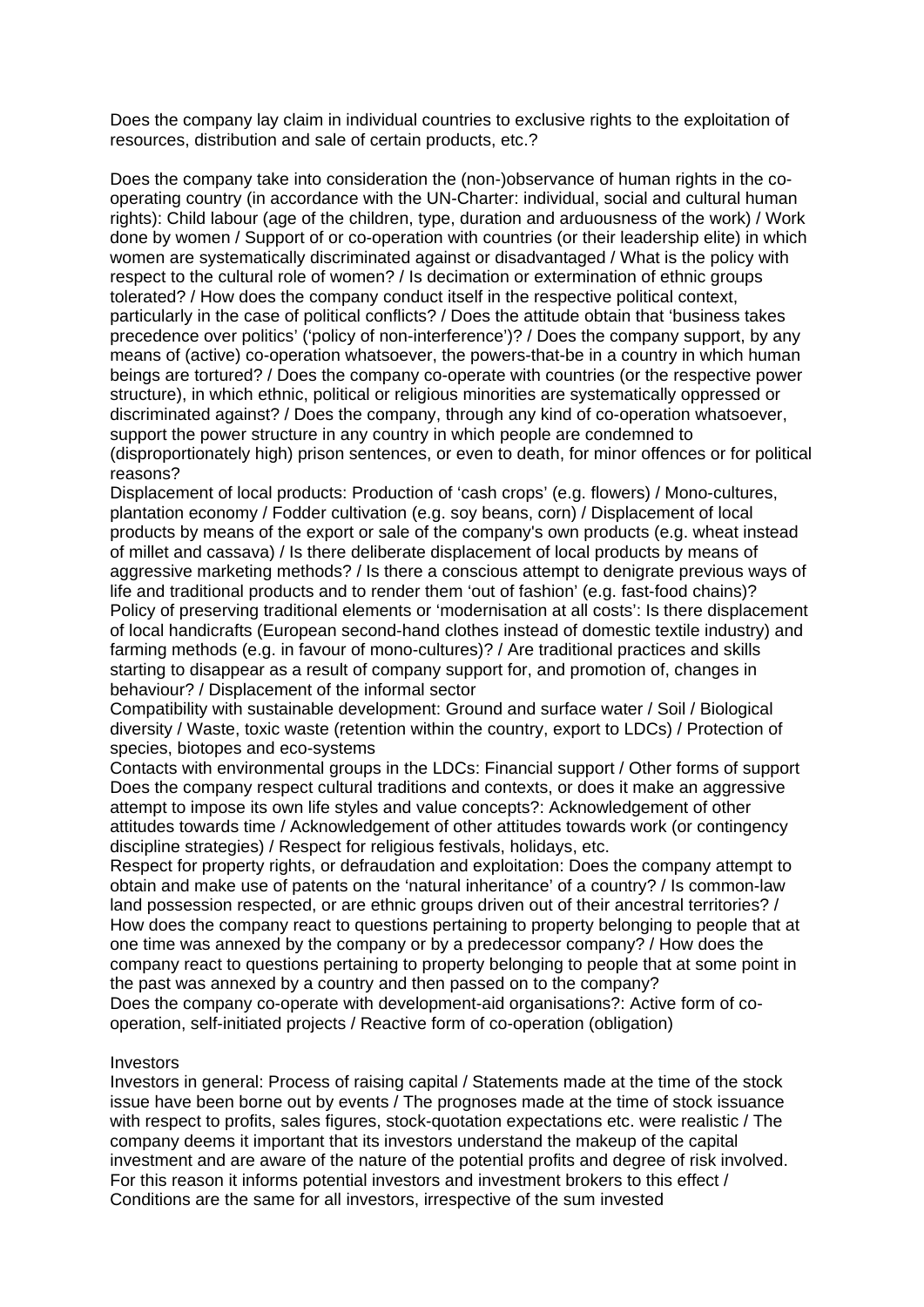Information: Information only on request or provision of general information to all investors / Investors are informed about the company more frequently than is required by law, or is customary in the industry / The information provided on the fortunes of business activity and on the economic situation of the company is more comprehensive and goes deeper than is required by law and/or is customary in the industry / Company-provided information is well organised, appealingly laid out, and easily readable (perhaps awards for the layout of company reports) / There is detailed information in excess of the legal minimum on the destinations of equity-capital flows (e.g. breakdown according to regions) / There are studies (esp. published studies) on investors and equity investments (designation of names and amounts) / There is detailed information on the decision makers (names, CVs) in order for the investor to get a better idea about the company's future direction / Accuracy of the prognoses and truth of the statements made by the company administration (extent and frequency of errors)

Relations between investors and management: There have been campaigns against the company conducted by groups such as Critical Shareholders / In spite of considerable differences of opinion a dialogue has been maintained with these groups. Initial reactions to their demands have evidenced themselves / There is a voting-rights restriction set at 5%. This gives more possibilities to small stockholders / There have been investigations of insider offences perpetrated by members of the company / The company has created, above and beyond legal requirements, possibilities for the control of decision makers by the investors / With the creation of an investors' advisory board which advises the company management with respect to certain decisions, as well as having a partial right of codetermination, the company has allowed for a possibility of exerting influence above beyond legal requirements Manner of business administration: The fluctuation in the administrative level of the company is high; the business policy is thereby subject to considerable change / The company is known for its wage scale, which is well above union rates / The entertainment expenses on the part of the management are regarded as exaggerated

Investment trading: There is a liquid secondary market, which makes the sale of capital investments unproblematic / The companies provide assistance in the event that investors want to sell their holdings; they look for new buyers, or repurchase, the laws permitting, the stocks themselves

Equity investors: A large part of the earnings is/was distributed among the stock holders. The general practice is dividend-oriented / The discrepancy between dividend distribution and profit trend is/was above average in comparison with other companies in the industry / The profit trend has been in the past 10 years (and within this period of time in every single one of these years) above average for the industry / for the corresponding stock-market index / Increases in the capital stock with the exclusion of the subscription right ('watering-down effect')

Debt-capital suppliers: Borrowed funds are covered by an above-average number and quality of securities / The positions stated by the company administration concerning business practices have been adhered to in ... % of all cases after the granting of credit / There have never been any difficulties with respect to the punctual repayment of principal and interest / Only a small amount of earnings is plowed back. Hence there are only marginal buffers for the absorption of possible losses in the coming years

## **Competitors**

The company does not engage in the hostile take-over of competitors

The company does not engage in ruinous competition

The company does not engage in the intensification of competition (indirect ruinous competition)

The company does not make arrangements in favour of third parties The company shows restraint with respect to pirating employees

## **Suppliers**

How many suppliers does the company have? How extensive is the geographical distribution of the suppliers?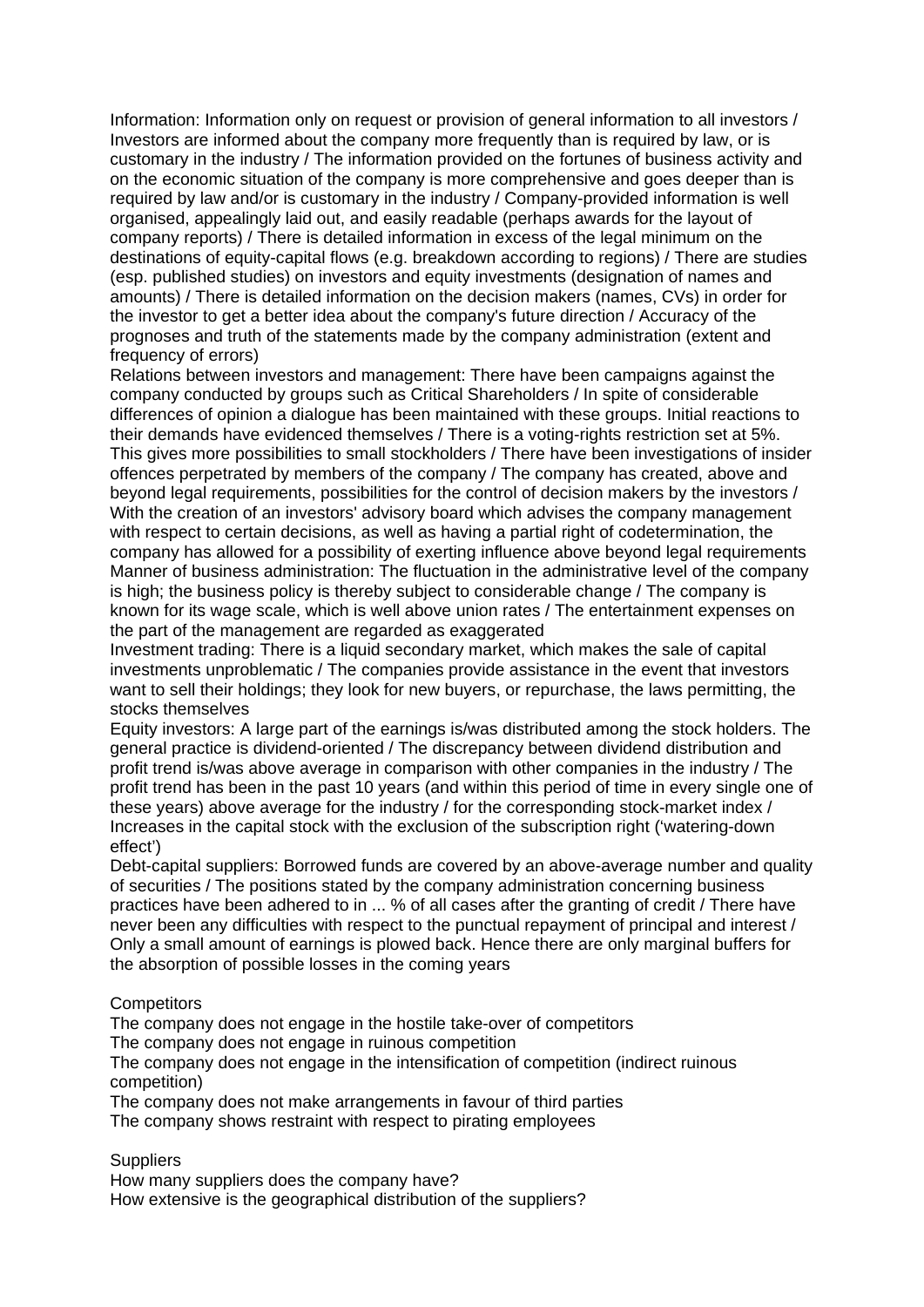Are the suppliers economically dependent on the company (e.g. are more than 50% of the sales effected with the company)?

Were or are conscious attempts made to prevent suppliers from becoming dependent? Are attempts on the part of employees to make themselves independent as suppliers supported by the company?

How do the purchasing conditions compare with prevailing conditions in the industry with respect to suppliers?

Does the price policy with respect to company-owned supply companies lead to a shift of profit away from economically weaker countries?

Assessment of environmental compatibility and evaluations of the degree of social and cultural compatibility for the business practices of the supplier

Is active and focused influence exerted on the ecological and social conditions pertaining to the suppliers?

Does the supplier engage in production procedures that would be subject to tight restrictions or prohibited in the context of the company to be rated?

Do the procurement guidelines take into account ecological and social requirements?

Neighbourhood and neighbours Neighbourhood council

Local political activities

Policies towards/manner of dealing with neighbours

Dealings with the general public

Guidelines for public relations (interface definition with respect to the company's environment, PR as dialogue or advertising)

Kind of influence with respect to journalistic research support, toleration, obstruction: Attitude towards investigative journalism / Documentation, information, sources etc. / Company positions (interviews) / Advance structuring of interviews / Reactions to employee-media contacts / Definition of the relationship between employees and the general public / Interpretation of the concept 'internal company affairs' or confidential company matters / Extent of control over or monopolisation of outside contacts

News coverage and advertising (advertising budget as a club for threatening the media) Legal measures (interim injunction, opposing account)

Dealings with public criticism of the company: Communication with consumer associations and environmental groups / Communication with critics (case Nestlè) / Openness to panel discussions, hearings etc. / Interaction with 'critical stockholders' etc. / Strategies for avoiding image damage / Integration of criticism into the company's 'evolution'

Rebuttal strategies: Increase of the level of generality ('free enterprise') / Ad-hominem rebuttal (discrediting of critics) / Ali-quoque arguments / Ideologizing of the conflict (context shifting) / Imputation of hidden intentions / 'Mimicry of objectivity' / Threats of reprisals ('relocation')

Attitude towards various media: Printed media (newspapers, magazines, etc.) / Radio and television / New media (Internet etc.)

Practice with respect to the principle of disclosure obligation: Accounting of operating results / Disclosure of investment strategies

Image projected to the public

Existence, status, task and role of a public-relations officer

Public accessibility of the company (guided tours, open-house days) Image projection in job advertisements

**Sponsoring** Environmental sponsoring Social sponsoring Sports sponsoring Cultural sponsoring Health sponsoring Science sponsoring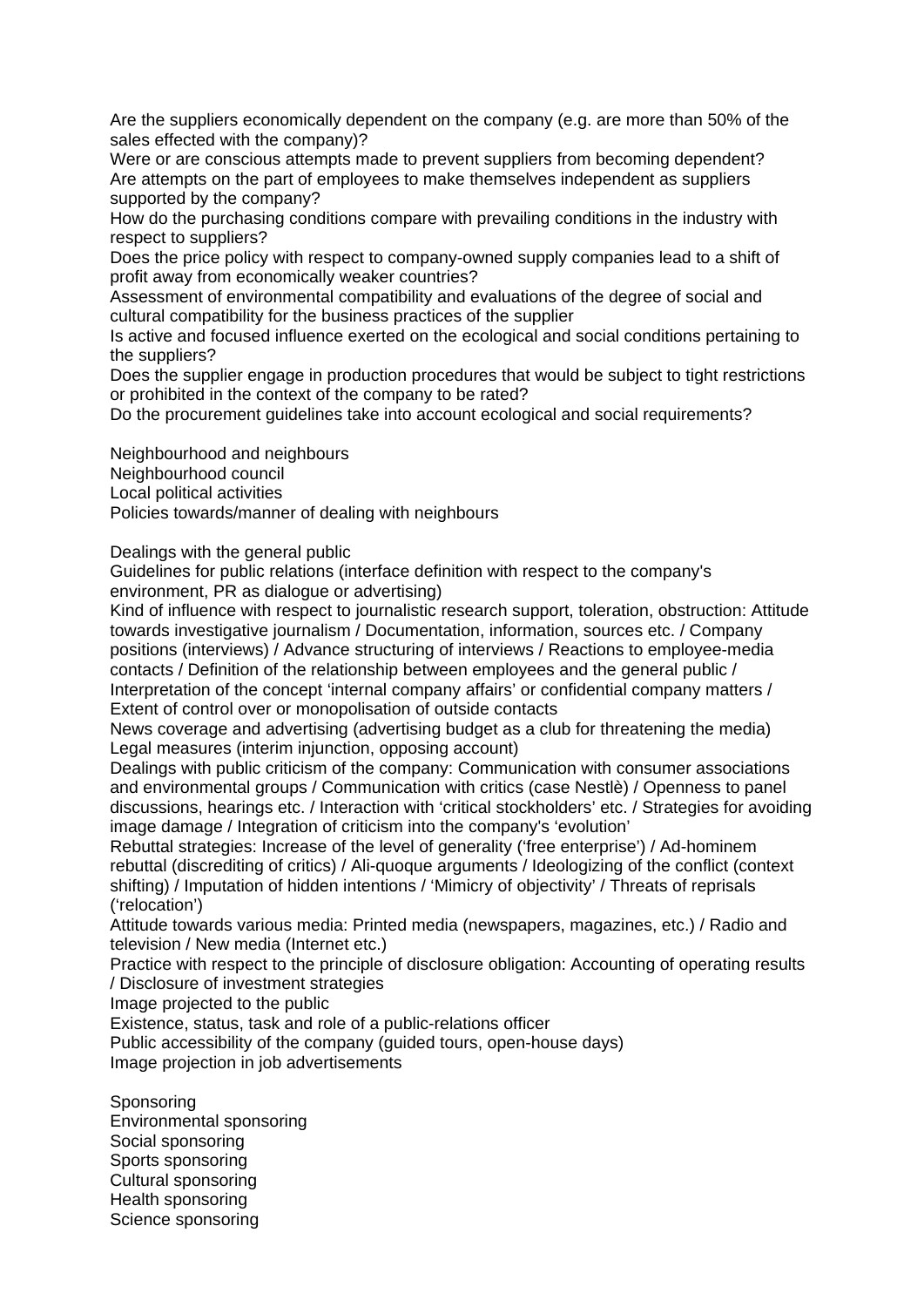### 5.3 Value concepts

Value concepts represent the actual convictions and beliefs in society and culture. We define 'value concepts' in accordance with Dierkes (1992) and with reference to Max Weber's concept of the 'cultural ideal' as 'values that stimulate behaviour'. Value concepts frequently find expression in maxims or subjective principles of action (Kant). They shape behaviour patterns in a number of objective contexts (use of time, attitude towards risks, relations with colleagues and competitors, etc.). On the positive side, value concepts can indeed reflect the wisdom of population groups or majority segments of the population with respect to conduct in the various areas of life. Value concepts are ambivalent, however, and can generate and reinforce not only morally desirable but also morally unacceptable behaviour. They are therefore in need of examination on the basis of fundamental moral principles. This is in formal agreement with, or analogous to the procedure that Kant has in mind in the Foundation of the Metaphysics of Morals, viz. the requirement that the maxims for conduct of every single person be examined in the light of universal law. In the positive case a value concept represents a striving, as it were, towards the realisation of the state of affairs intended by fundamental moral principles. For example 'solidarity with subordinates', 'solidarity with the socially disadvantaged', 'solidarity of human beings with their environment', 'sustainable development', 'subsistence', 'Small is beautiful', 'de-acceleration'.

In the negative case value concepts clash with basic moral principles. Value concepts are indicative of a collective decision, or even a consensus (e.g. standards of consumption), and can - corresponding to the ambivalence of motivational structures - reinforce both destructive as well as constructive potentials in interaction with man and nature, e.g. 'elbow society'; 'Buy today, pay tomorrow'; 'bigger - faster - higher'; 'constant growth'; 'ostentatious elegance and grandiosity'; 'constant availability'; 'Time is money'; 'If we don't do it someone else will'; 'Making noise is part of the trade'; 'Out of sight, out of mind'; 'The whole world wants to be deceived'; 'global player'. In order to contain the development of destructive potentialities, dialogues have to take place in which the survival value for mankind and nature of predominant value concepts can be examined in the light of the fundamental principles embodied in the moral understanding of a culture (Todorov 1985).

From the perspective of cultural compatibility, therefore, it is a component of the assessment of a company to ascertain its affinity with destructive as well as with constructive value concepts that are current in the society in which it finds itself. It is not seldom the case that two companies in the same industry and of the same size differ radically with respect to the value concepts in terms of which they orient themselves. Every company has its own pedigree and history, as well as having its own way of assimilating the social influences to which it is exposed. An ethical rating must identify the core value concepts in a company, arrange them in accordance with their order of importance, and make an ethical assessment of their constructive or destructive character with respect to the safeguarding of the biological survival of human beings, as well as the environment.

## 6. Social Sustainability

## 6.1 Social Sustainability of Company Organisation

## Management principles (see also Cultural Sustainability)

Existence and wording of management principles: Is the delegation of decision-making powers, as well as the self-co-ordination of the employees, accepted as a management principle? / Is there institutionalised codetermination on the part of the employees with respect to planning, decision-making, giving instructions, and monitoring? / Are 'management by ...' concepts applied in the company? / In how detailed a manner do superiors lay down the tasks to be accomplished by employees? / How does the hierarchy view the significance of staff positions?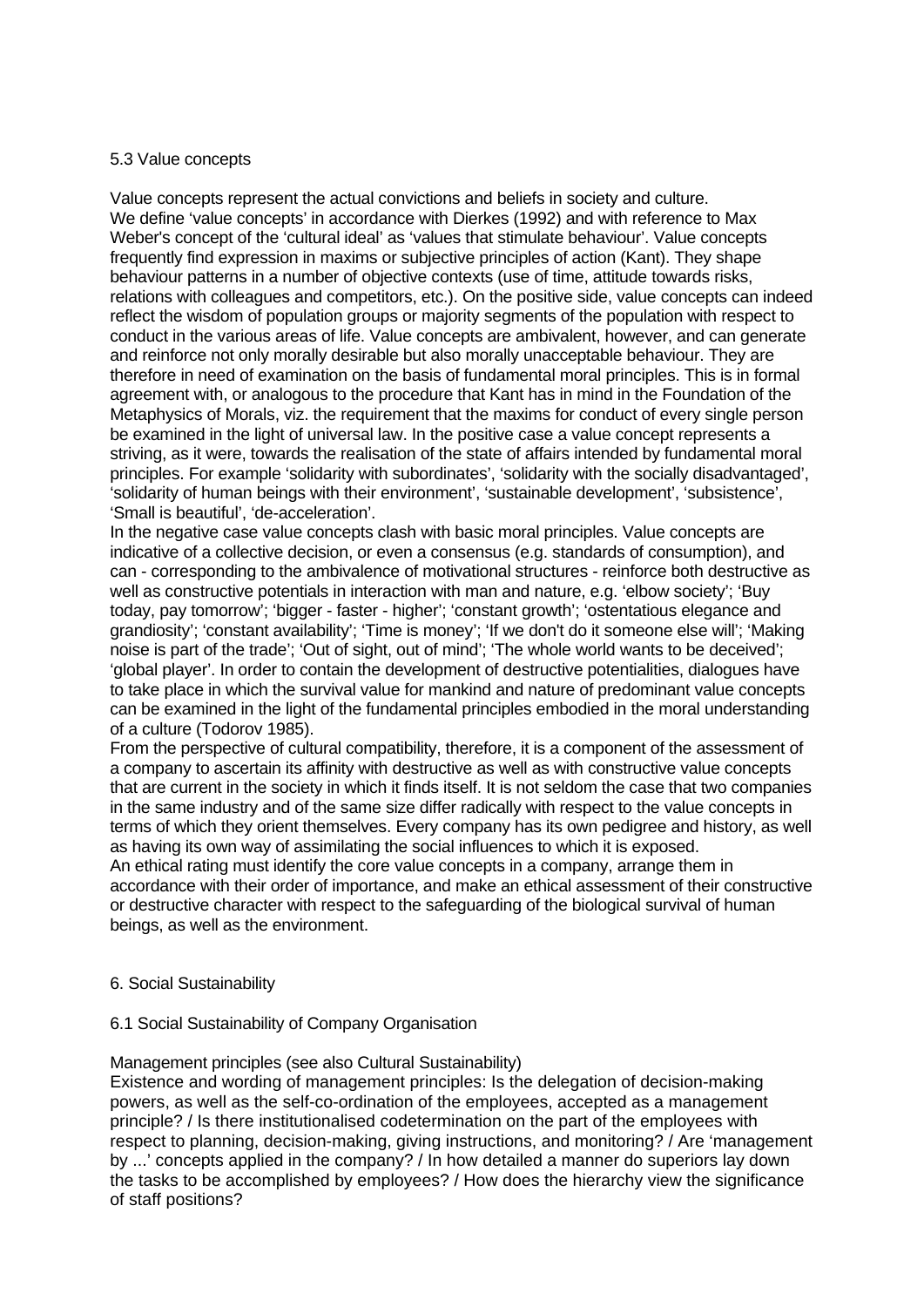Developmental context of management principles: By means of what procedure did they become established? / Are there arguments justifying their acceptability? / Is there a connection with business ethics?

Is there a supreme 'management'-principle (e.g. management by principle)?: If so, how is it formulated (formally or informally)? / Have there been cases (occurrences), in which it was applied? / Does this company principle refer implicitly or explicitly to particular ethical principles?

Is there a normative codex? Have there been cases in which it was applied? / Is there a threat of penalties for infractions? If so, what do they entail?

Implementation and application of management principles

Extent of empirical 'identification'

Implementation strategies: Are there distinct interpretation criteria (e.g. what 'mobbing' is)? / Are there optimisation and/or approximation strategies?

Hierarchy

How many hierarchical levels are there in the company and how have they changed in the past 5 years?

In which company areas do group-oriented organisational structures exist or are being planned?

Are there targets for organisational units (departments, branches, profit centres, investment centres, cost centres etc.)? / In what areas do organisational units have their own

decision-making authority? / In what areas are there centralised decisions?

Is the independence of employees encouraged?

How does the management view its own management style?

To what extent are communication/reporting channels institutionalised?

How does the management view informal lines of communication?

How are control mechanisms managed?

Are innovation processes institutionalised?

Are there institutionalised conflict-solving mechanisms (arbitrator/ombudsman, ethics officer)?

To what extent are employees provided with information on a formal basis?

How are employees addressed in in-company correspondence?

Organisation strategies

Centralised, decentralised

Amalgamation and participation policies (subsidiaries, interlocking)

Works council, codetermination bodies

Unions, industrial relations

Union agreements, single-company agreements

Activity profile of the unions within the company

Frequency of labour-law disputes with unions in the past five years

Codetermination in the workplace

Semiautonomous teams

Individual decision-making powers

Areas of participatory decision-making

Degree of permitted time autonomy

Suggestion-box system

The company has a practicable and functioning suggestion-box system.

The company encourages employee participation in a company employee suggestion-box scheme, e.g. by / institutionalisation of the suggestion-box system in the company's management principles / regular and appropriate rewarding of suggested improvements (e.g. patent application) / controlling of the implementation of suggestions / constructive reaction to criticism (no discrimination against critics)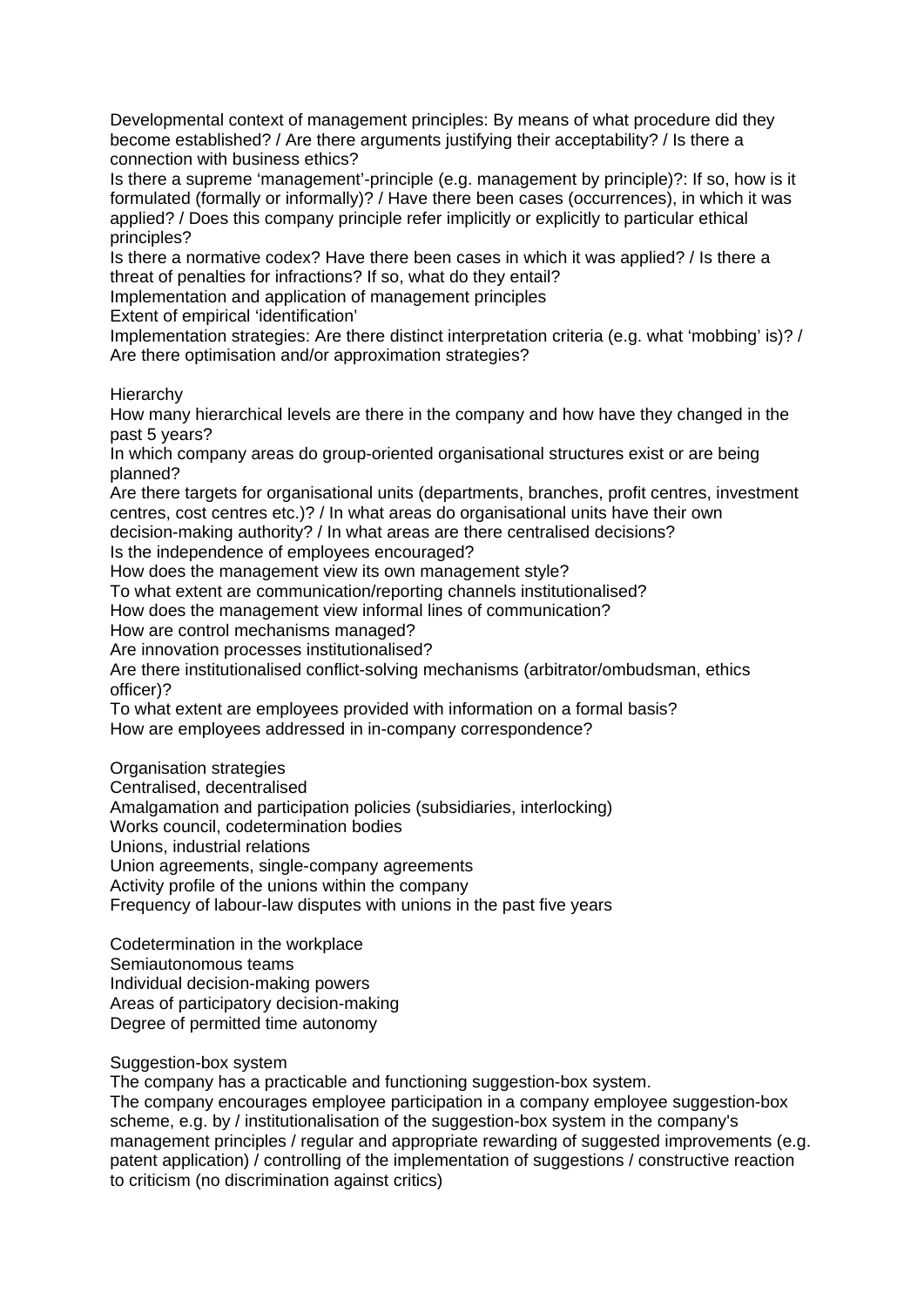### 6.2 Internal interest groups: general interests

### Working-hours regulations

Flexible working hours: In spite of any interest on the part of the company in increasing the flexibility of working hours (competitiveness/variable demand), are the interests of the employees in self-determination and/or a stable occupational perspective taken into consideration? / Individual, social and cultural time-plan requirements (travel timetables, school times, family time) are perceived, discussed, and taken into account in the organising of flexible time plans / Within the company, what percent of all jobs/positions are considered divisible/capable of being made flexible? / Is the point of departure for the concept of flexible working hours a five-day week, a six-day week, or a seven-day week? / What ideas are relevant with respect to the separation of working hours and operating time (e.g. raising productivity, long-term safeguarding of jobs)?

The seasonal organisation of company working hours is reacted to with a comprehensive concept for the organisation of total working time, i.e. overtime and/or idle periods are compensated for as follows: Within the framework of an annual working-hours arrangement / Within the framework of working-hours corridors / Within the framework of a part-time work concept / Within the framework of time-account arrangements / Within the framework of individual agreements on daily/weekly working-hours reductions, on weekly/monthly breaks, i.e. on the basis of individual flex-times

Reduction in working hours: There are only rigidly determined working hours / Deviations from the regular working hours per week amount to .... hours? / Reduction in working hours is effected without or with pay cuts / The extension of working hours is/is not subject to supplemental pay

Consideration of employee needs: How are conflicts resolved when determining vacation times? / To what extent are social, religious and cultural needs been taken into consideration?

### Job security

The company does not view work performance as only a factor in production, but also as a means whereby human beings provide their lives with meaning and security / Concerning decisions with respect to jobs, cost factors are not the only ones taken into consideration / The company rejects a 'hire and fire' personnel policy / What is the position of the company with respect to limited employment contracts?

Interruption of the employment relationship: Parents are granted time off for child raising in excess of the legal norm / The company supports social activities on the part of employees (e.g. Social Year) / Employees convicted of a criminal offence are re-employed / What is the attitude of the company towards a sabbatical year? / When work is resumed there is a training period for the updating of skills

Continued employee training is viewed as an instrument for the safeguarding of jobs and is supported financially

Children of employees are given preferential job and/or training opportunities

Working atmosphere, mobbing (see also Cultural Sustainability)

There is a widespread atmosphere of openness and straightforwardness, which makes possible and facilitates the acknowledgement and correction of errors. An open atmosphere for discussion is cultivated consciously.

Company objectives, values and norms are transparent to everyone and generate a high degree of assent.

With respect to changes of company objectives the employees are informed in time, and a discussion is initiated between the company administration and the employees.

Personal initiative on the part of individual employees is encouraged; independence and creativity are rewarded.

Co-operation among the individual employees - irrespective of the position in the hierarchy is desired and encouraged, as is co-operation between individuals and groups.

The company makes the attempt to take the individual psychological and physical dispositions of employees into consideration, as well as familial stress situations.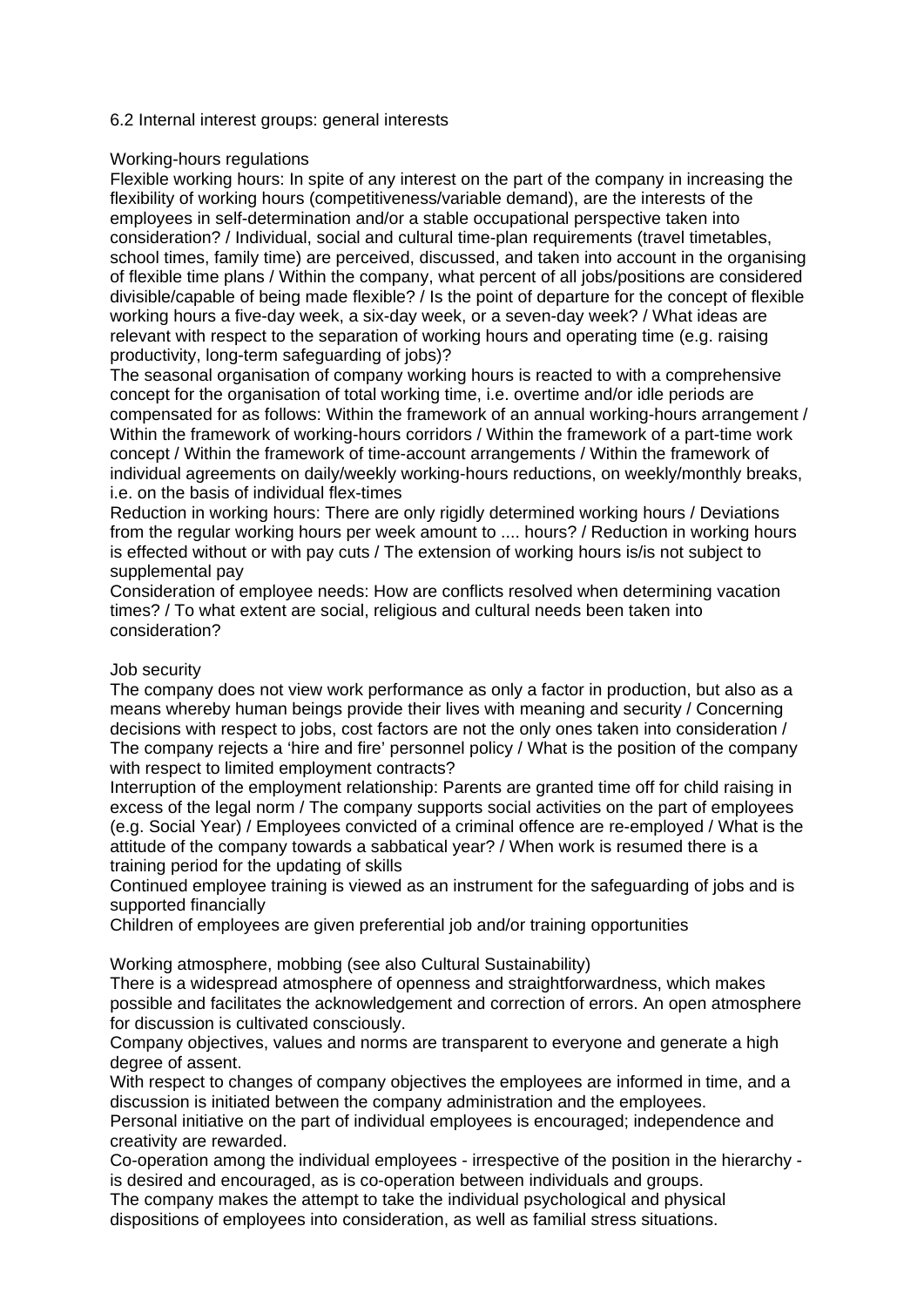The task of regulating job layout and working hours is delegated to semiautonomous groups. Each year there is a company party and/or a company outing.

Increase of employee motivation by means of vacation-like company trips for parts of the work force.

### Humanising of working conditions

In the planning and structuring of jobs and working conditions, the company sees to it that the various rights guaranteed by German constitutional law - viz. the protection of human dignity, the right to free and unhindered personality development, equality before the law and the equal rights of men and women - are all taken fully into consideration and that a balance is observed between effectiveness and the dictates of work on the one hand and humanity on the other / The company does/does not guarantee the protection and fostering of free and unhindered personality development at work / The company strives to ensure a large number of possibilities for the satisfaction of basic human and social needs and rights of the employees / Ergonomic findings concerning the humanly adequate structuring of work are taken into consideration / In the planning of production technology the physical and psychological health of the employees plays a decisive role.

Due consideration is given to the nature of the employee as an acting, responsible subject: Work is provided with creative content / The work process is structured in such a way that the employee experiences himself/herself as co-determining and being jointly responsible and that a contribution is made to his/her self-fulfilment / The principle of 'job rotation' is/is not applied / The principle of 'job enlargement' is/is not applied / The principle of 'job enrichment' is/is not applied

Hiring and firing policies

Are job openings initially made known internally?

In the hiring process are such factors taken into consideration as: age / nationality / family status / sex / long-term unemployment / retraining requirements

Time limitations of new job openings: length / possibility of an extension / chance of permanent employment

How are new employees introduced into the company?: Oral introduction / Letter of introduction / By superiors or fellow employees / Solely with reference to the job Are there guidelines and criteria for the dismissal of employees? If so: Have they been reached in agreement with the works council? / Are social components taken into consideration above and beyond the extent required by law (e.g. age, company loyalty, family status, sex, nationality, religion)?

In dismissals for non-company-related reasons (e.g. alcoholism of the employee) does the company assume any social responsibility prior to making the dismissal effective? Are dismissed employees assisted in their job search?: / supported by means of retraining or / supplementary-training measures? / shown priority with respect to job openings?

### Remuneration, bonuses, profit sharing

There are guidelines known to the employees for the application of various wage types. The classification in different wage and salary groups is intelligible to the employees: What is the percentage difference between the lowest and the highest form of remuneration? / Does the company exhibit a preference for certain types of remuneration?

Time pay: Are wages in accordance with/under/above union scale? / Are distinctions made on the basis of sex, family status, age, or other factors?

Piece-rate wages: The workers affected have the possibility of codetermination with respect to the fixing of the piece-rate quotas, prescribed length of time for job execution etc. / To what extent with respect to group piecework does the team determine the wage distribution? / With respect to group piecework are social factors also taken into consideration? / What guidelines are there for dealing with workers, who are not or no longer able to meet the piece-rate quota?

Incentive-wage system: Premiums are paid for special achievements such as: increased efficiency / performance speed exceeding the prescribed rate / reduction of defective-work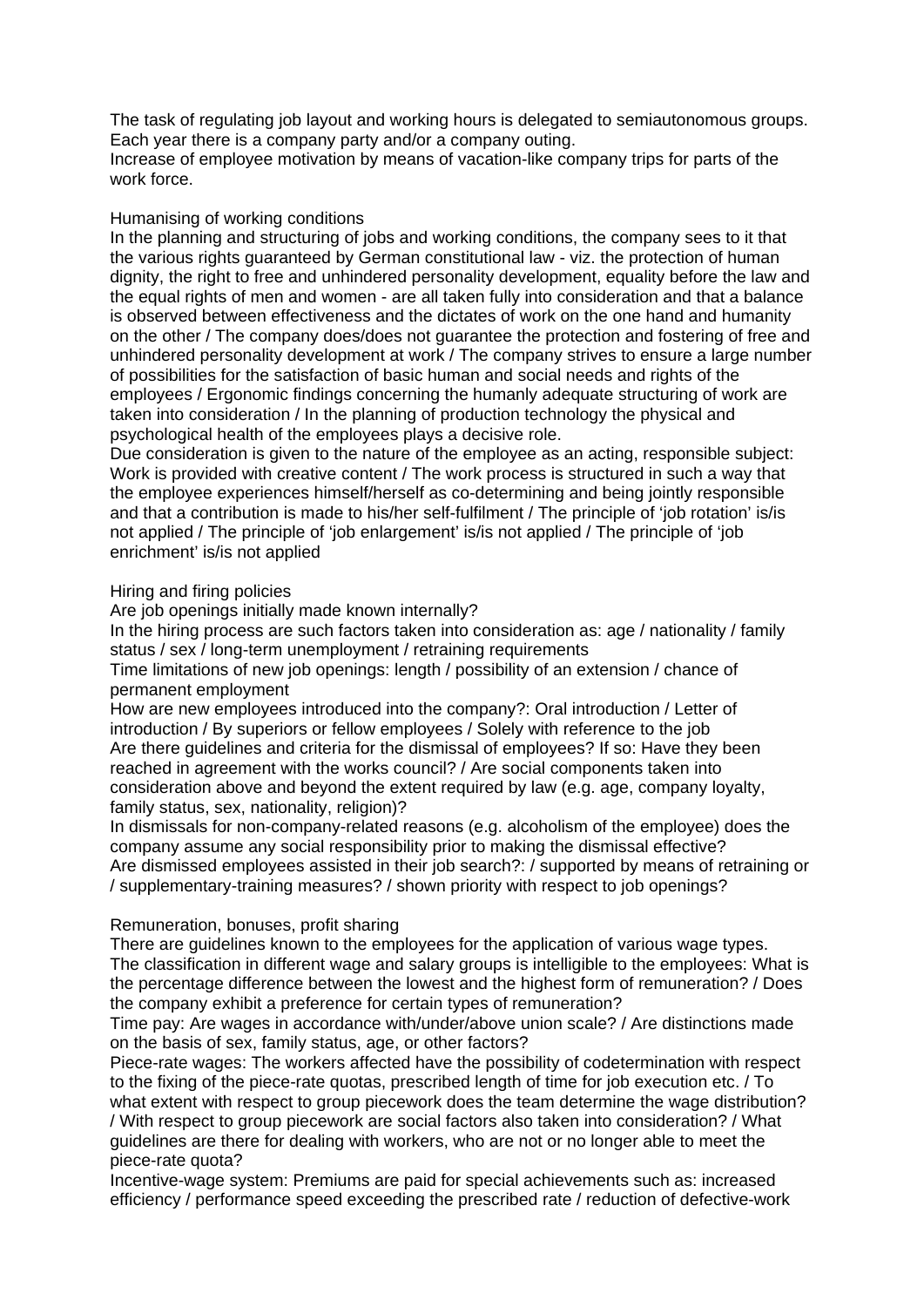rate / saving of material and energy / ecological improvements / other achievements / Premiums are also paid on the basis of social considerations

Commissions: By means of relatively high commission rates and a correspondingly low fixed pay rate employees are impelled to 'sell at all costs' / A relatively high set wage makes it possible for the employees to spend more time on informing and advising customers / Are the commission rates differentiated in accordance with: ecological considerations? / social factors?

Participation of the employees in company success: at all levels / only at the administrative level / Decision-making capacity and sources with respect to the extent of the participation / Criteria for the distribution among the employees (time with the company, position in the hierarchy, incentive provision for younger employees) / Type of distribution: Additional pay (cash distribution) / Bonds / Shares / Conscious attempt by means of the kind of profit sharing to promote codetermination on the part of the employees (e.g. voting right for employee stock) / Rights limitations imposed on bonds and/or shares / Effects of the termination of employment on accumulated profit-sharing benefits / Form of loss-sharing by employees

Provision for the future: The company takes out lump-sum life-insurance policies for employees (insurance amount, length of time with the company at the time of conclusion of the contract) / Agreements with respect to company pensions

Other forms of remuneration: There are special conditions for employee purchasing / Employees have a right to certain additional payments in kind (car provided on an annual basis, coal, etc.) / Christmas bonus / Vacation money / Allowances for familial occasions (birth of a child etc.) / Anniversary benefits / Cost absorption (e.g. travelling expenses)

### **Health**

Safety in the workplace

There is a company health policy in accordance with which the company takes particular measures in order to maintain and promote the health of its employees: The company health record / Days of absence on account of illness / (overall) / Occupational illnesses resulting from the production process / Accident statistics, number of work-related accidents / Manner of dealing with materials hazardous to health

The company takes active measures to protect the health of its employees: Company doctor, first-aid attendant, first-aid station / Sport and fitness courses are offered /paid / encouraged. / The company has its own fitness facilities / Ergonomics in the workplace / 'Clean'

workplaces / Detached rest areas are available and can (in fact) be used / Breaks can be taken / In the preparation of food the company cafeteria takes into consideration its nutritional value (e.g. unrefined foods).

### Personnel development

Employees are viewed basically as 'a human resource' and are considered in terms of economic goals and values.

Qualified employee searches are undertaken by an assessment centre.

Relevant company departments are involved in searches for qualified personnel.

The company provides employees with possibilities and financing for further education and training.

Internal evaluations of the employees at regular intervals: Presentation of the results to the respective employees / Justification by superiors of the evaluation / Opportunity for employees to state their positions and enter objections

The determination of wages/salaries is based on qualifying characteristics (training, experience, degree of responsibility).

## Social facilities

Lounges and sitting rooms / Day nurseries / Cafeterias/canteens/kiosks / Rooms for hygiene / Resting areas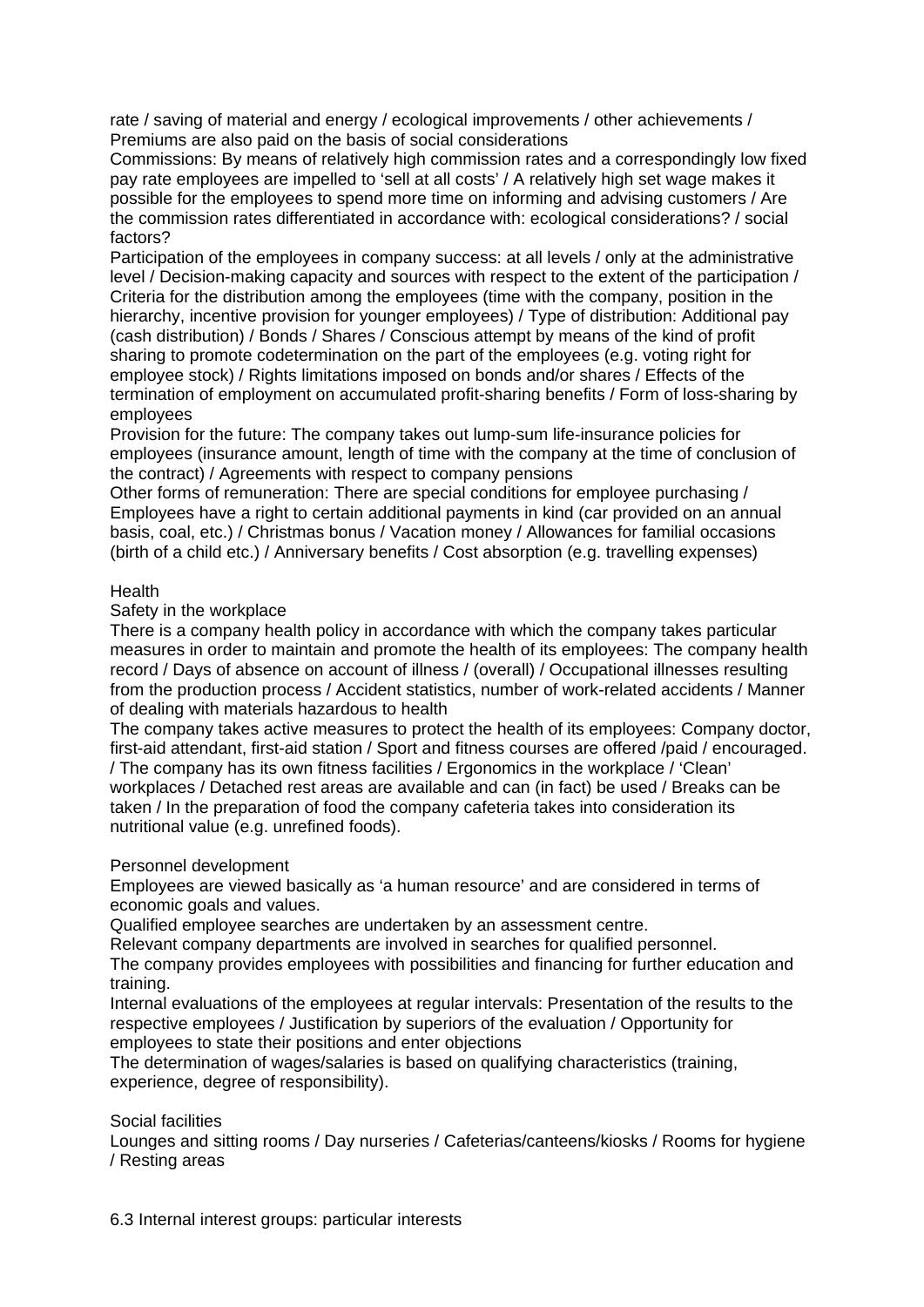### Older employees

Particular allowances are made for the physical and emotional needs of older employees. The company offers attractive early-retirement arrangements.

With part-time work older employees can 'glide' into retirement.

The release of older employees is carried out in the most socially acceptable manner possible (e.g. special protection against dismissal in the light of past work performed).

#### Semi-skilled workers

Care provision during the learning process? Possibility of acquiring further qualifications?

### Foreign employees

Percentage of foreign employees on the work force: overall / at the lower level / at the middle level / at the top administrative level

Consideration of interests: There is a foreign-workers representative / By means of special measures (e.g. language courses, for relatives as well) the company attempts to facilitate integration / Within the company itself foreign employees are given assistance (e.g. multilingual signs etc.)

Discrimination: There is no discrimination with respect to work distribution (e.g. dirty, unpleasant work) / Sanctions against xenophobic animosities, acts of discrimination, and excesses (transfer, written rebuke, up to and including dismissal for unacceptable behaviour) / The company takes demonstrative measures against hostility towards foreigners (posters, open letters, reports to the police, demonstrations, works assemblies, international parties and festivals) / Consideration for religious and/or cultural particularities (e.g. recesses for prayers and rituals, vegetarian/kosher food in the company cafeteria)

### **Trainees**

The company provides training opportunities. (What percentage of the employees?) The company endeavours to hire its trainees after the training period. (What percentage?) Development in the number of training positions in the last 5 years

### Handicapped employees

Percentage: The percentage of severely handicapped persons in the company corresponds to the employment quota required by law (6% in the case of more than 16 employees). Consideration is shown for the interests of the handicapped: The company has working facilities specially adapted to/converted for use by handicapped employees / The company areas where work can be done by the handicapped are equipped with facilities suitable for the handicapped (elevators, toilets for handicapped, adequate door widths) / The company has a form of elected representation for the severely handicapped (federal statute protecting the severely handicapped).

Discrimination: The company pays an compensatory tax for ... jobs reserved for the severely handicapped.

The company places orders with workshops for the handicapped on a regular basis. (Is this viewed critically?)

The company donates on a regular basis/ substantial sums to institutions that promote the welfare of the handicapped.

## Women

Proportion of women: Percentage of women on the work force / overall / in lower wage groups 'negligible jobs' / at the middle level / at the top administrative level / 'non-union-wage employees'

Consideration for the special interests of female employees: The company provides family-oriented working conditions / Extended child-raising periods are offered / The double burden of family plus occupation is taken into account / Mothers on child-raising leave are given possibilities for maintaining contact to the occupational world (e.g. free-lance work on projects) / To the extent possible jobs are kept open during the time of family leave / There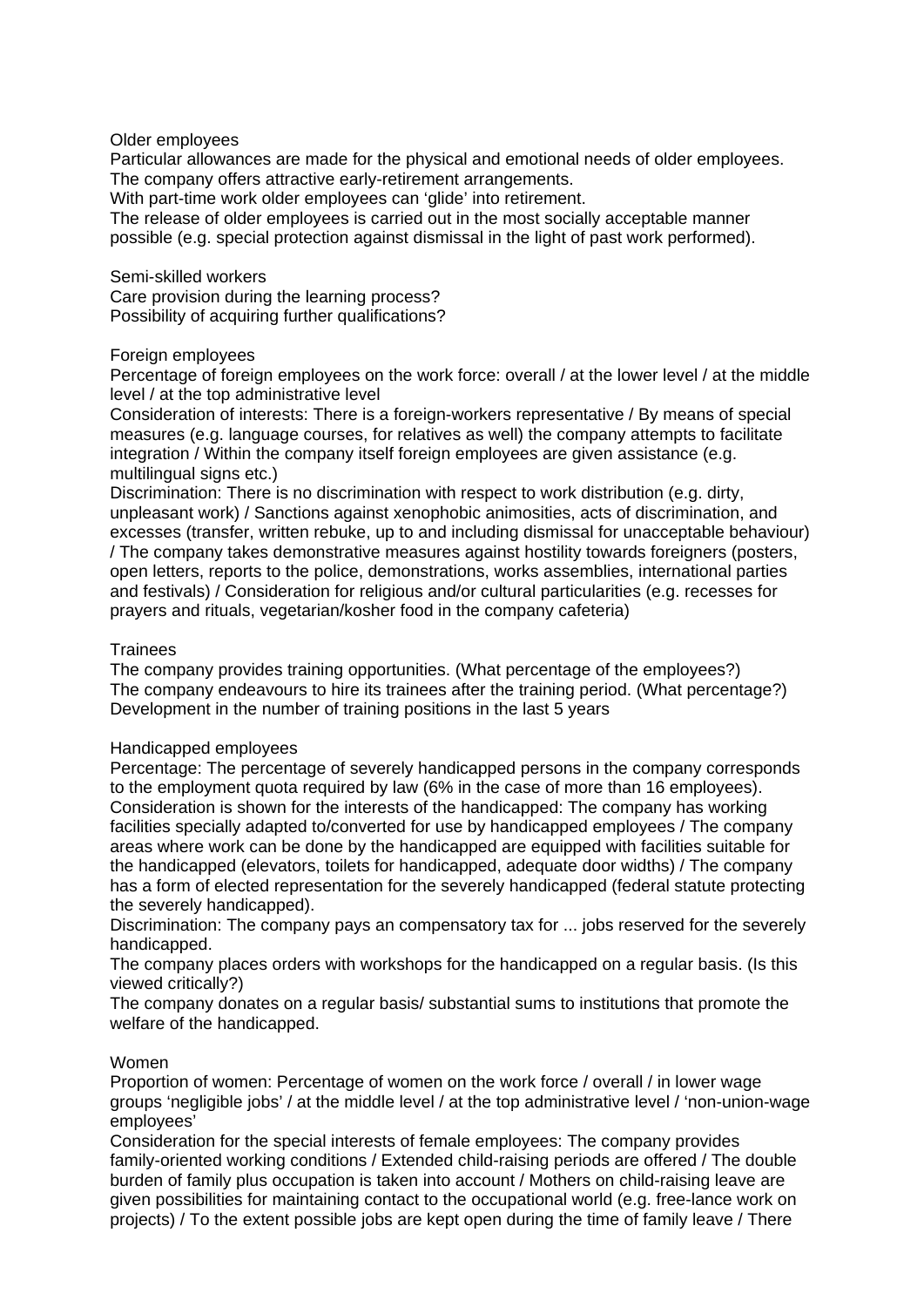are programs for occupational reintegration following a period of family leave (reintegration aids) / Men who take family leave are not discriminated against / There is no social pressure in the case of special leave on account of child illness

Offering of part-time work for mothers and fathers: at all levels / only at the lower levels / generally supported /generally discouraged

Job sharing at the top-management level is offered.

Company provision of qualified child-care during working hours (extent, financing, access criteria, agency provision)

Discrimination: The company ensures the equal treatment of part-time and full-time employees, as well as male and female employees / Specific measures against sexism and sexual molestation in the workplace / The product advertising of the company is not sexist, nor does it reinforce any roll stereotypes

Advancement of women: Explicit policy on women (plans for women's advancement, women's representatives, etc.) / Genuine efforts to increase the proportion of women (hiring criteria, personnel development, job descriptions in advertisements, quotas for women) / Monitoring of the success of company advancement of women / Equality of men and women with respect to further training and education / Special seminars and additional training possibilities for women

Female workers in LDCs: How high is the alphabetising rate among the women employed? / Are women subjected to forced sterilisation and/or abortion? / Is there any special protection against dismissal for women? / Are women granted maternal protection or special protection during the child-nursing period? / Are women categorically discriminated against/ disadvantaged (concerning pay, working hours, job content) / Does the company take active measures against social discrimination against women (e.g. training courses, scholarships, vocational training, loans etc.)? / Are there programs against the feminising of poverty (education, information etc.)? / Are there special measures against violence against women? / Are many female itinerant workers employed? / Are there company health programs for women and girls (e.g. AIDS prevention)? / Are women's co-operatives given preferential treatment as suppliers/ business partners? / Can women obtain loans (e.g. from banks)?

### Free-lance workers

Was the free-lance worker (male or female) previously a regular employee of the company? Illusory independence (independence in merely a legal, not in an economic sense) Is the income/pay of a free-lance worker comparable with the wage costs of an employee within the company?

Marginal employees

Percentage of employees whose employment contracts lie below the limit requiring social security payments by the company (percentage)

## Adolescents

Proportion of adolescents on the work force (percentage) Treatment of adolescents commensurate with their age Adolescents are systematically integrated and supported in their personal development by means of mentors, as well as further training and education. Is there any form of youth representation in the company?

### Children

The company employs no children under 12 years of age Employment of children under 12 years of age for brief activities The company selects its suppliers on the basis of whether or not children are employed in the production process (e.g. Rugmark stamp of quality)

Sick persons

How is illness understood (absenteeism or fate)? What preventive measures does the company take? Does the company accept any responsibility for occupational illness? Long-term unemployed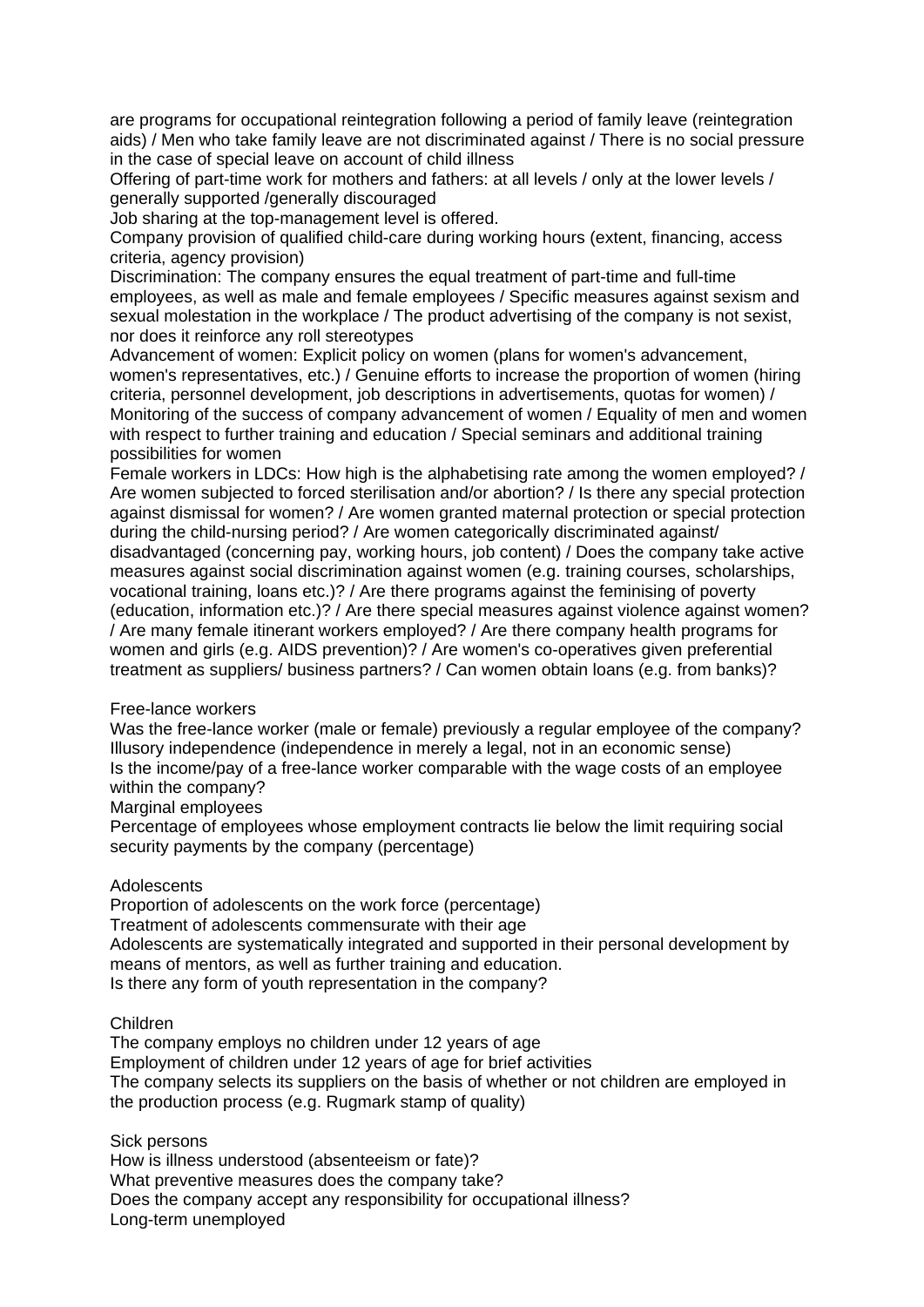## Efforts at reintegration

Temporary employees (particularly temps, trainees, civilian service persons) Temporary employees receive the same treatment as regular company employees and are integrated into the company social life.

Temporary employees receive equal pay for work equivalent to that of regular employees. The observance of safety regulations for the work done by temporary employees (particularly temps mediated by time-contract agencies) corresponds to that for the work done by steady employees.

Temporary employees are not viewed and made use of as a substitute for a regular job performed by a jobholder with steady employment (male or female).

The company does a thorough job of breaking in temporary employees (particularly trainees and those performing alternative service).

The compulsory character of alternative service is not further intensified by compelling the performers of alternative service to do certain jobs for which they do not feel capable etc. The learning character of a trainee-ship is underlined by the fact that the trainees are closely supervised and are able to get a reliable picture of the working world.

### 6.4 Products

Particular product areas

Genetically engineered products and genetic-engineering procedures: Application of genetic engineering to non-human nature / Microbial decomposition of toxic material / Direct genetic manipulation of foodstuffs / Indirect genetic manipulation of foodstuffs (fermentation, enzymes, additives etc.) / Herbicide-resistant commercial plants / Biological pest control / Release into the environment of genetically manipulated plants / Production and utilisation of genetically modified animals

Application of genetic engineering to human beings: Genetically engineered pharmaceuticals / Employee screening / Genetic-diagnostic procedures ('genetic counselling') / Somatic genetic therapy / Prospect of embryo research, germ-line (DNA) therapy / Other forms of genetic-engineering research (e.g. viruses, onco-genes)

Military equipment (dual use, conversion, export, ABC weapons, conventional weapons) Products resulting from animal experiments

Nuclear energy

**Pornography** 

Addictive substances

### Planned obsolescence

Intentional acceleration of physical product deterioration (e.g. calculated weak points) Manufacture of products with a long service life / Product design and material / Availability of replacement parts / Repairability

Intentional acceleration of psychological obsolescence (e.g. advertising)

### 7. Environmental Sustainability

7.1 Practices with respect to environmental institutions

Attitude towards the threefold goal and principle of environmental law Does the company acknowledge the responsible-agent principle? Does the company acknowledge the precaution-taking principle? Does the company acknowledge the co-operation principle? Does the company pursue a policy of identifying environmental risks and staying in contact with relevant agencies, etc.? How can company statements be verified?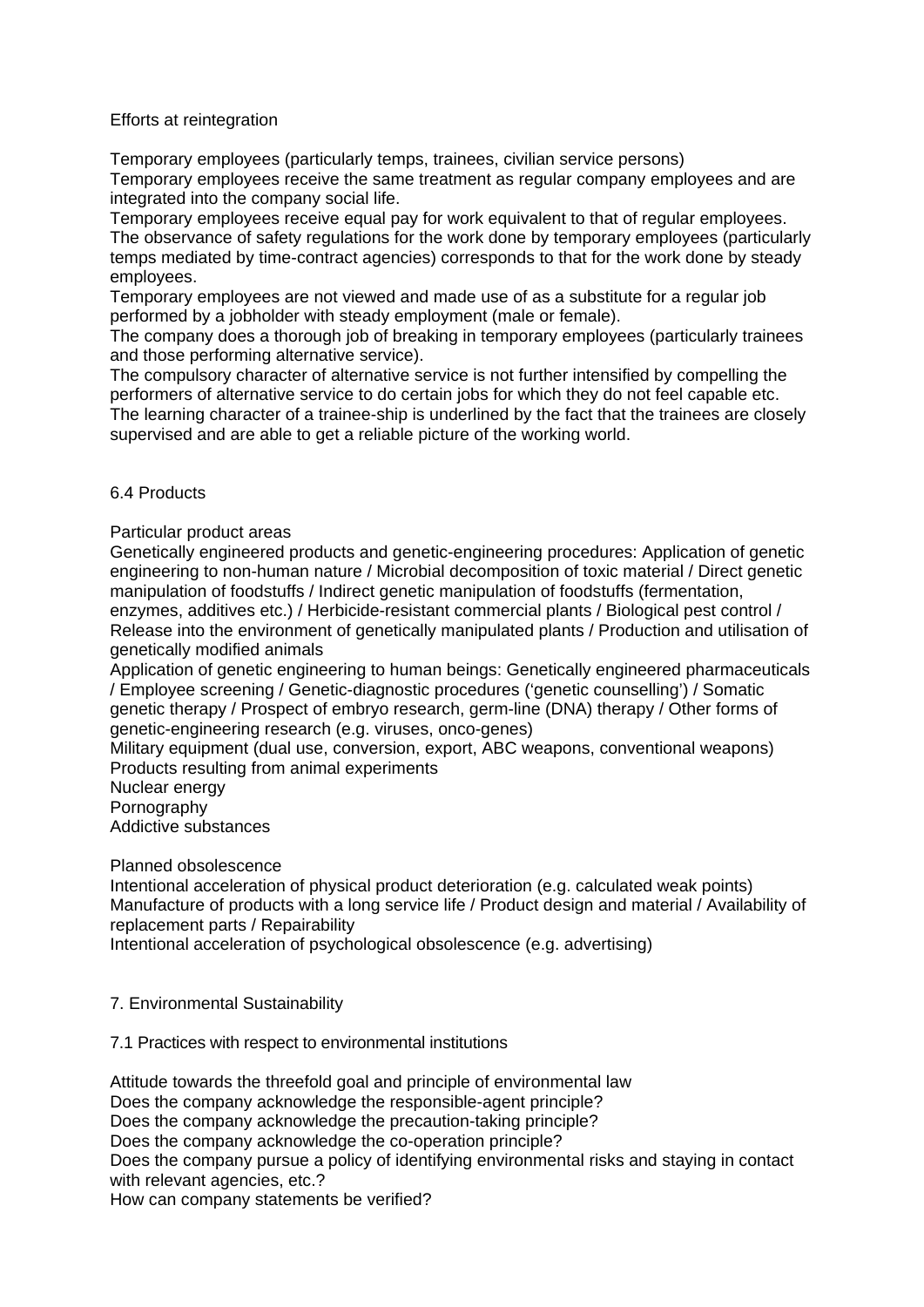Externalisation strategies

Is the company aware of the externalisation of environmental costs? (If so, is externalisation considered regrettable or is it exploited?)

What types of costs are externalised?

Does the company shift environmentally harmful production to foreign countries? Access-avoidance strategies (i.e. strategies for circumventing the reintegration of externalised costs)

Exploitation of diffusion of responsibility

Shifting of responsibility to the legislative (inter. al.)

Internalisation of environmental law by the company organisation

Environmental protection management: Does the company have an environmental officer and/or a department for environmental matters? / If so, what powers and authority does he/she/it have? If not, is any other department or person in the company responsible for environmental protection? / If so, what means of access does he/she have to the company administration (position in the company hierarchy, 'hot line')?

Relationship between environmental law and employee training, i.e. are employees trained to observe environmental regulations?

Extent of linkage between environmental officers, work force and company administration (subversive lone wolf or 'fish in water')

Membership in environmental associations or initiatives

Membership in 'green' environmental associations such as BAUM, Fortune,

UnternehmensGrün. Is there a company image in this respect? (participation in campaigns, initiatives etc.)

Membership in other environmental organisations (BUND, NABU, Greenpeace etc.). Is there an activity profile in this connection?

Membership in other entrepreneurial associations and umbrella organisations (Is this viewed as contradictory?)

## Eco-audit; product-lines analysis

The company compiles an environmental audit within the framework of an eco-management system: Initial environmental audit ('founding assessment' of the environmental management) / Environmental follow-up audit / Initiative for the auditing / Internal audit / External audit (e.g. encouraged by customers, insurance companies) / Objective of the audit / Procedural audit (production process, technological processes) / Systemic audit (structural and operational organisation) / Regularity of examination / A regular examination takes place (systematic audit) / A regular examination is being planned / The examination takes place intermittently (unplanned audit, e.g. on the occasion of new regulations, as a marketing measure).

The environmental audit serves to check the efficacy of the environment-management system or the environmental behaviour of the company: Deviations with respect to the company's own guidelines (environmental program) and environmental principles? / Deviations with respect to state requirements and environmental regulations? Scope of the environmental audit: Comprehensive examination of company environmental protection at one site / Effects of activities on various environmental areas / Energy management, conservation, and sources / Transportation of raw materials, water management and conservation measures / Avoidance, recycling. reuse, transportation, final disposal of waste products / Noise disturbance on and off the site / Production procedures / Product planning with respect to the entire life cycle of the product / Company environmental protection among customers and suppliers / Prevention of environmentally harmful accidents / Ecology-related employee training

Establishment of an environmental program: Obligations and objectives / Means (short-, medium-, long-term)

Establishment of an environment-management system: Company environmental policy / Organisational anchoring within the company of environmental policies /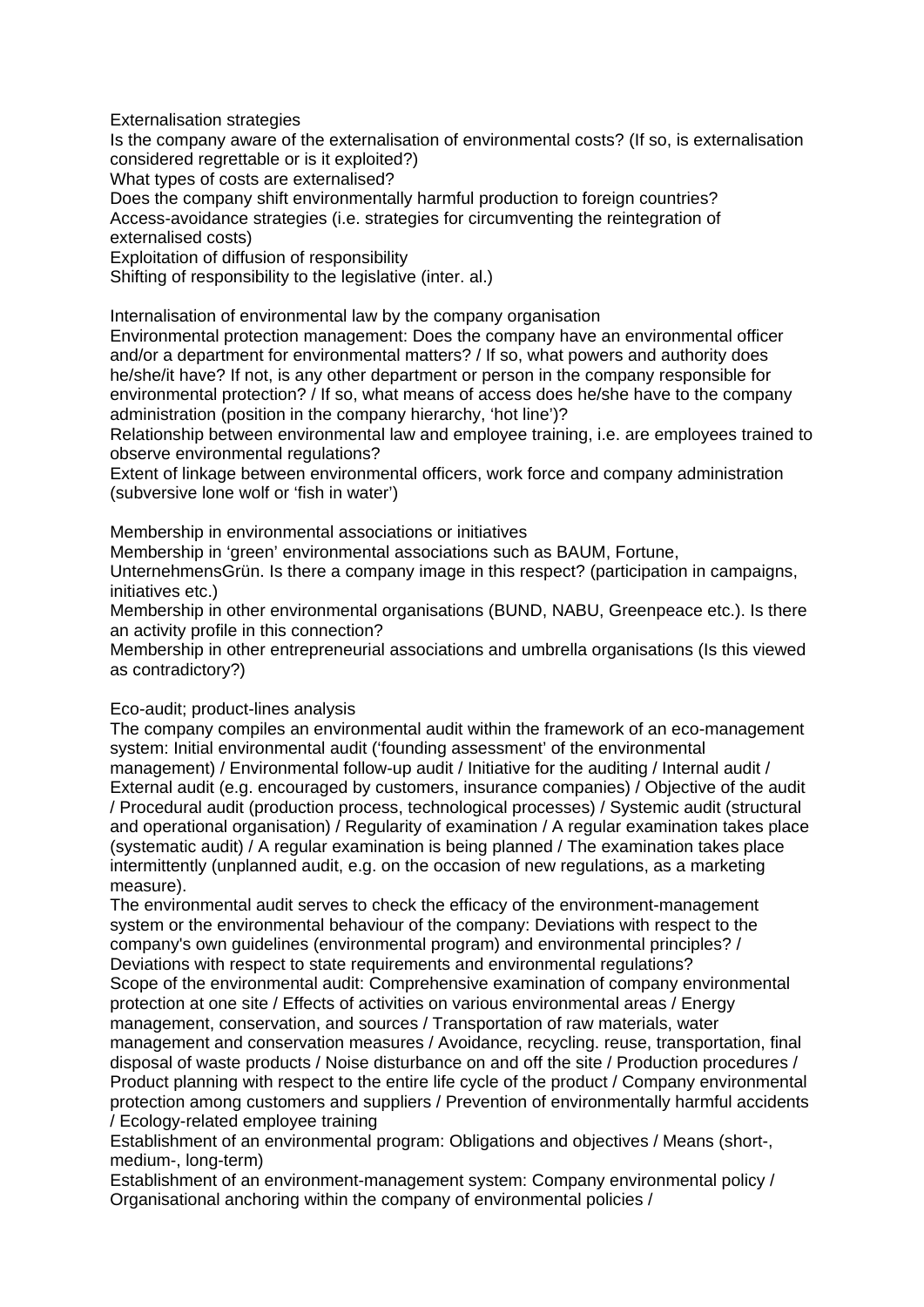Construction/installation and operations control / Evaluation and registration of the effects on the environment / Environment-management documentation

Execution of internal environmental company audits (with reports) / Ecological product-results (material and effectual) / Ecological product optimisation / Weak-point analyses of the management system / Product-lines analyses

Listing or revision of company-specific environmental objectives and environmental policy statements/changes with respect to the preceding audit

Participation of a highly diversified circle of individuals with varying interests with respect to the compilation, verification and discussion of the environmental audit, viz.: Board of directors, management / Employees / Customers / Suppliers / Government / General public / Environmental associations

Motives for the introduction of an environmental audit: Reduction of environmental risks / Improved statistics on environmentally relevant occurrences and malfunctions / Lower insurance premiums for protection against environmental risks / Guarantee and confirmation of compliance with environmental regulations / Reduction of the risk of litigation / Fewer fines and penalties resulting from violations of regulations / Pointers on cost-reduction potentials / Heightened sense of responsibility and a higher degree of satisfaction among the employees / Pointers with respect to requisite employee training / Improvement of employee health / Improvement of the environmental suggestion-box system / Higher credibility among the general public / Advancement of good relations with public authorities / Enhancing effect on company image of the sign of participation (e.g. on the letterhead) / Other motives

Approach to varying environmental standards on a national, regional and world wide basis (see also Cultural Sustainability)

### Violation of environmental law

What is the basic attitude of the company to environmental law? Negative-critical (standards too high, too many regulations) / Strategic legalism or passive-reactive / Co-operative or active / Supererogatory (voluntary over-fulfilment of legal requirements or standards) 'How often has the company (or individual employees) been reported on account of violations of environmental law?': What violations have been reported? (reference to a particular statute) / Type of violations (criminal, civil, public law) / Did these include bribery offences in the basic sense against representatives of environmental agencies (number of instances, extent and circumstances)?

How many of these instances ended in a court case?: How did these turn out (acquittal, settlement, fine, etc.)? / In which court system was a final judgement obtained? Has the company been reported repeatedly on account of the same kind of violations (or convicted)? / Has the risk of fines been intentionally incurred? / Has the frequency of such violations increased or declined?

What conclusions has the company drawn from any violations? (Readiness to learn on the part of the company) / Have violations had any effects on personnel policy? / Have violations had any effects on the production process? / Have violations had any effects on company organisation?

Has the company reacted to the possibility of being reported or litigated against, with repressive measures or threats?

By means of what documents can the information provided be checked?

7.2 Practices with respect to environmental information

Declaration of material used

To what extent are the minimum legal requirements met?

Does the company go beyond the legal requirements? If so, in what areas and to what extent?

Management-information system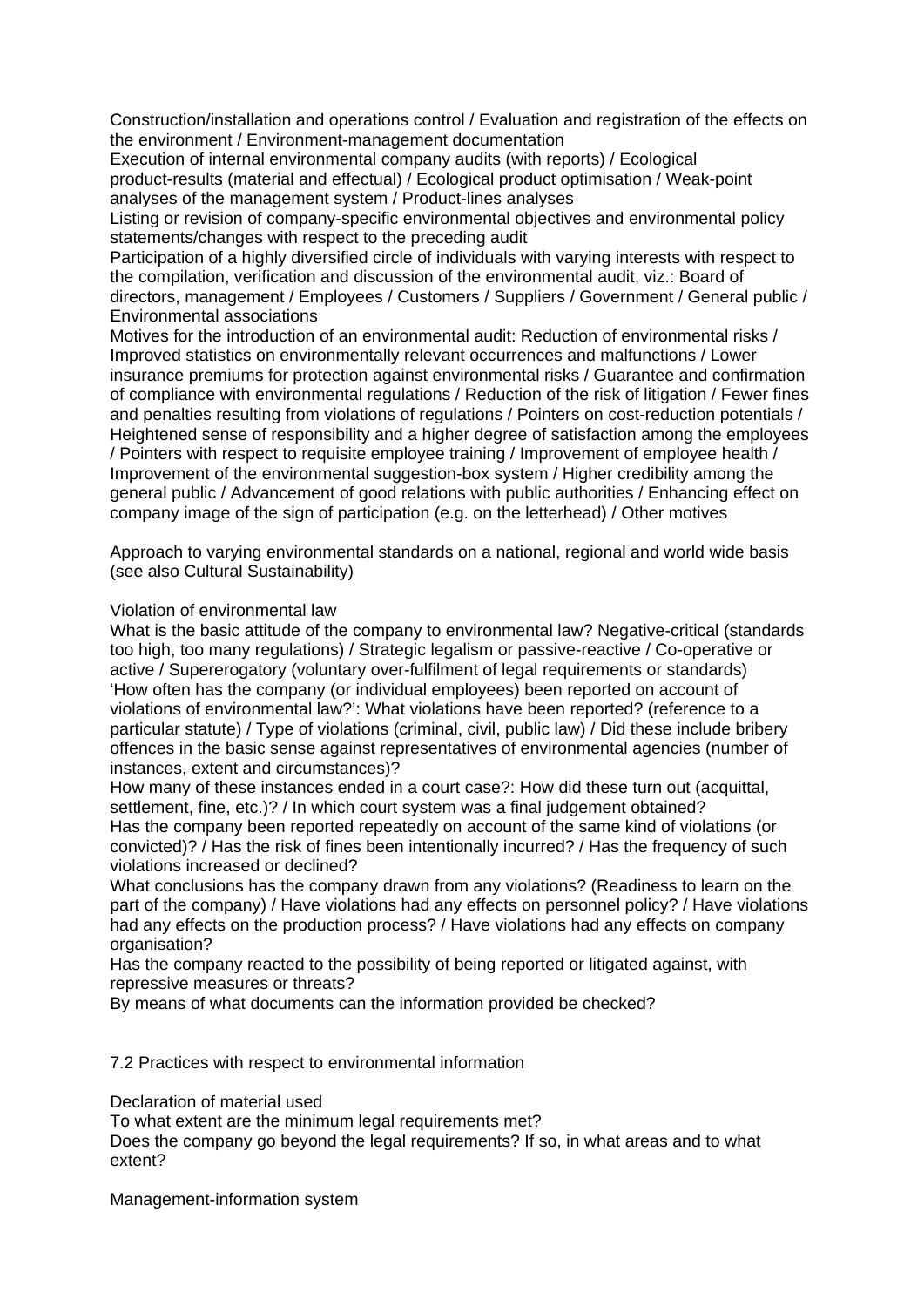What use does the company make of internal environmentally relevant information? (discovery / implementation/ dissemination)

What use does the company make of external environmentally relevant information?

Transparency of environmental data

Does the company publish an annual environmental report (information on the company's materials flow, energy consumption, emissions, risks, etc.)?

## 7.3 Living beings

Animals

Killing of animals: Species designation of animals killed / Number of animals killed per year / Reason for/purpose of the killing / Type of killing

Pain inflicted (without killing): 'Reduce-refine-replace' strategies / Experimentation with animals / Duration and intensity or degree of interference according to animal-protection statutes / Number of applications made for animal experiments, and with what degree of severity / Number of approvals granted / Number of, and reasons for, applications declined / Transportation of animals / Facilities for animals

Research on, or use made of genetically modified animals: Production of pharmaceutical substances ('gene farming') / Alteration of food properties (e.g. fat-free meat, lactose-free milk) / Creation of influenza resistance or other types of resistances / Use of growth hormones / Research on genetically modified animal models ('oncomouse') / Creation of chimeras

Other utilisation of animals: Further processing of animal products / Import and export of living animals or animal products / Exhibition, circus use, breeding, other Existence and role of an animal-protection officer

Violations of animal-protection statutes

Plants

Production, release or utilisation of genetically modified plants / Designation of products containing genetically modified plants (soy products) / Research on and use of herbicide-resistant plants / Participation in the patenting of plant-genetic material (monopolisation)

Involvement in practices that displace local genera and species

Ecological compatibility of horticultural practices

Utilisation of trees and wood

Micro-organisms

Genetically engineered modifications

Patenting of genetically manipulated micro-organisms (monopolisation)

7.4 Energy

Consideration for the environment with respect to the exploitation and utilisation of energy **Buildings** 

Are possibilities being used or explored for the reduction of heat loss in buildings?

**Lighting** 

Are possibilities being taken advantage of for increasing the efficiency of the energy used for lighting?

Heat generation Are heating units being optimised?

Surplus heat Is surplus heat made use of or avoided?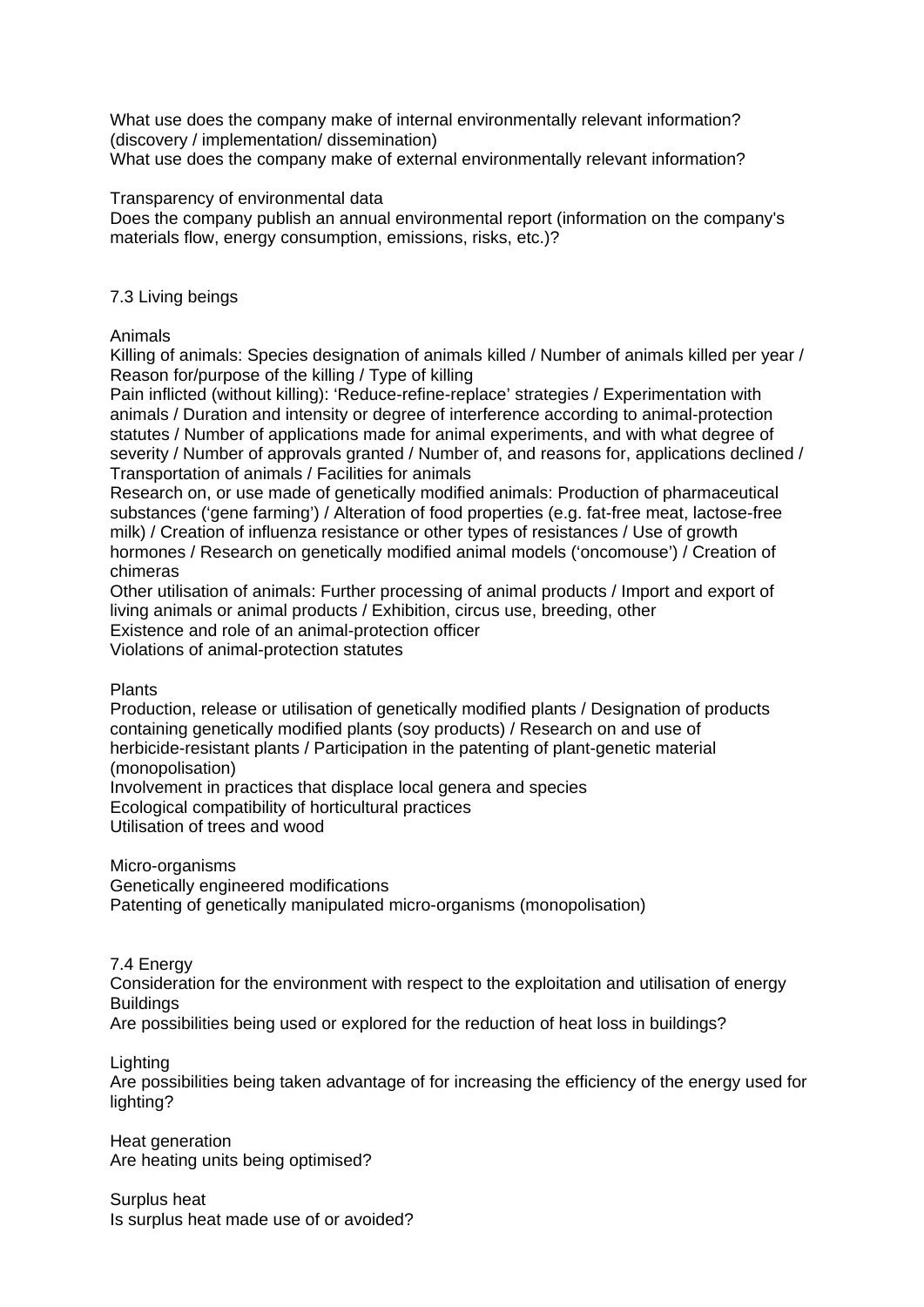Efficiency of energy use in energy-intensive companies Is advantage taken of available technological options?

Use of renewable forms of energy Efficiency of energy use in power plants

### 7.5 Materials

Waste

Prevention and reduction of waste materials in production

Waste materials in packaging (for transport, sales): Avoidance and/or reduction (e.g. no additional outer packaging) / Consideration of the product cycle / Recycling capacity (e.g. few types of materials, compostable filling materials) / Easy disposability (e.g. separability of paper, plastic, and glass) / Reusable containers versus one-way system (bottles, glasses) Materials: Questionable and toxic substances / PVC, PVDC, chlorinated synthetics / Formaldehyde resins (bakelite, etc.) / Aluminum / Energy requirement in production (e.g. cans vs. glass bottles) and transportation / Is an eco-check carried out on the environmental compatibility of packaging? (If so, by what method?)

Land use and soils Over-cultivation / Erosion / Soil pollution, also biotopes

Endangered resources

Avoidance / Substitution / Economical practices

Use of solid materials

Raw-material processing (in production, use and post-use phases) / Substitution (renewable raw materials?) / Minimisation (Are conservation possibilities made use of?) / Obligation with respect to a reduction target

Comparison (competing products, competing companies)

Effects

Toxicity: Acute species-related toxicity (e.g. LD 50) / Chronic species-related toxicity / Mutagenicity / Teratogenicity / Carcinogenicity / Endocrine effect / Multiple chemical sensitivity

Biological degradability

Accumulation tendency of the substance as well as its metabolites: Geo-accumulation / Bio-accumulation / Fat-solubility of the employed substances or their metabolites / Ability of the substances employed or their metabolites to permeate biological membranes

### **Water**

Absolute consumption

Comparative consumption within the respective branch: Diachronic / Synchronic Type of water used: Ground water / River water and/or riverbank filtrate / Rivers and lakes / Rainwater / Independent water-utility system (2. plumbing system)

Purification plants (levels, state of technology)

Water recycling (closed system)

Ground-water impact of production: Input of harmful substances into ground water (type and extent) / Risks for water-conservation areas / Reduction of the water-table level

Temperature rise in rivers and lakes as a result of waste water

Obligation with respect to a reduction target

7.6 Transport

Transport of goods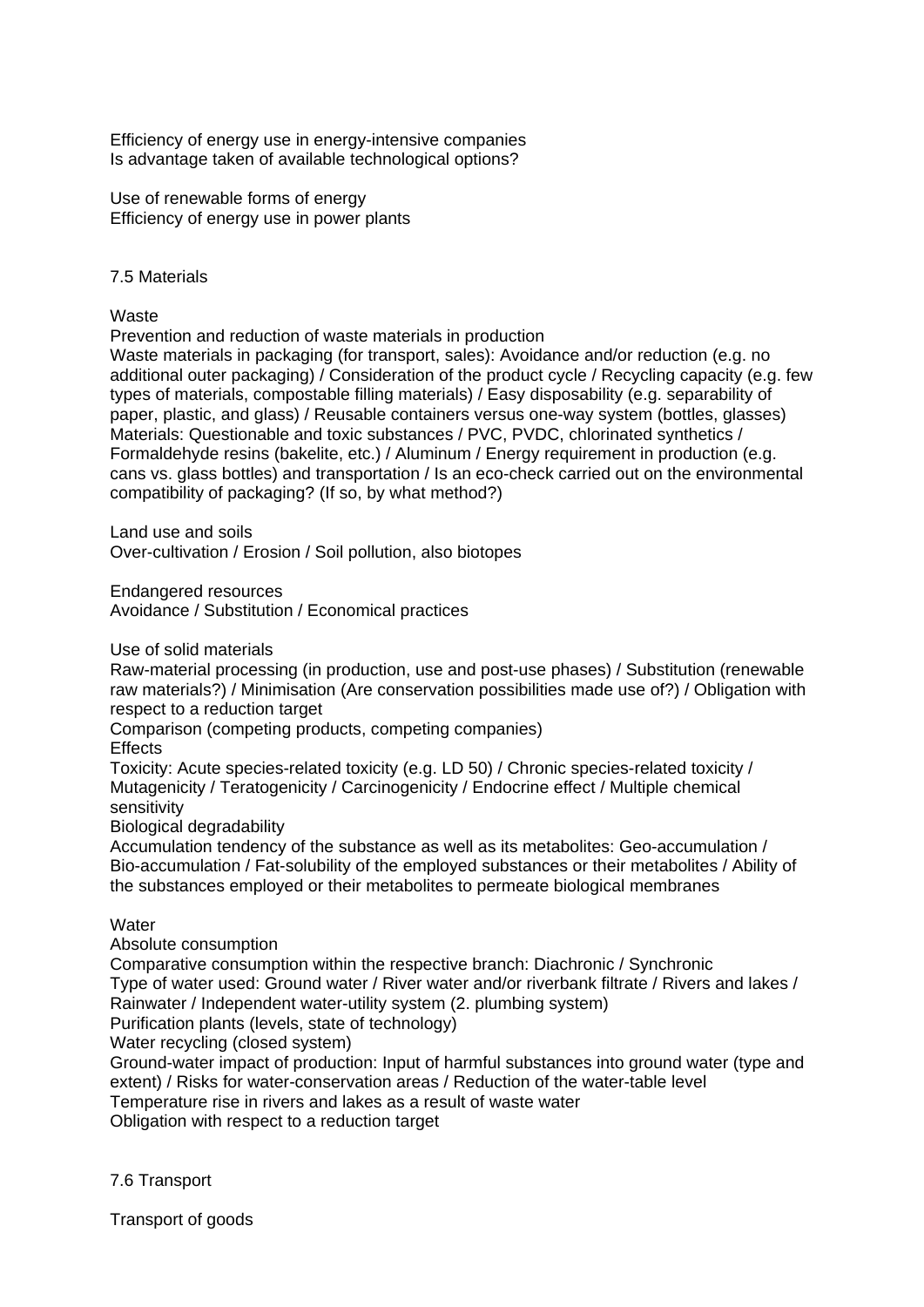Proportionality of the various means of transport / Transport distances

Logistics (just-in-time) Supply / Warehousing / Distribution

Passenger transport Company car Job ticket Substitution by information technology Regular company-owned transportation services Encouragement of car pools, bicycle riding

### 7.7 Emissions

Emissions under normal operating conditions (emissions profile) Average and peak rates of emissions: What emissions occur on a regular basis? / What emissions occur sporadically? (frequency)

Type of emission: Environmentally noxious agents, e.g. nitrous oxide (harmful, but not toxic) / Environmentally toxic emissions / Heavy metals (type and amount) / Carcinogenic substances (type and amount) / Mutagenic (genetically damaging) substances (type and amount) / Embryo-pathological substances (type and amount) / Allergens (type and amount) / Dioxins and furans (type and amount) / Effect on ozone concentration / Reduction of stratospheric ozone (CFC, etc.) / Increase of low-lying ozone concentration (summer smog) / Climate- and/or greenhouse-relevant emissions (type and amount) / Carbon dioxide (amount) / Carbon-dioxide equivalents (type, e.g. methane, and amount) Reusability and/or need of reconstruction of plant premises after shutdown, closedown etc. Relation between emissions and employee exposure, i.e. are the employees shielded?

Reduction strategies Developments in the past Industry-specific standing / Diachronic / Synchronic Emission-avoidance search strategies Co-operation with consultant agencies Obligation with respect to a reduction target

Emissions in the event of potential malfunctions/breakdowns (emissions risk) Probability of emissions due to malfunctioning

Existence of risk studies

Limitability and/or local retention capacity

Maximum damage extent caused by breakdown emissions (worst case) / Type of emission / Maximum material damage / Maximum harm to persons / Maximum environmental damage / Insurability of maximum damage / Ability to compensate the damage

Duration of presence in the environment (degradability)

Interaction with other environmental toxins or noxious materials

Company or plant risk-minimising strategies / Inherent security (nothing can happen, human failure is excluded) / Backup security measures (several safety measures in tandem) / 'Containment' (leaking pollutants are contained) / Relation between human and technical failures

Information in the event of malfunctions or breakdowns

### 7.8 Environmental technology

### R&D strategies

To what extent have existing possibilities of environmentally compatible technology been taken into consideration when investing in new machinery or replacements?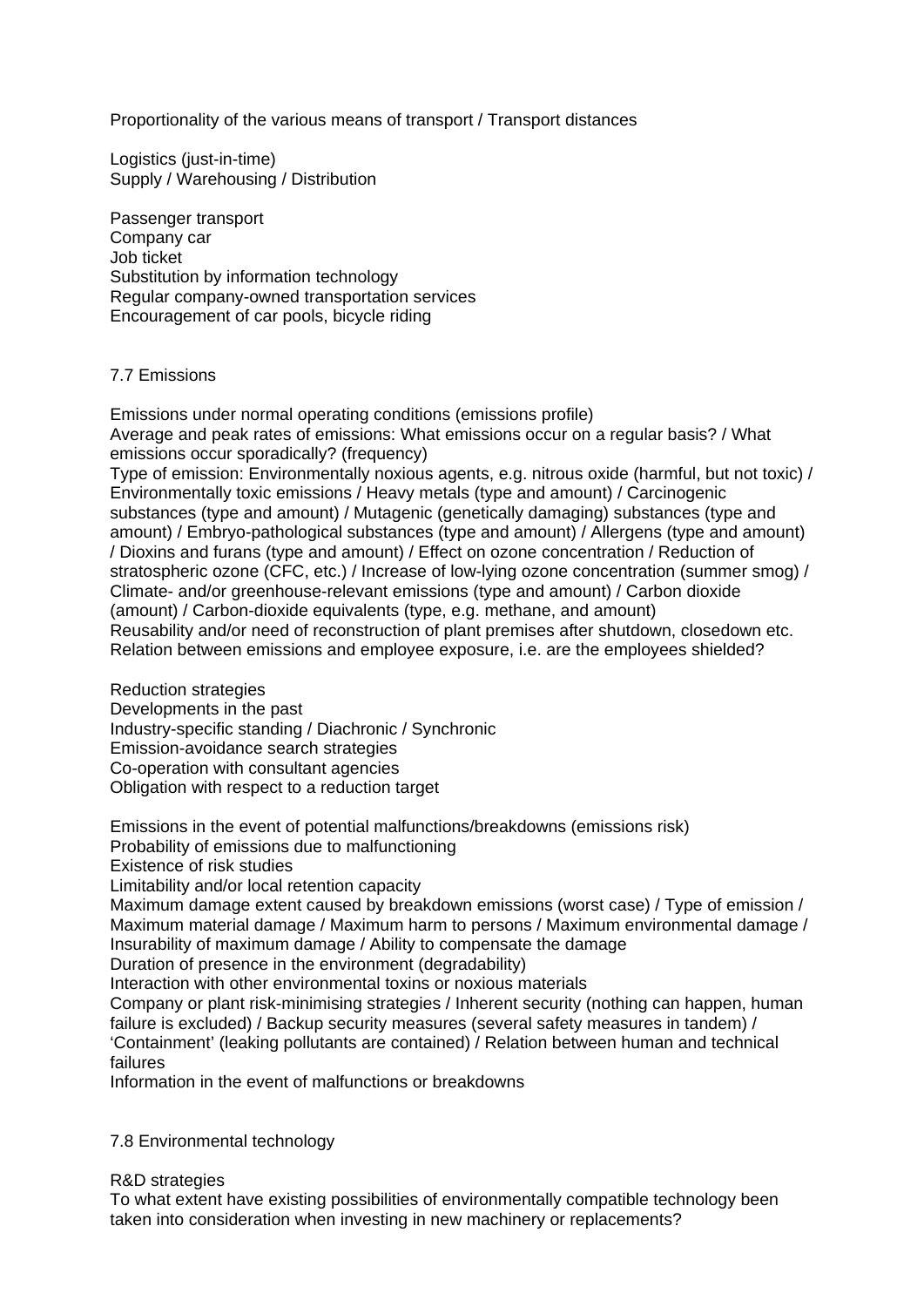Is the company innovative with respect to the further development of environmental technology?

Safety technology

**Substitution** 

Overcoming of 'end-of-pipe technologies'

Annotations:

3 Shortened version of February 2000 in comparison to the version of 1997, edited by Johannes Hoffmann, Konrad Ott and Gerhard Scherhorn

4 For the financial performance of ethical-ecological investments see: Armbruster, Christian (2000), Entwicklung ökologieorientierter Fonds – eine Untersuchung im deutschsprachigen Raum und in Großbritannien. Köln. Hickman, Kent A. / Teets, Walter R. / Kohls, John J. (1999), Social Investing and Modern Portfolio Theory. In: American Business Review, 17, January 1999, p. 72-78. Picard, Diane E. / Balance, A Delicate (1999), Balancing Socially Conscious Investing With Fiduciary Responsibilities Is Easier Than Many Planners Think. In: Financial Planning, 1, Feb. 1999, p. 55-57. Preston, Lee E. / O'Bannon, Douglas P. (1997), The Corporate Social-Financial Performance Relationship – A Typology and Analysis. In: Business & Society 36, No. 4 (1997), p. 419-429. Reyes, Mario G. / Grieb, Terrance (1998), The External Performance of Socially-Responsible Mutual Funds. In: American Business Review, 16, January 1998, p. 1,7

5 In this context, the basic human orientations refer to the universal, anthropological impulse structures that are mentioned in the FHG. (see p. 92-95)

6 There can be additional items to each one of the six basic orientations mentioned within the dimension of cultural compatibility. The FHG provide a large number of additional items.

Bibliography:

Centre-Info News, No. 5 (November 1995).

Dierkes, M., Leitbild und Technik. Zur Entstehung und Steuerung technischer Innovationen, Berlin 1992.

Habermas, J., Theorie des kommunikativen Handelns, vol. 2, Frankfurt a.M. 1981.

Keeney / Renn, et al., Die Wertbaumanalyse. Entscheidungshilfe für die Politik, in: W.

Häfele, E. Münch, O. Renn, (Eds.), Sozialverträglichkeit von Energieversorgungssystemen. Eine Studie der Kernforschungsanlage Jülich, Programmgruppe Technik und Gesellschaft, München 1984.

Kersting, W., Probleme der Wirtschaftsethik, in: Zeitschrift für Philosophische Forschung, No. 3 (1994), 350-371.

Pieper, J., Menschliches Richtigsein. Die Kardinaltugenden neu bedacht, Freiburg i.Br. 1980. Roche / Hoffmann / Homolka, (Eds.), Ethische Geldanlagen – Kapital auf neuen Wegen, Frankfurt a.M. 1992.

Scherhorn / Reisch / Schrödl, (Eds.), Wege zu nachhaltigen Konsummustern. Überblick über den Stand der Forschung und vorrangige Forschungsthemen, Marburg 1997.

Todorov, T., Die Eroberung Amerikas. Das Problem des Anderen, Frankfurt a.M. 1985. Wieland, J., Die Ethik der Wirtschaft als Problem lokaler und konstitutioneller Gerechtigkeit,

in: J. Wieland, (Ed.), Wirtschaftsethik und Theorie der Gesellschaft, Frankfurt a.M. 1993.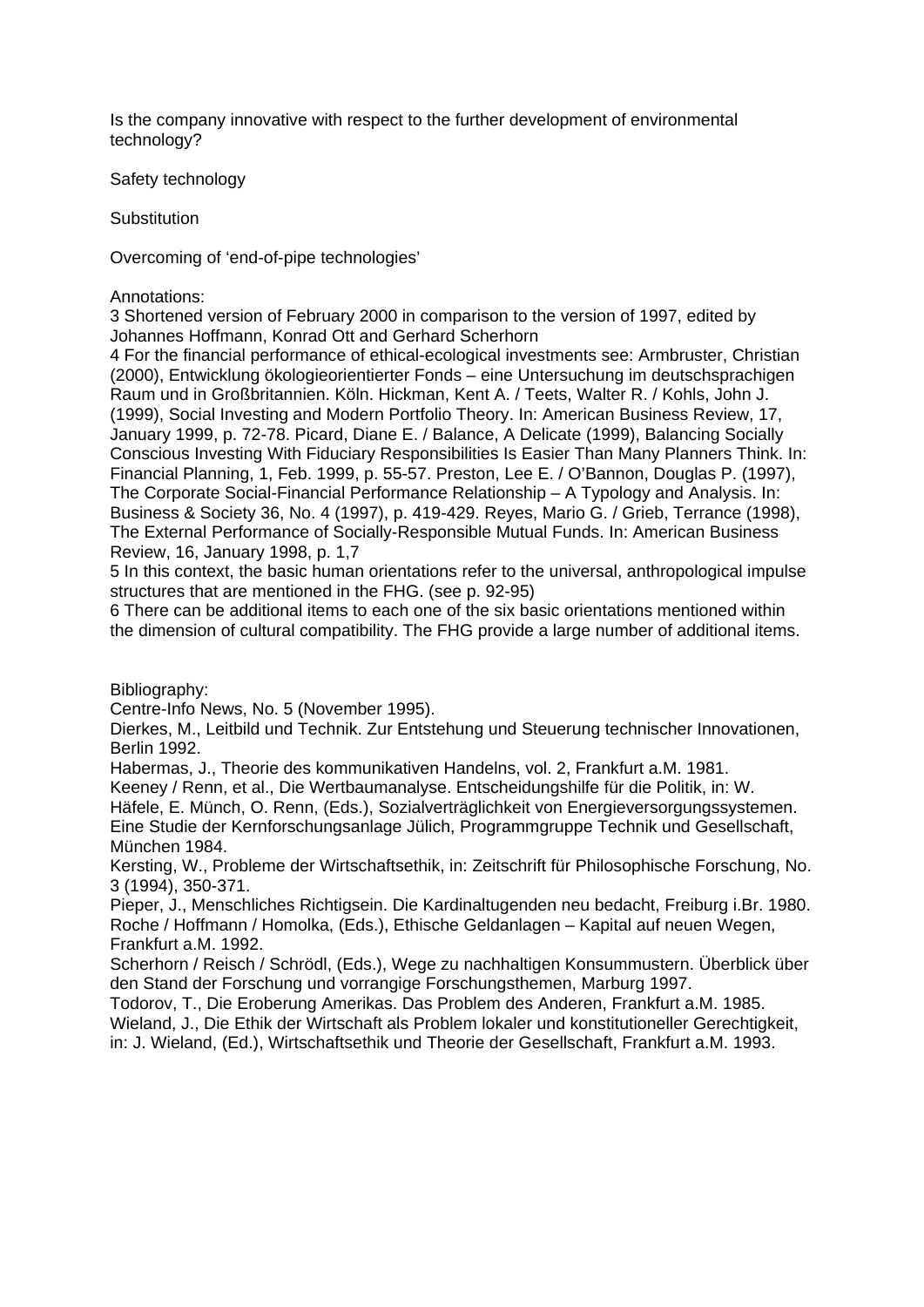The implementation of the Frankfurt-Hohenheim Guidelines: The Corporate Responsibility Rating as a tool for ethical investment

### 1. The ethical investment market

Ethical investment is on the way up. What a few years ago was being dismissed as an idealistic and yield-reducing mixture of money and morals, today attracts a growing number of private and institutional investors. And with good reason: the volumes of investments in ethical and environmental funds are shooting up rapidly, the yields targeted are seen as achievable even over the longer term and the moral gains" are in the meantime being promoted even at the highest political level. Germany's Federal Environment Minister, Jürgen Trittin, for example, sees in green investment an 'opportunity for a …process that can make a decisive contribution to environmental renewal' (7).

Ethical or sustainability rating, like that carried out for more than eight years by Munichbased oekom research AG, plays an important role here. With the aid of this type of rating, companies – as issuers of securities – can be analysed and evaluated according to ethical criteria. Like the traditional finance rating, this constitutes an evaluation tool that enables capital investors to identify those companies that are global leaders in the field of sustainable development. Secondly, ethical ratings, provided they are used regularly and comprehensively, provide crucial incentives for companies constantly to improve their performance in environmental and social areas through continuous benchmarking.

The market for ethical and environmental capital investments is growing worldwide. According to recent market surveys, the volume of ethical or sustainability funds licensed for marketing in German-speaking countries increased four-fold between 1999 and 2001 to 2.41 billion Euros. Across Europe as a whole, a rise of more than 40 per cent to a total volume of 15.6 billion Euros was recorded. The volume of funds managed in accordance with ethical criteria also continued to rise in the US – the country with the longest tradition in the area of socially responsible investment (SRI). There, growth of 36 per cent to a total volume of 2.03 billion Euros was achieved over the same survey period. It must be particularly emphasised that in all cases the ethical and sustainability funds sector of the market was able to perform far better than that for conventional products.

Two factors favour further growth in the range of ethical/sustainable investments on offer in Germany: firstly, it is clearly evident that groups of institutional investors, particularly church investors, but also foundations/trusts and trades' unions, wish to match their capital investments more closely to environmental and social criteria. Since market growth in this country is still substantially dependent on the activities of private investors, greater commitment by these groups of investors would give this market development a significant boost. The movement such commitment can give rise to can clearly be seen if one looks at the enormous size of the market in the US, which can be traced back primarily to the activities of institutional investors (e.g. church investors and pension funds). The latter began more than twenty years ago to orient their capital investments toward ethical criteria and are thus viewed as the initiators of the whole SRI scene.

Secondly, the pension reform that came into force on January 1, 2002 is expected to provide further backing for continuous growth in the range of ethical/sustainable investments on offer in Germany. The pension reform obliges the providers of private and occupational pension products to provide written information about whether and how ethical, social and environmental criteria are taken into consideration in decisions on the use of the contributions paid in. This obligation to report is having the effect that all providers of pension products will in the long term have to address the issue of ethical investment.

2. The oekom research AG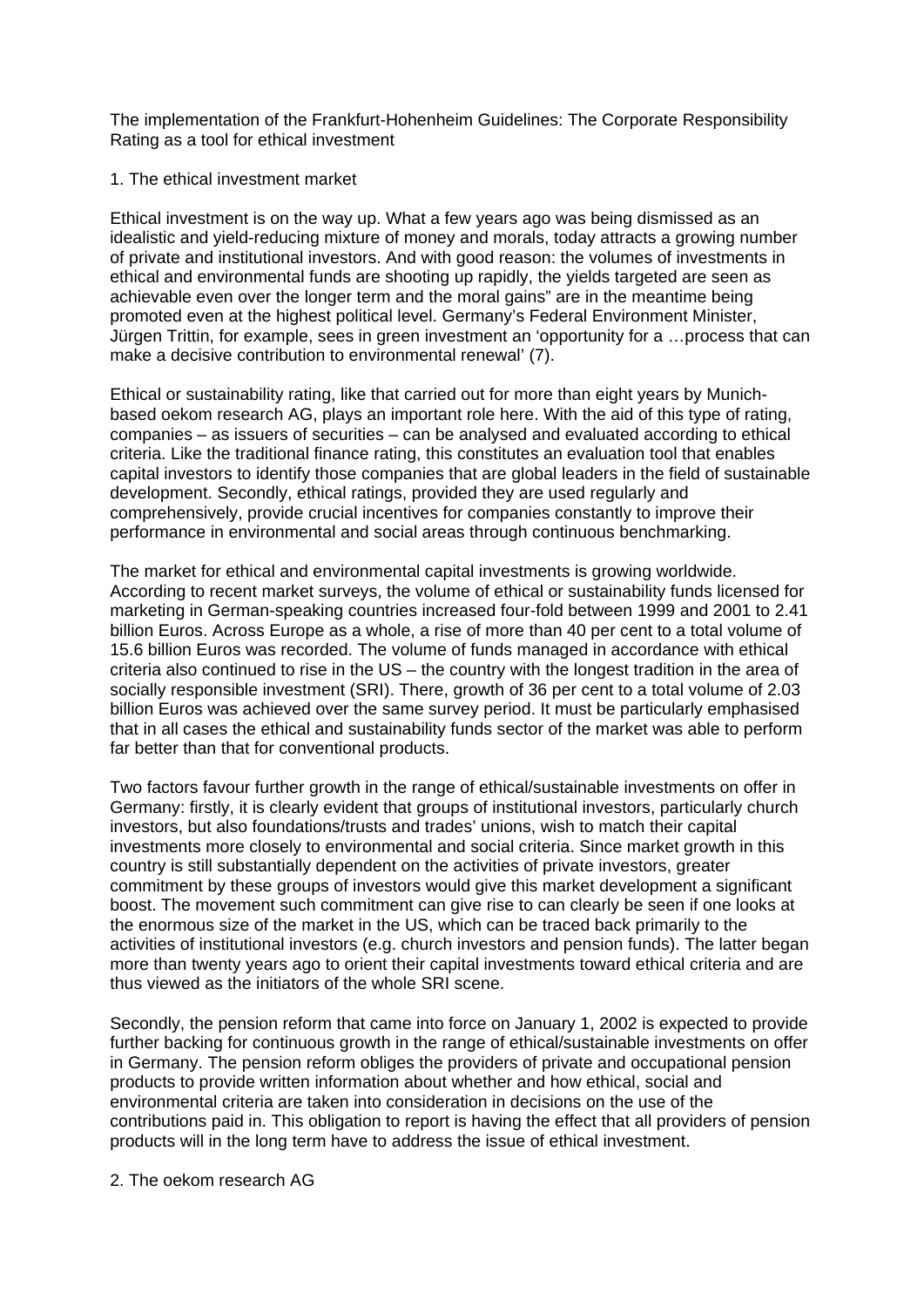oekom research looks back on many years of experience as an international rating agency. In 1993, the company developed a sophisticated Environmental Rating system based on scientific research that was judged by an international jury to be the strongest in the field. oekom research has been active as a rating agency since 1994. Building on its tried and tested Environmental Rating approach, and in conjunction with an interdisciplinary research group led by Prof. Dr. Hoffmann and Prof. Dr. Scherhorn, oekom research has developed a new rating product: The Corporate Responsibility Rating (CRR). The CRR is based on the Frankfurt-Hohenheim Guidelines and puts them into practice. This rating gives oekom research an analysis tool, which for the first time makes it possible to deliver a robust assessment of companies' environmental and social performance.

Presently, the company's research range covers about 1,000 companies from more than 25 industries and countries. It is divided in the so-called 'Leader Research", analysing 750 of the most important companies world wide according to the criteria of the CRR, and in the 'Potentials Research", covering about 250 small and mid-sized companies. Within the Potentials Research, the rating agency identifies small & mid cap companies, whose products and services contribute exceptionally to sustainable development, and are e.g. active in the renewable energies, health or education sector. The research range of 1,000 companies covers widely recognised stock indices such as the MSCI World and the DJ Stoxx 600 to over 80%, as measured by market capitalisation. The corporate research is complemented by a country research. The Country Rating of oekom research AG assesses countries according to 130 environmental and social criteria. Presently, the Country Rating is applied to all OECD members and Russia, but may as well be extended to all other nations. Both the Potentials Research and the Country Rating are based on the criteria on the FHL.

This broad spectrum of services makes oekom research one of the world's leading rating agencies in the field of ethical rating. Our research is used by:

Institutional investors who take account of ethical, social and environmental criteria in making investment decisions.

Companies who use our research to assess their own environmental and social strengths and weaknesses and as a means of benchmarking against competitors.

Consultancies and other organisations, who regard our analyses as a reliable source of data and incorporate them into their own work.

There are now a number of investment funds on the market which have recourse to research based on oekom's corporate responsibility approach: For example all ethical funds of SEB Invest, Metzler Investment, SüdKA, and Sparkasse Oberösterreich. Furthermore, increasing numbers of investment companies such as Kepler Fonds and Raiffeisen KAG as well as numerous institutional investors, most notably from the clerical area, are using our research to screen their investment portfolios according to ethical criteria.

oekom research has its roots in the area of environmental and social research. The company is completely independent and not part of a financial institution. oekom research is owned by about 40 primarily private but also church investors. The company's independence guarantees maximum credibility of the research results since they are subject to the rating agency's demands only.

The quality of the assessments depends to a great extent on the competence of the analysts. oekom research's team is composed of highly-qualified employees from different disciplines. Alongside economists and engineers, natural and social scientists deal with the assessment of companies and countries. Our team is supported by a database that was developed especially for this purpose and which is updated and expanded constantly.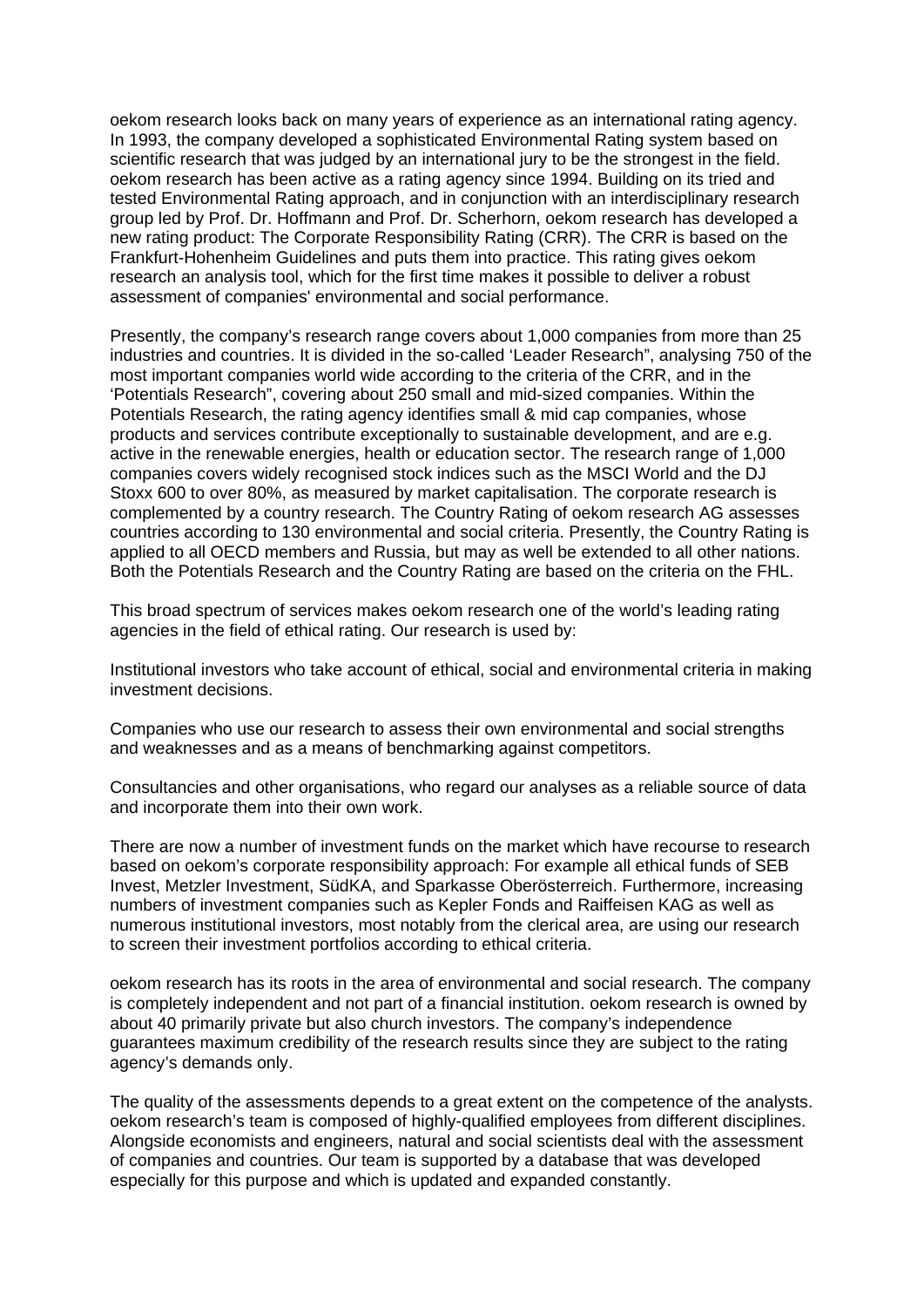In the analysis and evaluation of companies and countries, oekom research operates within a network of environmental and social organisations and independent experts around the world. The scope ranges from internationally recognised NGOs like Transparency International and Greenpeace to renown research institutes like the Eco-Institute in Freiburg.

In addition, oekom research is supported by an independent advisory board. Its members are distinguished partners from the fields of economics, science and environment:

Prof. Dr. Johannes Hoffmann - Johann Wolfgang Goethe University Frankfurt Dr. Walter Homolka - Deutsche Bank Cultural Foundation (Kultur-Stiftung der Deutschen Bank), Frankfurt am Main Prof. Dr. Martin Jänicke - Institute for Environmental Policy, Free University Berlin Thomas Korbun - Ecological Economic Research Institute (Institut für ökologische Wirtschaftsforschung, IÖW), Berlin Dr. Andreas Kraemer - Ecologic, Berlin Dr. Christel Möller - Federal Ministry for Economics and Technology Prof. Dr. Gerhard Scherhorn - Wuppertal Institute for Climate, Environment, Energy Dr. Manuel Schneider – Projektbüro !make sense!, Munich Dr. Christoph Schwingenstein - Environmental Academy (Umwelt-Akademie), Oberpfaffenhofen Prof. Dr. Bernd Wagner - Augsburg University Daniel Wiener - ecos.ch AG, Basle Dr. Angelika Zahrnt - German Section of Friends of the Earth (Bund für Umwelt und Naturschutz, BUND), Bonn

### 3. The Corporate Responsibility Rating

The Corporate Responsibility Rating (CRR) is based on the world's most comprehensive set of criteria for ethical assessment of companies – the 'Frankfurt-Hohenheim Guidelines'. It includes more than 800 criteria that are combined in three areas of corporate responsibility:

the natural environment (environmental sustainability) persons affected by corporate activities (social sustainability) society and culture (cultural sustainability)

Within the process of transferring the guidelines into an applicable system for the CRR, oekom research has identified 200 single criteria. This makes the CRR one of the world's most extensive rating systems (8). From the range of these 200 criteria, oekom research chooses those with the highest selectivity and relevance to analyse an industry.

Following the tradition of a rating agency, oekom research attaches great importance to an intensive co-operation with the companies during the rating process. The most important findings of an assessment are published in the German- and in English-language media. Therefore, oekom research's assessments reach a wide circle and start up processes that animate companies to optimise their environmental and social performance.

The CRR comprises two equally weighted components: the Environmental Rating and the Social Cultural Rating.

### Figure 1: Structure of the Corporate Responsibility Rating

### 3.1 Information gathering

Within the framework of the Corporate Responsibility Rating the relevant information is gathered at the companies assessed as well as at independent experts:

Analysis of company information Internet and database research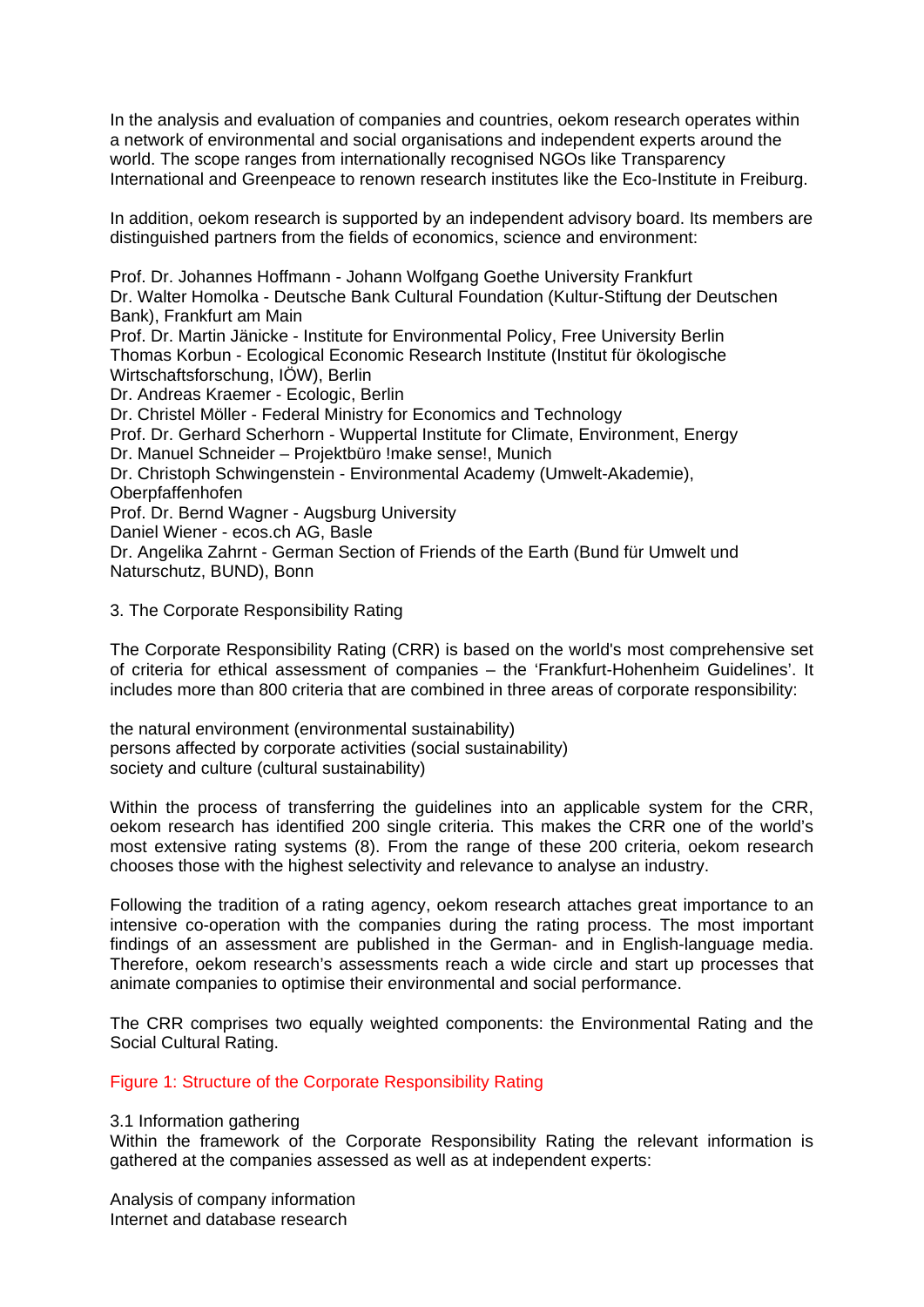Media screening Comprehensive company questioning via questionnaire and interviews Comprehensive consultation of experts from science and international NGOs

3.2 Areas of investigation of the Social Cultural Rating

Management

Corporate mission statement and goals Reporting **Participation** Working Hours, e.g. in line with ILO-Standards, daily and weekly working hours, holidays, overtime arrangements Job Security, e.g. mass layoffs Remuneration, e.g. health insurance and pay during sick leave, wage level in developing countries Health, e.g. average number of days of sick leave, number of accidents, non-smoking offices Equal opportunities, e.g. foreigners, ethnic minorities, disabled persons Standards in Non-OECD countries

External stakeholders

Suppliers, e.g. compliance with ethical and social standards, corporate monitoring of compliance with these standards

Customers, e.g. product responsibility

Corporate Governance

Community, e.g. contribution to maintaining cultural diversity in the region

Foreign countries (especially in emerging and developing countries), e.g. conduct towards countries in which, according to Amnesty International, particular human rights abuses occur Cultural adaptation

Approach towards victims of corporate behaviour, e.g. victims of forced labour or of Nazism

Trade relations, e.g. anti-trust, corruption

3.3 Areas of investigation of the Environmental Rating

Environmental Management

Corporate mission statement and goals Environmental program Input-output balance Eco-controlling **Reporting** Environmental standards abroad **Partnerships** Business trips Environmental procurement guidelines

Products and services

Environmental product and service development actions and goals such as (sector-specific):

Reducing consumption of non-renewable resources Reducing level of harmful emissions Use of environmentally sound materials Avoidance of harmful substances Reusability and recyclability **Durability**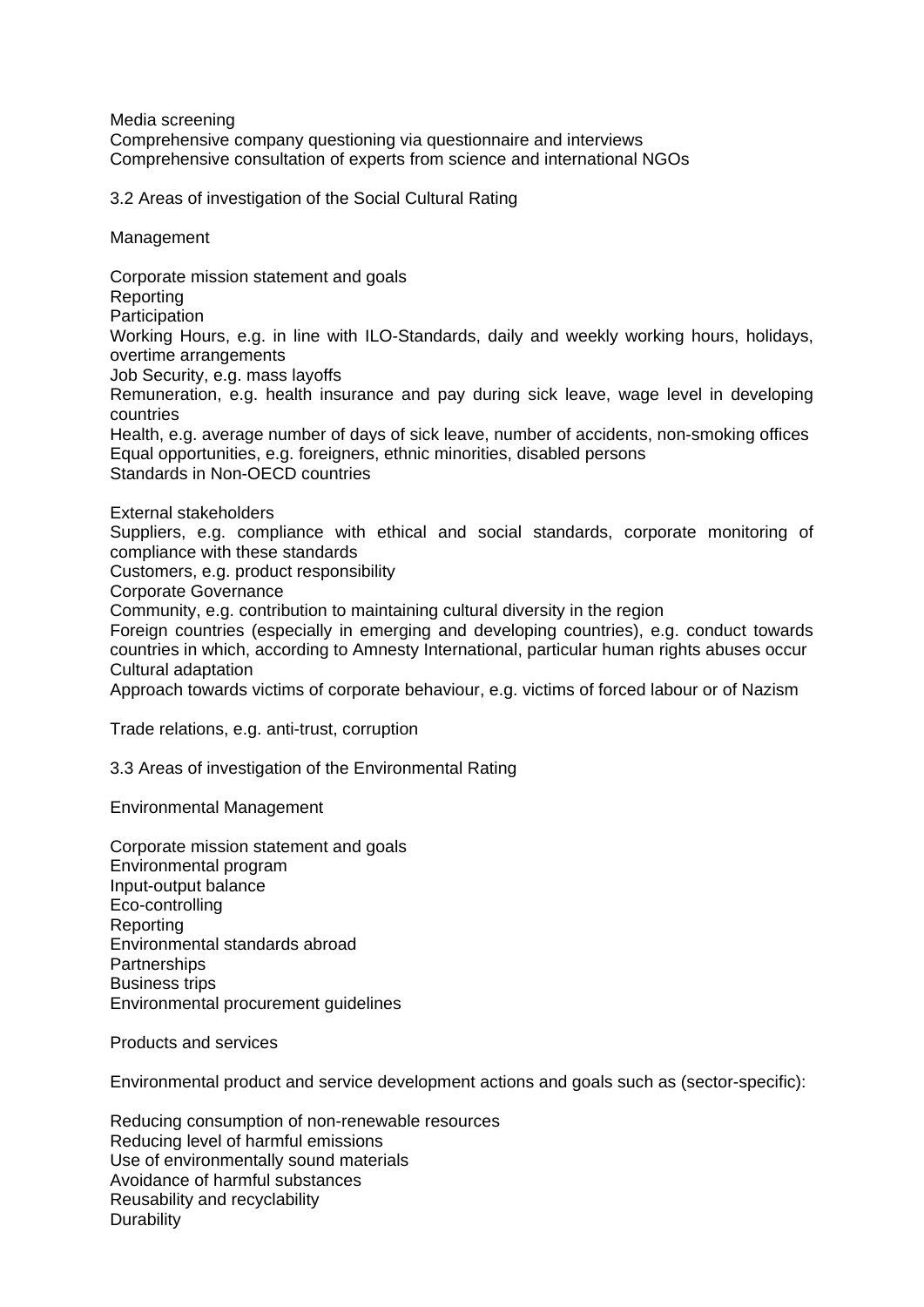Eco-efficiency

Energy consumption Water consumption Volume and type of waste Waste water Atmospheric emissions, e.g. CO2 , SOx , NOx

3.4 Criteria of negative screening

Each company is screened on activities in the following controversial business areas resp. controversial business practices:

Alcohol Biocides Chlororganic mass products Embryonic research **Furs** Gambling **GMOs Military** Nuclear power Pornography **Tobacco** 

Animal testing Child labour Controversial environmental practices Alleged / Proven business malpractice Violation of human rights Violation of labour rights

### 3.5 Evaluation

To ensure constant objectivity when assessing a company, oekom research has developed a guidelines with explicit guidelines for the evaluation of each criteria. In accordance with a defined weighting, the results of the assessment of the 200 different criteria are consolidated into 40 subareas. The compilation of these sub areas form in turn six main areas of investigation. Finally two distinct ratings emerge: the Environmental Rating and the Social Cultural Rating – the two major components of the Corporate Responsibility Rating.

The performance of a company is evaluated on a twelve-point scale ranging from A+ to D-:

- $A =$ The company shows extraordinary performance
- $B =$ The company acts widely progressive
- C = The company implemented basic measures
- $D =$ The company shows little engagement

The performance rating makes clear to the investor the extent to which the company implements relevant industry-specific requirements in the areas of cultural, social and environmental compatibility.

In addition, it produces a sectoral comparison ranking the companies investigated. This bestof-class rating, as it is called, enables the investor to judge a company against its competitors. It may occur, for example, that a company scores only a moderate performance rating of C+ overall, but stands in second place in the sectoral ranking and thus achieves a very good Best in Class Rating.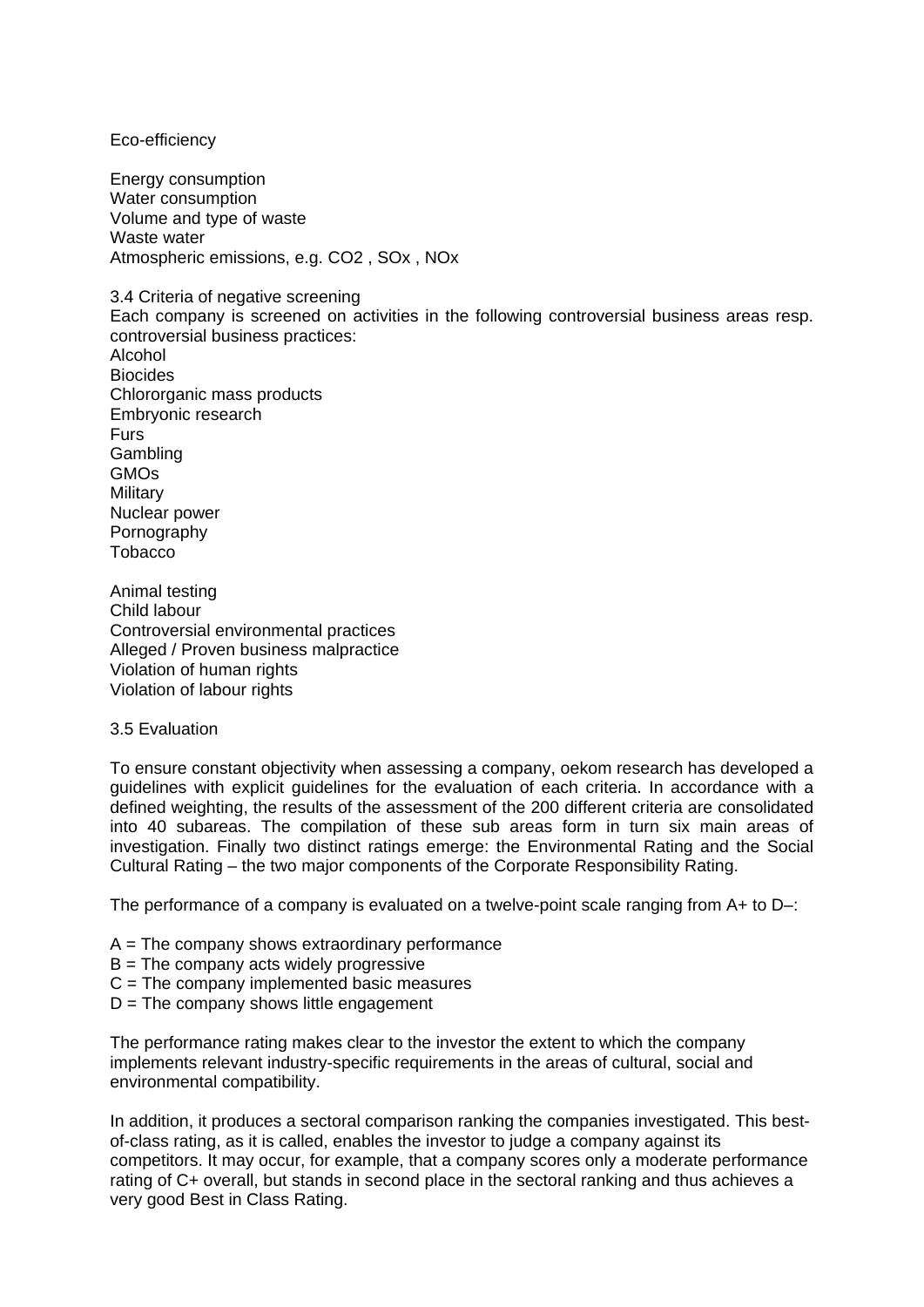## Figure 2: Evaluation Scheme of the Corporate Responsibility Rating

### Use of the CRR by institutional investors

This combination of absolute and relative assessment gives investors considerable room for manoeuvre in terms of optimising their portfolio. They may, for example, decide to invest only in securities which have a performance rating better than C+. However, they may also select only those securities that are among the top 25 per cent within their sector. Naturally, any combination of the two approaches is possible. The integration of special sector-specific factors, e.g. the setting of stricter criteria for companies in the oil and gas industry than, for example, for telecommunication companies, can also be stipulated. The composition of the portfolio can be added to by applying investor-specific exclusion criteria or by positively selecting 'sustainable pioneering companies" from Potentials Research.

Ideally, the process of selecting securities according to Corporate Responsibility Research criteria, taking into account investor-specific exclusion criteria, would continue as follows:

## Figure 3: Selection process

The recommended security portfolio, which may comprise shares and bonds, i.e. corporate loans and government loans, in any proportion according to the risk-return preference of the investor, is then ready for investment by the investment management company which the investor teams up with.

### 3.7 Double dividend through ethical investment

The experiences of the last few years have shown that such an investment approach is appropriate for satisfying both the ethical and the financial expectations of investors. Firstly, the involvement of an independent rating agency gives the investor the assurance that the ethical criteria really are being applied and adhered to. Secondly, an investment approach that is based on the principle of ethical or sustainability rating is capable of producing a yield that is at least equal to that of a conventional investment, if not better. According to a number of studies (9), there is a positive link between financial performance and sustainability performance that may be explained as follows:

Good sustainability performance leads to good financial performance: value is added in the long term by building sustainability criteria into the corporate strategy, e.g. costs are reduced through greater energy and raw-material efficiency, new areas of competition are opened up or the company's image enhanced.

Good financial performance leads to good sustainability performance: companies with higher profits can afford more environmental protection and better social standards.

Good management leads to better financial and sustainability performance: companies with better sustainability performance are distinguished by having better management overall, which also results in better financial performance.

This positive correlation between financial and sustainability performance is confirmed once again. A January 2002 study by oekom research AG – conducted with the support of Delbrück Asset Management – examined the relationship between the trend in a company's share price and the company's performance in the Corporate Responsibility Rating. Eleven sectors that had been previously been fully analysed by oekom research and which included a total of 192 major international companies were looked at. The sectors covered were the automotive industry, banking, energy supply, retailing, IT, media, food and consumer goods, oil and gas, telecommunications, insurance and water supply. The companies were divided into two groups of equal size and balanced within their group:

CRR Active: Companies with an above-average Corporate Responsibility Rating in their sector

CRR Passive: Companies with a below-average Corporate Responsibility Rating in their sector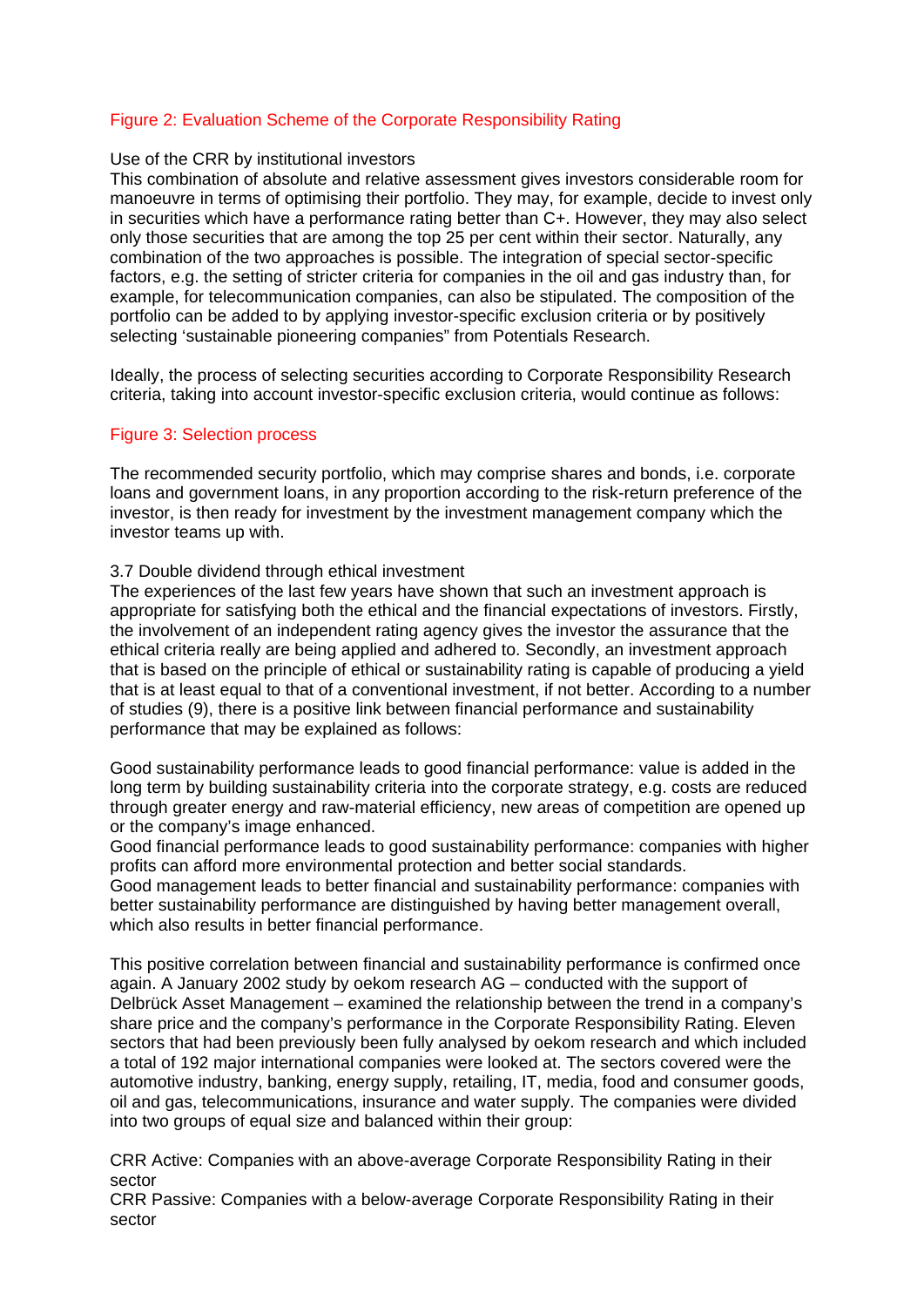The movement of the share price was then calculated for both groups over three different periods of time: one, two and three years respectively. The results show that the CRR-active group outperformed the CRR-passive group in all the periods examined:

### Tabelle Jahresvergleich einfügen

Ethical or sustainability investment, however, has an even greater effect: it sends crucial signals to companies to keep improving their performance in environmental and social areas. The more investors take sustainability aspects into account in their capital investments, the stronger this 'ethical competition' becomes. It can make a substantial contribution toward establishing sustainability investment as a guiding principle in companies, thereby significantly closing the gap between the observance of ethical requirements and the pursuit of economic goals. For in the long term, only ethically compatible action is also economically successful: companies that harmonise economic, environmental and social goals are not only fulfilling their responsibility to society in a globalised world economy but are also achieving greater competitive advantages and significantly growing in value as a consequence.

#### Annotations:

7 Trittin, Jürgen: Ökologische Geldanlagen sind Investmentchance mit Zukunft. Presseerklärung des Bundesministeriums für Umwelt, Naturschutz und Reaktorsicherheit 004/01 (Press release of the Federal Ministry for the Environment, Nature Conservation and Nuclear Safety), Berlin, 17 January 2001.

8 Walker Jim / Farnworth Emily, Rating Organisations – what is their impact on corporate sustainability strategy? URS Corporate Sustainablility Solutions, UK 2001. 9 See inter alia: European Business School / Öko-Institut / Zentrum für Europäische Wirtschaftsforschung, Umwelt- und Nachhaltigkeitstransparenz für Finanzmärkte – Zwischenbericht vom 14 August 2001 [Environmental and sustainability transparency for financial markets – interim report dated August 14, 2001]. Schäfer, H./Stederoth, R., Portfolioselektion und Anlagepolitk mittels Ethikfiltern – ein Überblick zum Stand der empirischen Kapitalmarktforschung, Berichte aus dem Forschungsprojekt Ethische Kapitalanlagen, Bericht 04/2001, Universität Siegen 2001 [ Portfolio selection and investment policy management using ethical filters – an overview of the status of empirical capitalmarket research, Reports from the research project on ethical capital investment, Report 04/2001, University of Siegen 2001]. United States Environmental Protection Agency, Green Dividends? The relationship between a firm's environmental performance and financial performance, EPA-100-R-00-021, May 2000.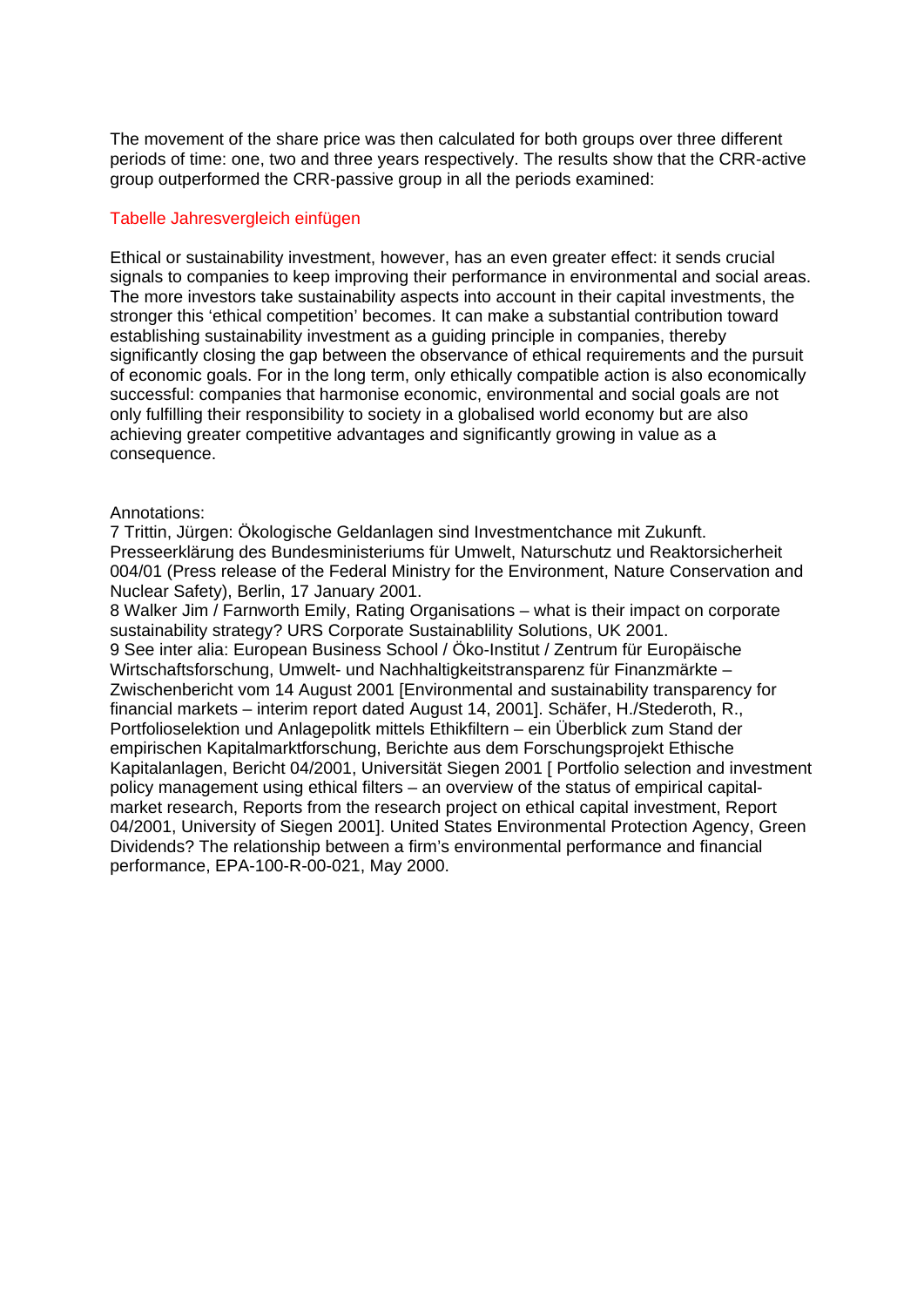#### Addresses / contacts / websites

Members of the project group Ethical-Ecological Rating

Dr. Bernd-Christian Balz Karl-Peters-Str. 1, 33605 Bielefeld, Germany Phone: 0521-592 506, Fax: 069-798 33354 e-Mail: bernd-christian.balz@db.com

Claudia Döpfner J.W.Goethe-Universität Frankfurt a.M. Grüneburgplatz 1, 60629 Frankfurt a.M. , Germany Phone: 069-798 33324, Fax: 0521-592 573 e-Mail: Doepfner@em.uni-frankfurt.de

Klaus Rainer Forthmann NABU Bayern Säulenstr. 45, 82008 Unterhaching, Germany Phone: 089-66 53 92 60, Fax: 089-66 53 92 62 e-Mail: forthmann@t-online.de

Dr. Peter Grieble Verbraucherzentrale Baden Württemberg, Germany Phone: 0711-6691-48, Fax: 0711-6691-50 e-Mail: PeterGrieble@web.de

Robert Haßler oekom research AG Goethestr. 28, 80336 München, Germany Phone: 089-544 184-50, Fax: 089-544 184-99 e-Mail: hassler@oekom-research.com

Prof. Dr. Johannes Hoffmann J.W.Goethe-Universität Frankfurt a.M. Grüneburgplatz 1, 60629 Frankfurt a.M. , Germany Phone: 069-798 33322, Fax: 06198-9832 e-Mail: J.Hoffmann@em.uni-frankfurt.de

Franziska Jahn J.W.Goethe-Universität Frankfurt a.M. Grüneburgplatz 1, 60629 Frankfurt a.M. , Germany Phone: 069-798 33322, Fax: 069-798 33354

Dr. Claus F. Lücker e-Mail: eremos@t-online.de

Prof. Dr. Konrad Ott Ernst-Moritz-Arndt-Universität Institut für Botanik Grimmer Str. 88, 17487 Greifswald, Germany Phone: 03834 – 864121 e-Mail: ott@mail.uni-greifswald.de

Dr. Lucia A. Reisch Universität Stuttgart-Hohenheim Institut 530a, Universität Hohenheim, 70593 Stuttgart, Germany Phone: 0711-459 2869, Fax: 0711-459 2870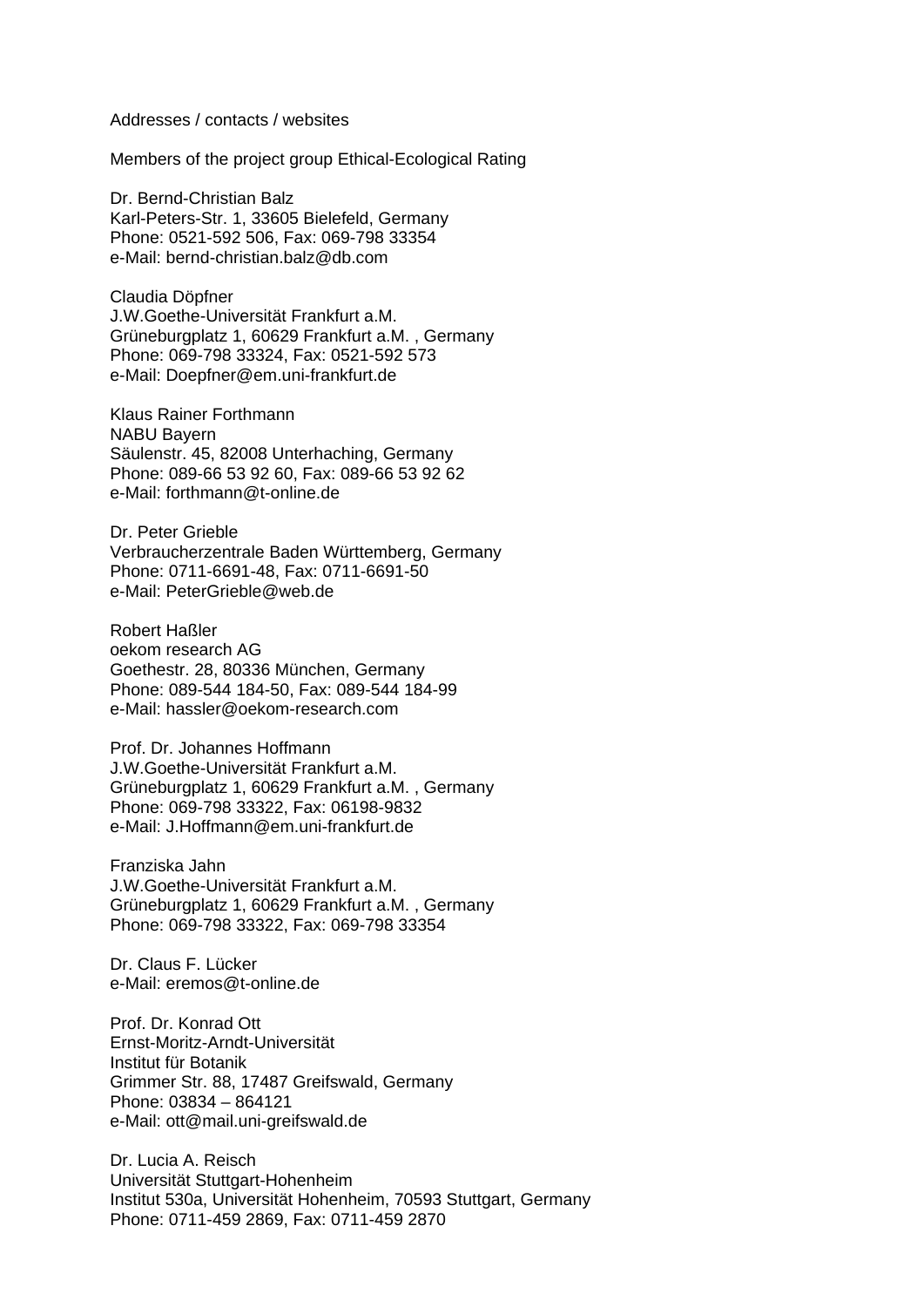e-Mail: LuReisch@UNI-HOHENHEIM.de

Simeon Ries Weilburger Str. 14, 35619 Braunfels, Germany Phone: 06442-931396 e-Mail: [Versir@aol.com](mailto:Versir@aol.com)

Pater Thomas Schardt Thüringische Provinz der Franziskaner Sigmund-Freud-Str. 111, 60453 Frankfurt a.M. , Germany Phone: 069-545297, Fax: 06192-990439 e-Mail: thomas.schardt@gmx.de

Prof. Dr. Gerhard Scherhorn Wuppertal-Institut Döppersberg 19, 42103 Wuppertal, Germany Phone: 0202-2492142, Fax: 0202-2492145 e-Mail: Gerhard.Scherhorn@wupperinst.org

Dr. Hans-Albert Schneider Am Sauren Morgen 44, 35066 Frankenberg, Germany Phone: 06451-8451 e-Mail: h-a.schneider@gmx.de

Some selected websites

CRIV e.V.: www.cric-ev.de FNG Forum nachhaltige Geldanlagen: www.forum-ng.de oekom research AG: www.oekom-research.com Projekt Ethisch-ökologisches Rating: www.uni-frankfurt.de/fb07 Universität Stuttgart-Hohenheim: www.uni-hohenheim.de Wuppertal-Institut für Klima, Umwelt, Energie: www.wuppertal-institut.de

Publications from members of the project team and on ethical investment (mainly in German language)

Books / Monographs:

Peter Roche, Johannes Hoffmann, Walter Homolka (Eds.) (1992), Ethische Geldanlagen – Kapital auf neuen Wegen, Frankfurt a.M.: IKO – Verlag für Interkulturelle Kommunikation. Peter Grieble (1994), Alternative Anlagen als Alternative – Eine Beurteilung von ethischen und ökologischen Kapitalanlagen aus Sicht der Verbraucher, Diplomarbeit im Fach Wirtschaftswissenschaften, Universität Hohenheim, Lehrstuhl für Konsumtheorie und Verbraucherpolitik, Stuttgart.

Walter Rieks (1994), Ethische und ökologische Finanzanlagen, Diplomarbeit am Institut für Betriebswirtschaftslehre am Fachbereich Wirtschaftswissenschaften der Johann Wolfgang Goethe-Universität, Frankfurt a.M.

Johannes Hoffmann / Konrad Ott / Gerhard Scherhorn (Eds.) (1997), Ethische Kriterien für die Bewertung von Unternehmen – Frankfurt-Hohenheimer Leitfaden, Frankfurt: IKO – Verlag für Interkulturelle Kommunikation.

Maria Hungerkamp / Matthias Lutz (Eds.) (1997), Grenzen überschreitende Ethik – Festschrift für Prof. Dr. Johannes Hoffmann anläßlich seines 60. Geburtstags, Frankfurt: IKO – Verlag für Interkulturelle Kommunikation.

Gerhard Scherhorn / Lucia Reisch / Sabine Schrödl (Eds.) (1997), Wege zu nachhaltigen Konsummustern. Überblick über den Stand der Forschung und vorrangige Forschungsthemen Marburg.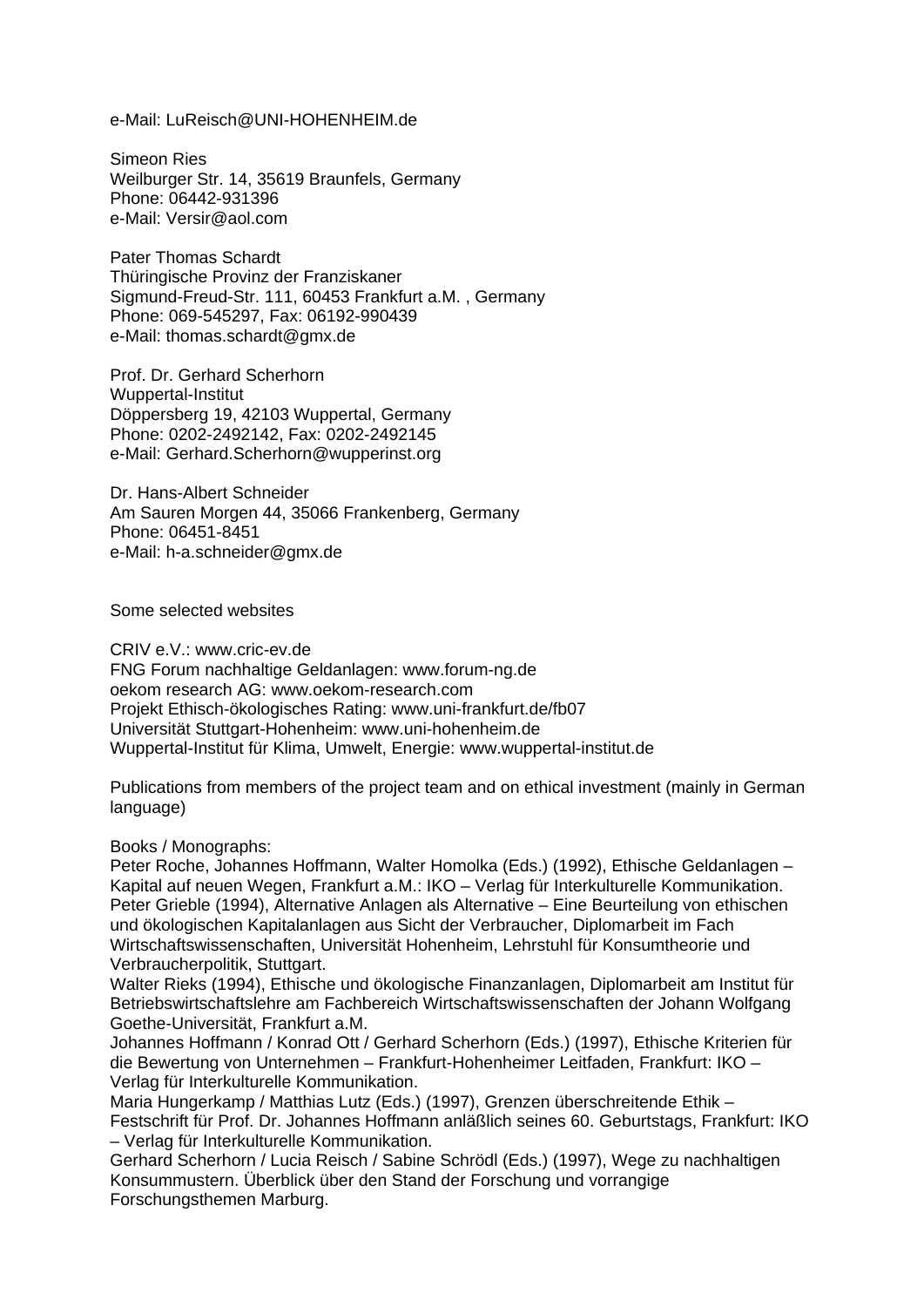Simone Noz (1998), Spezieller Beratungsbedarf bei der ethisch-ökologischen Geldanlage. Eine empirische Untersuchung unter BankkundInnen, Diplomarbeit im Fach Wirtschaftswissenschaften, Universität Hohenheim, Lehrstuhl für Konsumtheorie und Verbraucherpolitik, Stuttgart.

Michael Neuner / Lucia A. Reisch (1998), Konsumperspektiven – Verhaltensaspekte und Infrastruktur. Gerhard Scherhorn zur Emeritierung. Beiträge zur Verhaltensforschung, Edition 33, Berlin: Duncker & Humblot.

Gerhard Scherhorn unter Mitarbeit von Patricia Dahm (1999), Die andere Arbeit – Untersuchungen über Eigenarbeit und Subsistenz. Ein Forschungsprojekt der Hans Böckler Stiftung, durchgeführt im Institut für angewandte Verbraucherforschung, Köln und im Wuppertal Institut für Klima Umwelt Energie, Wuppertal, Köln / Wuppertal.

Bernd-Christian Balz (1999), Ethisch-ökologische Geldanlage – Eine kapitalmarktorientierte Analyse, Reihe Ethik – Gesellschaft – Wirtschaft, Band 5, Frankfurt a.M.: IKO – Verlag für Interkulturelle Kommunikation.

Claus F. Lücker (1999), Zinsverbot und Schuldenerlaß – Eine bibeltheologischzozialgeschichtliche Studie zur Frage nach ethischen Kriterien für Kapitalanlagen kirchlichinstitutioneller Anleger in Deutschland, Reihe Ethik – Gesellschaft – Wirtschaft, Band 7, Frankfurt a.M.: IKO – Verlag für Interkulturelle Kommunikation.

Claudia Döpfner (2000), Zur Glaubwürdigkeit ethisch-ökologischer Geld- und Kapitalanlagen – Eine theologisch-ethische Untersuchung vor dem Hintergrund der Frage nach der Glaubwürdigkeit der ökonomischen und monetären Strukturen, Reihe Ethik – Gesellschaft –

Wirtschaft, Band 8, Frankfurt a.M.: IKO – Verlag für Interkulturelle Kommunikation. Project Group Ethical-Ecological Rating Frankfurt-Hohenheim (Eds.) (2000), Intercultural comparability of the ethical assessment of enterprises according to criteria of cultural, soical

and environmental responsibility, Essays presented to the symposium:  $23<sup>th</sup>$ -25<sup>th</sup> November 2000, Federführung: Claudia Döpfner, Johannes Hoffmann, Franziska Jahn, Axel Müldner, Schriftenreihe zur ökologischen Kommunikation, Bd. 8, München: ökom Verlag.

Peter Grieble (2001), Ethisch-ökologische Geldanlage: Einflussmöglichkeiten durch Beachtung von ethisch-ökologischen Gesichtspunkten bei der Anlage von Geld, Reihe Ethik – Gesellschaft – Wirtschaft, Band 9, Frankfurt a.M. / London: IKO – Verlag für Interkulturelle Kommunikation.

Hans-Albert Schneider (2001), Ethisches Rating – Begründung, Bewertungsmöglichkeit, Evaluation, Reihe Ethik – Gesellschaft – Wirtschaft, Band 10, Frankfurt a.M. / London: IKO – Verlag für Interkulturelle Kommunikation.

Lucia A. Reisch (Ed.) (2001), Ethical-Ecological Investment: Towards Global Sustainable Development, Reihe Ethik – Gesellschaft – Wirtschaft, Band 12, Frankfurt a.M. / London: IKO – Verlag für Interkulturelle Kommunikation.

Johannes Hoffmann / Gerhard Scherhorn (2002), Saubere Gewinne. So legen Sie Ihr Geld ethisch-ökologisch an, Freiburg: Herder Verlag.

Projektgruppe Ethisch-ökologisches Rating / oekom research AG (Eds.) (2002), Ethischökologisches Rating. Der Frankfurt-Hohenheimer Leitfaden und seine Umsetzung durch das Corporate Responsibility Rating, Schriftenreihe zur ökologischen Kommunikation, Bd. 7, 2. überarbeitete Auflage, München: ökom Verlag.

Articles in magazines and books / papers:

Johannes Hoffmann, Das Mammondilemma des Sozialstaates und die Involviertheit der Kirche, in: Diakonia, March 1995, p. 21-36.

Johannes Hoffmann, Möglichkeiten zur Verbesserung interkultureller

Kommunikationskompetenz in ökonomischen, gesellschaftlichen und kirchlichen Kontexten, in: Idem, Ed., Die Vernunft der Kulturen. Das Menschenrecht auf kultureigene Entwicklung, Frankfurt 1995, p. 333-402.

Peter Grieble, Johannes Hoffmann, Konrad Ott, Lucia Reisch, Gerhard Scherhorn, Hans-Albert Schneider, Technikforschung als sozialer Prozess am Beispiel des

Forschungsprojektes: Ethisch-ökologisches Rating (= EÖR), in: Jahrbuch für Christliche Sozialwissenschaften, 37. Band, Münster 1996, p. 123-143.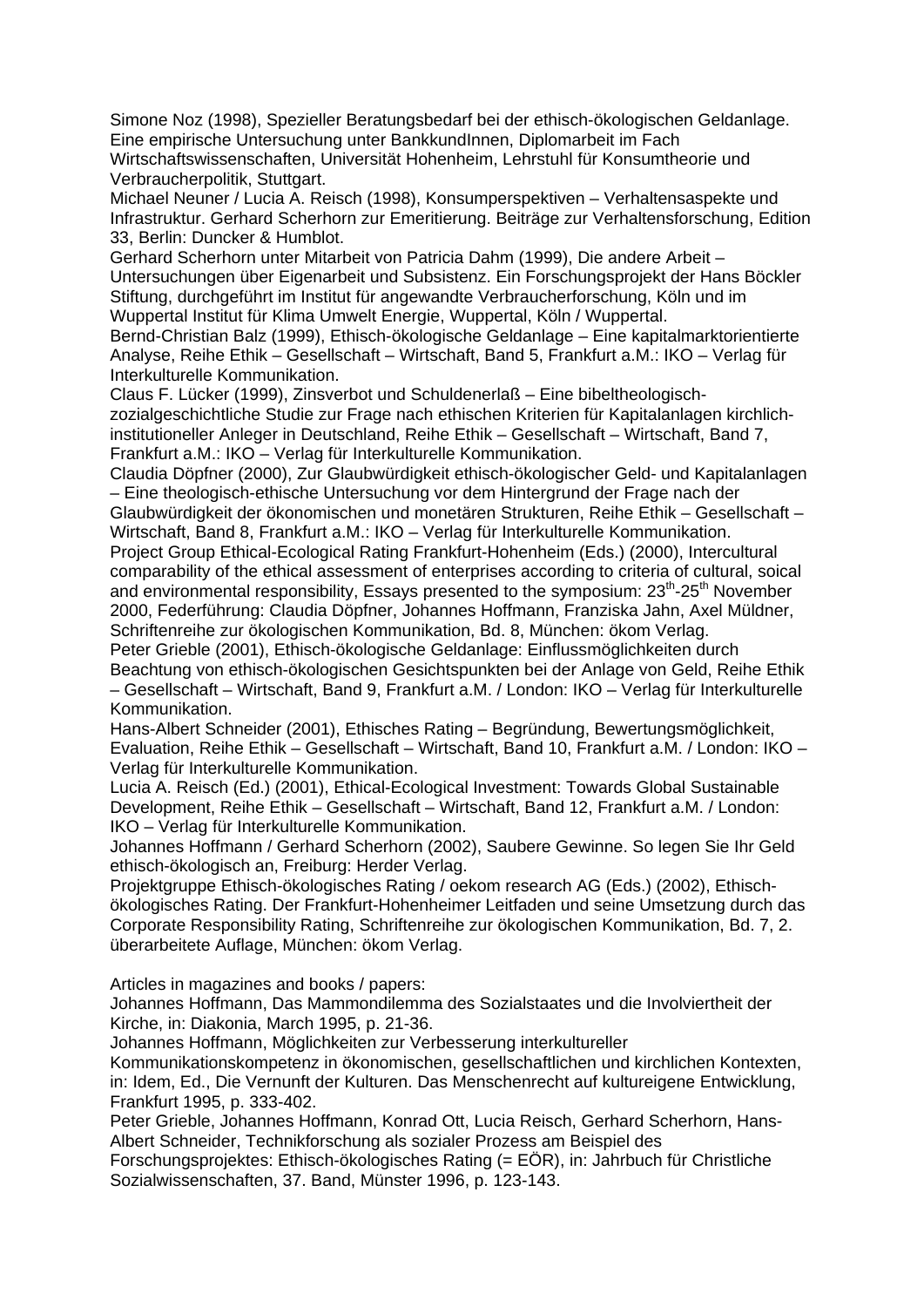Konrad Ott, Zur Entwicklung und zum Stand des Projektes 'Ethisch-ökologisches Rating', in: Maria Hungerkamp, Matthias Lutz, Eds., Grenzen überschreitende Ethik. Festschrift für Prof. Dr. Johannes Hoffmann anläßlich seines 60. Geburtstags, Frankfurt 1997, p. 149-173. Johannes Hoffmann, Menschwerdung in Gemeinschaft als Herausforderung in der Multi-Media-Wirklichkeit, in: Idem, Eds., Irrationale Technikadaptation als Herausforderung an Ethik, Recht und Kultur. Interdisziplinäre Studien, Frankfurt 1997, p. 160-177.

Johannes Hoffmann, Zur Frage der Glaubwürdigkeit ethischer Kriterien in der

Unternehmensbewertung, in: Idem, Eds., Irrationale Technikadaptation als Herausforderung an Ethik, Recht und Kultur. Interdisziplinäre Studien, Frankfurt 1997, p. 265-284.

Johannes Hoffmann, Lucia Reisch, Gerhard Scherhorn, Ethisch-ökologisches Rating, in: Robert Haßler und Max Deml, Eds., Öko-Rating. Unternehmen im Umweltcheck: Ergebnisse, Erfahrungen, Perspektiven, München 1998, p. 67-72.

Johannes Hoffmann, Lucia Reisch, Gerhard Scherhorn, Ethische Kriterien zur Bewertung von Unternehmen – Bericht über den Frankfurt-Hohenheimer Leitfaden, in: Forum Wirtschaftsethik, 6. Vol., No. 4, Nov. 1998, Konstanz, p. 3-4.

Lucia A. Reisch, 'Triple A' für Moral? Ethisch-ökologische Bonität von Unternehmen auf dem Prüfstand, in: Michael Neuner, Lucia A. Reisch, Eds., Konsumperspektiven. Verhaltensaspekte und Infrastruktur. Gerhard Scherhorn zur Emeritierung, Berlin 1998, p.

187-205. Claus F. Lücker, '... wie auch wir erlassen haben unseren Schuldnern', Mt 6,12b. Ein Rückgriff auf die Schuldenerlaßgesetzgebung im Alten Testament und deren neutestamentliche Zuspitzung, in: Bischöfliches Hilfswerk Misereor e.V., Ed., Es gelte euch als Jubeljahr. Biblische Erlasstraditionen und kirchlich-theologische Positionen zum

Schuldenerlaß, Aachen 1999, p. 77-88. Johannes Hoffmann, Dokumentation zum Stand des Projektes ETHISCH-ÖKOLOGISCHES RATING und zum Stand der Kooperation mit kirchlichen Anlegern/Investoren wie Orden,

Diözesen, kirchlichen Banken und Kreditinstituten etc., vorgelegt anlässlich der Fachtagungen der Arbeitsgemeinschaften Ökonominnen, Cellerare und Prokuratoren am 02.

Sept., 16. Sept., und 14. Oct. 1999 in Reute im Bildungshaus der Franziskanerinnen.

Johannes Hoffmann, Keine Garantie für Weltverbesserung. Der Nutzen des grünen Geldes, in: Öko-Zentrum NRW, Zentrum für biologisches und ökologisches Planen und Bauen, Kongress-Ordner zur Messe Grünes Geld, 'Alter Wein in neuen Schläuchen', p. 23.09, 25 September 1999.

Johannes Hoffmann, Die Kirche und das liebe Geld, in: Kontinente. Magazin für eine missionarische Kirche, No. 5 (Sept./Oct. 1999), p. 20f.

Menschenrechte in derzeitigen ökonomischen und monetären Strukturen, in: Raúl Fornet Betancourt, Ed., Menschenrechte im Streit zwischen Kulturpluralismus und Universalität. Dokumentation des VII. Internationalen Seminars des philosophischen Dialogprogramms Nord-Süd, Frankfurt 2000, p. 151-167.

Gruppenarbeit zur Begründungsproblematik der Menschenrechte, in: Raúl Fornet-Betancourt, Ed., Menschenrechte im Streit zwischen Kulturpluralismus und Universalität. Dokumentation des VII. Internationalen Seminars des philosophischen Dialogprogramms Nord-Süd, Frankfurt 2000, p. 198-201.

Claudia Döpfner u. Johannes Hoffmann, Ethisch-ökologisches Rating –

Unternehmensbewertungen für ethisch-ökologische und kulturell 'saubere' Geldanlagen, in: KM Forum Weltkirche, 2/2000, p. 23-25.

Claudia Döpfner u. Johannes Hoffmann, Ethische Geldanlagen, in: Referat Weltkirche – Mission und Entwicklung, Rundbrief 2/2000, p. 2f.

Johannes Hoffmann, Ein neuer Grad von Transparenz für ethisch orientierte Investoren, in: Geld oder Liebe? Alternative Geldanlagen und die franziskanische Perspektive. Tauwetter (eine franziskanische Zeitschrift) No. 3, 15. Jahrg., Sept. 2000, p. 9-13.

Johannes Hoffmann, Elisabeth Weisenhorn, Wolfgang Kessler, Hartmut Meesmann, Wieviel Ethik verträgt die Börse? Ein Streitgespräch, in: Wolfgang Kessler, Ed., Geld und Gewissen. Kompass für ethisch motivierte Sparer, Oberursel, Dec. 2000, p. 41-47.

Johannes Hoffmann, Vom Götzen Mammon zur globalen Geldethik. Der Kapitalismus, das Geld, die Menschen und die Natur, in: Wolfgang Kessler, Ed, Geld und Gewissen. Kompass für ethisch motivierte Sparer, Oberursel, Dec. 2000, p. 11-24.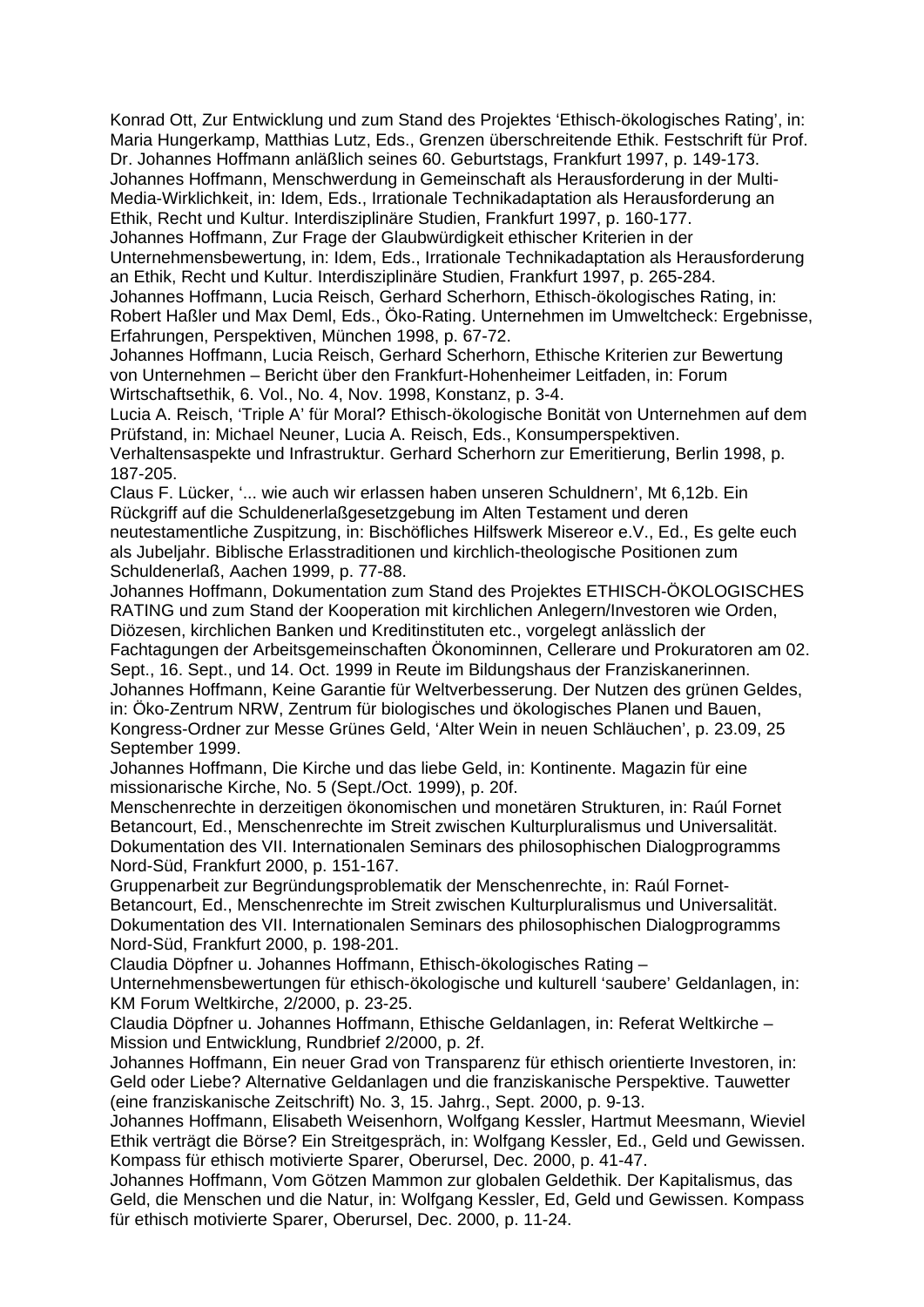Johannes Hoffmann, Gebrauchsanweisung für verantwortliches Investieren. Der Frankfurt-Hohenheimer Leitfaden, in: politische ökologie, 67/68, München Dec. 2000, p. 51f.

Johannes Hoffmann u. Gerhard Scherhorn, Vorwort zu: 'Ethisch-ökologisches Rating. Der Frankfurt-Hohenheimer Leitfaden und seine Umsetzung durch das Corporate Responsibility Rating', herausgegeben von der Projektgruppe Ethisch-ökologisches Rating,

Frankfurt/Hohenheim und der oekom research AG, München 2000, p. 5.

Claudia Döpfner u. Johannes Hoffmann, Zur Entstehung und Entwicklung der Projektgruppe 'Ethisch-ökologisches Rating', in: Ethisch-ökologisches Rating. Der Frankfurt-Hohenheimer Leitfaden und seine Umsetzung durch das Corporate Responsibility Rating, herausgegeben von der Projektgruppe Ethisch-ökologisches Rating, Frankfurt/Hohenheim und der oekom research AG, München 2000, p. 7-12.

Claudia Döpfner u. Johannes Hoffmann, Ethisch-ökologisches Rating. Innovation in Wirtschaft und Industrie, in: Umwelt. Zeitschrift des Vereins Deutscher Ingenieure für umweltorientierte Unternehmensführung, Ressourcenmanagement und technischen Umweltschutz, Düsseldorf (Dec. 2000), p. 23f.

Johannes Hoffmann, Individuelle Existenzsicherung zwischen Globalisierung der Finanzmärkte und zivilgesellschaftlicher Gegensteuerung, in: Dokumentation der 4. Fachwoche Schuldnerberatung vom 15.-19. Mai 2000 in Schloss Hirschberg/Beilngries, Sept. 2000.

Claudia Döpfner, Viel Grünes Geld und einige schwarze Schafe. Wie glaubwürdig sind ethisch-ökologische Geldanlagen?, in: Wolfgang Kessler (Ed.), Geld und Gewissen. Kompaß für ethisch motivierte Sparer, Oberursel, Dec. 2000, p. 77-82.

Claudia Döpfner, Mächtige Stimmen? Kritische Aktionäre, in: Politische Ökologie 67-68, December 2000, p. 36-38.

Kristina Modee, Gutes Geld. Karstadt, Quelle oder lieber Metro? In: Weltbild, 12/00, 100-102. Peter Grieble, Ein Kriterium für Investoren; in: taz, No. 6325, 18.12.2000, p. 8.

Matthias Bönning, Gutes Geld. Die großen und die kleinen Banken im Test, in: Weltbild 01/01, p. 101-103.

Robert Hassler, Erste Schritte aus der Nische; in: FTD, 26.01.2001.

Johannes Hoffmann, Zivilgesellschaftliche Gegensteuerung im Kontext von Globalisierung mit kompetenten zivilgesellschaftlichen Institutionen, in: Alles, was ist, ist Recht, Festschrift zum 60. Geburtstag von Lutz Simon, hg. von Mathias Eichhorn, Frankfurt a.M. 2001, p. 239- 257.

Johannes Hoffmann, Rendite und Moral. Ethisches Investment mit deutlichem Aufwärtstrend, in: Herder Korrespondenz, 55. Vol., 6/2001, p. 294-298.

Claudia Döpfner u. Johannes Hoffmann, Ethisch-ökologische Geldneuordnung – oder – Läßt sich mit Religion Politik und Ökonomie betreiben?, in: Religion heute, 'Geld, Umwelt und Religion', 45 März 2001, p. 44-47.

Claudia Döpfner, Geld- und Kapitalanlagen nach ethisch-ökologischen Kriterien – Das Forschungsprojekt Ethisch-ökologisches Rating (EÖR), in: INFO, Informationen für Religionslehrerinnen und Religionslehrer Bistum Limburg, 30. Vol., 1/2001, p. 87f.

Claudia Döpfner, Kirchliche Geld- und Kapitalanlagen nach ethisch-ökologischen Kriterien – Bericht über das Forschungsprojekt 'Ethisch-ökologisches Rating', in: Severin J. Lederhilger (Ed.), Gott oder Mammon. Christliche Ethik und die Religion des Geldes, Linzer Philosophisch-Theologische Beiträge, Frankfurt a.M. 2001, p. 179-199.

Interview mit Johannes Hoffmann, in: Weekly Toyo Keizai, 7,14/2001, p. 132f. Stephan Langer, Ethisch ist clever, Interview mit Johannes Hoffmann, in: Konradsblatt, 85 Vol., 28/2001, p. 18f.

Johannes Hoffmann, Das Projekt Ethisch-ökologisches Rating und seine Wirkungen am Kapitalmarkt. Gastkommentar, in: imprimatur, Nachrichten und kritische Meinungen aus der Katholischen Kirche, 23. Vol., No. 5+6, Trier, 15. Aug. 2001, p. 213-218.

Claudia Döpfner u. Johannes Hoffmann, Mit gutem Gewissen Rendite erwirtschaften! Corporate Responsibility-Unternehmensbewertungen für ethisch-ökologisch und kulturell 'saubere' Geldanlagen, in: Gott und Geld, Jahrbuch für Religionspädagogik, Bd. 17, hg. von Peter Biehl et.al., Neukirchen-Vluyn 2001, p. 65-75.

Regina von Diemer u. Johannes Hoffmann, Ethisch-ökologisches Rating, in: BDU Depeche, 8/2001, p. 1f.